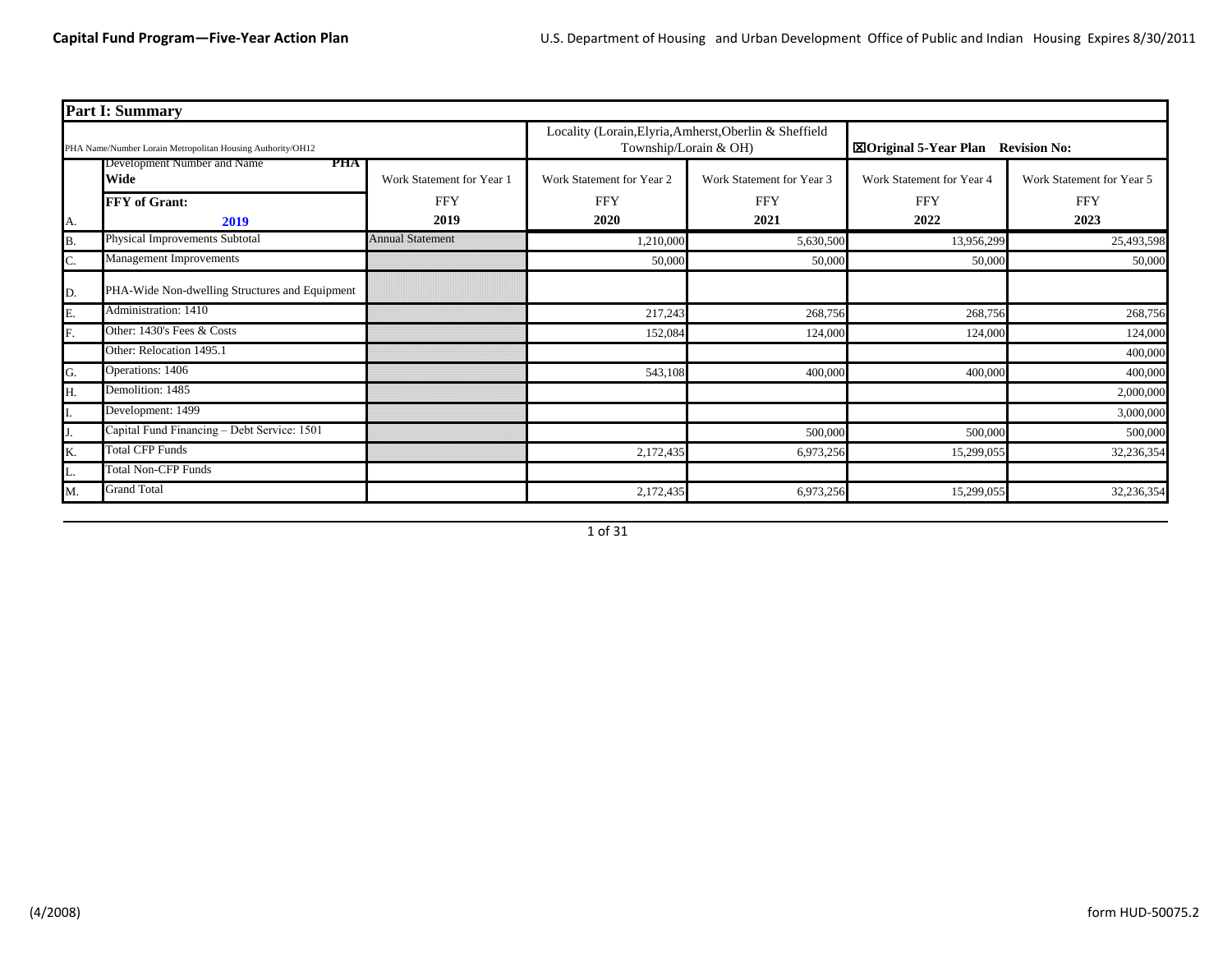|                                            | Part II: Supporting Pages - Physical Needs Work Statement(s)             |                            |                       |                                                                         |          |                       |
|--------------------------------------------|--------------------------------------------------------------------------|----------------------------|-----------------------|-------------------------------------------------------------------------|----------|-----------------------|
| Work Statement<br>for Year 1<br><b>FFY</b> | Work Statement for Year 2<br><b>FFY 2020</b>                             |                            |                       | Work Statement for Year 2<br><b>FFY 2020</b>                            |          |                       |
| 2019                                       | Development Number/Name<br>General Description of Major Work Categories  | Quantity                   | <b>Estimated Cost</b> | Development Number/Name<br>General Description of Major Work Categories | Quantity | <b>Estimated Cost</b> |
| See                                        | AMP <sub>1</sub>                                                         |                            |                       | AMP <sub>1</sub>                                                        |          |                       |
| Annual                                     | <b>Leavitt Homes (OH12-1)</b>                                            | 198 Units                  |                       | Westgate (OH12-12)                                                      | 12 Units |                       |
| Statement                                  |                                                                          |                            |                       |                                                                         |          |                       |
|                                            | Site Work: Grading, Resurfacing Pavement, Drainage<br>in Existing Trench | 61 Bldgs                   | 258,000               | No Work Planned                                                         |          |                       |
|                                            |                                                                          |                            |                       |                                                                         |          |                       |
|                                            |                                                                          |                            |                       |                                                                         |          |                       |
|                                            |                                                                          |                            |                       |                                                                         |          |                       |
|                                            |                                                                          |                            |                       |                                                                         |          |                       |
|                                            |                                                                          |                            |                       |                                                                         |          |                       |
|                                            |                                                                          |                            |                       |                                                                         |          |                       |
|                                            |                                                                          |                            |                       |                                                                         |          |                       |
|                                            |                                                                          |                            |                       |                                                                         |          |                       |
|                                            |                                                                          |                            |                       |                                                                         |          |                       |
|                                            |                                                                          | Subtotal of Estimated Cost | \$258,000             | Subtotal of Estimated Cost                                              |          | \$0                   |
|                                            | <b>Westview Terrace (OH12-2)</b>                                         | 143 Units                  |                       | 8 Scattered Sites (OH12-120)                                            | 8 Units  |                       |
|                                            |                                                                          |                            |                       |                                                                         |          |                       |
|                                            | Site Work: Grading, Resurfacing Pavement, Drainage<br>in Existing Trench | 40 Bldgs                   | 258,000               | No Work Planned                                                         |          |                       |
|                                            |                                                                          |                            |                       |                                                                         |          |                       |
|                                            |                                                                          |                            |                       |                                                                         |          |                       |
|                                            |                                                                          |                            |                       |                                                                         |          |                       |
|                                            |                                                                          |                            |                       |                                                                         |          |                       |
|                                            |                                                                          |                            |                       |                                                                         |          |                       |
|                                            |                                                                          |                            |                       |                                                                         |          |                       |
|                                            |                                                                          |                            |                       |                                                                         |          |                       |
|                                            |                                                                          |                            |                       |                                                                         |          |                       |
|                                            |                                                                          | Subtotal of Estimated Cost | \$258,000             | <b>Subtotal of Estimated Cost</b>                                       |          | \$0                   |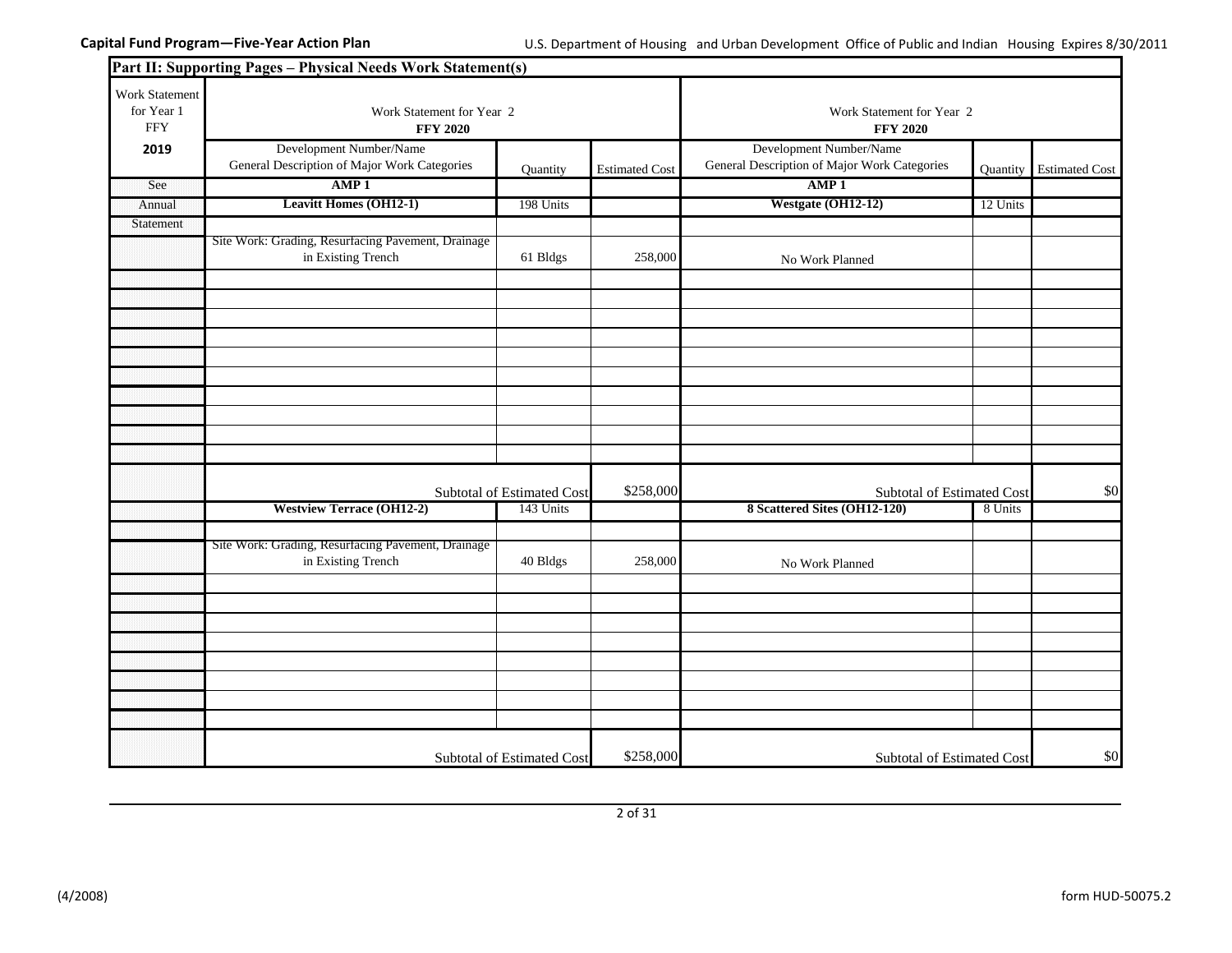|                                            | Part II: Supporting Pages - Physical Needs Work Statement(s)            |                            |                       |                                                                         |          |                       |
|--------------------------------------------|-------------------------------------------------------------------------|----------------------------|-----------------------|-------------------------------------------------------------------------|----------|-----------------------|
| Work Statement<br>for Year 1<br><b>FFY</b> | Work Statement for Year 2<br><b>FFY 2020</b>                            |                            |                       | Work Statement for Year 2<br><b>FFY 2020</b>                            |          |                       |
| 2019                                       | Development Number/Name<br>General Description of Major Work Categories | Quantity                   | <b>Estimated Cost</b> | Development Number/Name<br>General Description of Major Work Categories | Quantity | <b>Estimated Cost</b> |
| See                                        | AMP <sub>2</sub>                                                        | 145 Hirise Units           |                       | AMP <sub>2</sub>                                                        |          |                       |
| Annual                                     | Kennedy Plaza (OH12-5)                                                  | 32 Cottages                |                       | 10 Scattered Sites (OH12-220)                                           | 10 Units |                       |
| Statement                                  |                                                                         |                            |                       |                                                                         |          |                       |
|                                            | <b>Upgrade Fire Alarm System</b>                                        | Hirise                     | 350,000               | No Work Planned                                                         |          |                       |
|                                            | <b>Replace Stoves</b>                                                   | Hirise &<br>Cottages       | 53,000                |                                                                         |          |                       |
|                                            |                                                                         |                            |                       |                                                                         |          |                       |
|                                            |                                                                         |                            |                       |                                                                         |          |                       |
|                                            |                                                                         |                            |                       |                                                                         |          |                       |
|                                            |                                                                         |                            |                       |                                                                         |          |                       |
|                                            |                                                                         |                            |                       |                                                                         |          |                       |
|                                            |                                                                         |                            |                       |                                                                         |          |                       |
|                                            |                                                                         |                            |                       |                                                                         |          |                       |
|                                            |                                                                         |                            |                       |                                                                         |          |                       |
|                                            |                                                                         | Subtotal of Estimated Cost | \$403,000             | Subtotal of Estimated Cost                                              |          | \$0                   |
|                                            | Lakeview Plaza (OH12-10)                                                | 210 Units                  |                       |                                                                         |          |                       |
|                                            |                                                                         |                            |                       |                                                                         |          |                       |
|                                            | <b>Replace Stoves</b>                                                   | 210                        | 63,000                |                                                                         |          |                       |
|                                            |                                                                         |                            |                       |                                                                         |          |                       |
|                                            |                                                                         |                            |                       |                                                                         |          |                       |
|                                            |                                                                         |                            |                       |                                                                         |          |                       |
|                                            |                                                                         |                            |                       |                                                                         |          |                       |
|                                            |                                                                         |                            |                       |                                                                         |          |                       |
|                                            |                                                                         |                            |                       |                                                                         |          |                       |
|                                            |                                                                         |                            |                       |                                                                         |          |                       |
|                                            |                                                                         |                            |                       |                                                                         |          |                       |
|                                            |                                                                         |                            |                       |                                                                         |          |                       |
|                                            |                                                                         | Subtotal of Estimated Cost | \$63,000              | Subtotal of Estimated Cost                                              |          | \$0                   |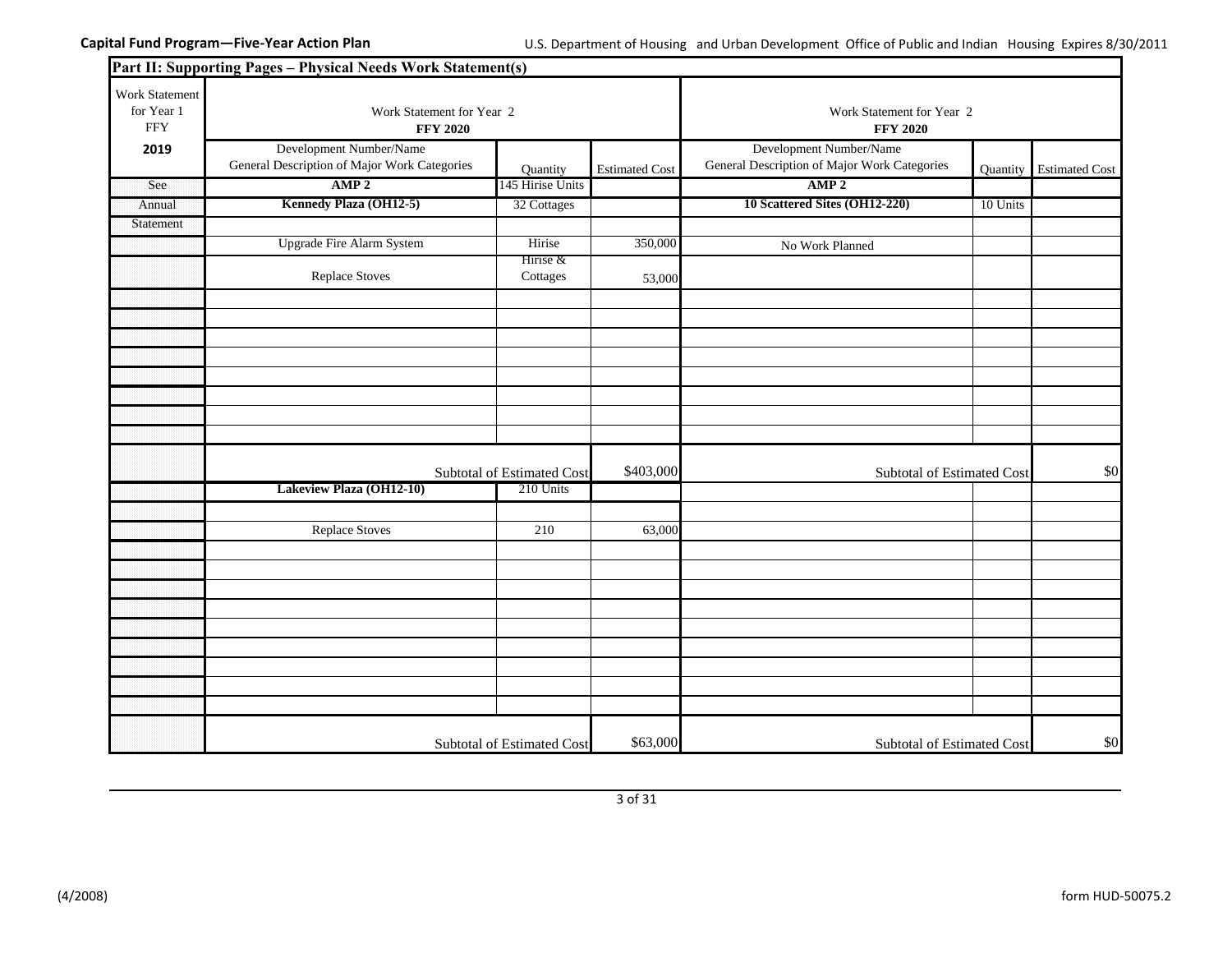|                                            | Part II: Supporting Pages - Physical Needs Work Statement(s)            |                            |                       |                                                                         |          |                       |  |
|--------------------------------------------|-------------------------------------------------------------------------|----------------------------|-----------------------|-------------------------------------------------------------------------|----------|-----------------------|--|
| Work Statement<br>for Year 1<br><b>FFY</b> | Work Statement for Year 2<br><b>FFY 2020</b>                            |                            |                       | Work Statement for Year 2<br><b>FFY 2020</b>                            |          |                       |  |
| 2019                                       | Development Number/Name<br>General Description of Major Work Categories | Quantity                   | <b>Estimated Cost</b> | Development Number/Name<br>General Description of Major Work Categories | Quantity | <b>Estimated Cost</b> |  |
| See                                        | AMP3                                                                    |                            |                       | AMP3                                                                    |          |                       |  |
| Annual                                     | Wilkes Villa (OH12-3)                                                   | 174 Units                  |                       | 14 Scattered Sites (OH12-320)                                           | 14 Units |                       |  |
| Statement                                  |                                                                         |                            |                       |                                                                         |          |                       |  |
|                                            | No Work Planned                                                         |                            |                       | No Work Planned                                                         |          |                       |  |
|                                            |                                                                         |                            |                       |                                                                         |          |                       |  |
|                                            |                                                                         |                            |                       |                                                                         |          |                       |  |
|                                            |                                                                         |                            |                       |                                                                         |          |                       |  |
|                                            |                                                                         |                            |                       |                                                                         |          |                       |  |
|                                            |                                                                         |                            |                       |                                                                         |          |                       |  |
|                                            |                                                                         |                            |                       |                                                                         |          |                       |  |
|                                            |                                                                         |                            |                       |                                                                         |          |                       |  |
|                                            |                                                                         |                            |                       |                                                                         |          |                       |  |
|                                            |                                                                         |                            |                       |                                                                         |          |                       |  |
|                                            |                                                                         |                            |                       |                                                                         |          |                       |  |
|                                            |                                                                         |                            |                       |                                                                         |          |                       |  |
|                                            |                                                                         | Subtotal of Estimated Cost | \$0                   | Subtotal of Estimated Cost                                              |          | \$0                   |  |
|                                            | <b>Riverview Plaza (OH12-6)</b>                                         | 180 Units                  |                       | 2 Scattered Sites (OH12-22)                                             | 2 Units  |                       |  |
|                                            |                                                                         |                            |                       |                                                                         |          |                       |  |
|                                            | Parking Lot Improvements                                                |                            | 100,000               | No Work Planned                                                         |          |                       |  |
|                                            |                                                                         |                            |                       |                                                                         |          |                       |  |
|                                            |                                                                         |                            |                       |                                                                         |          |                       |  |
|                                            |                                                                         |                            |                       |                                                                         |          |                       |  |
|                                            |                                                                         |                            |                       |                                                                         |          |                       |  |
|                                            |                                                                         |                            |                       |                                                                         |          |                       |  |
|                                            |                                                                         |                            |                       |                                                                         |          |                       |  |
|                                            |                                                                         |                            |                       |                                                                         |          |                       |  |
|                                            |                                                                         |                            |                       |                                                                         |          |                       |  |
|                                            |                                                                         |                            |                       |                                                                         |          |                       |  |
|                                            |                                                                         | Subtotal of Estimated Cost | \$100,000             | Subtotal of Estimated Cost                                              |          | \$0                   |  |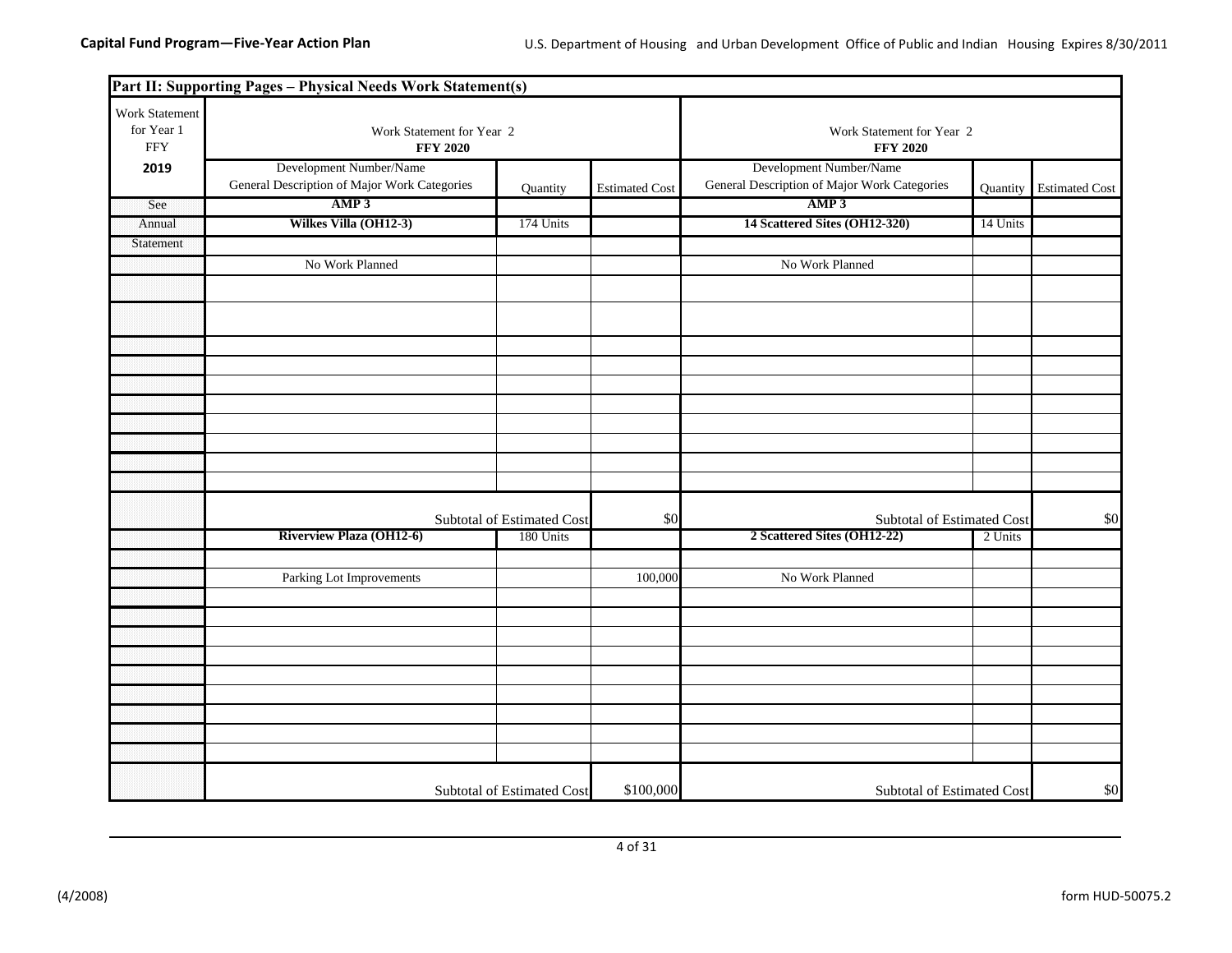|                                            | Part II: Supporting Pages - Physical Needs Work Statement(s)            |                            |                       |                                                                         |                                              |                       |  |
|--------------------------------------------|-------------------------------------------------------------------------|----------------------------|-----------------------|-------------------------------------------------------------------------|----------------------------------------------|-----------------------|--|
| Work Statement<br>for Year 1<br><b>FFY</b> | <b>FFY 2020</b>                                                         | Work Statement for Year 2  |                       |                                                                         | Work Statement for Year 2<br><b>FFY 2020</b> |                       |  |
| 2019                                       | Development Number/Name<br>General Description of Major Work Categories | Quantity                   | <b>Estimated Cost</b> | Development Number/Name<br>General Description of Major Work Categories | Quantity                                     | <b>Estimated Cost</b> |  |
| See                                        | AMP3                                                                    |                            |                       |                                                                         |                                              |                       |  |
| Annual                                     | 3 Scattered Sites (OH12-25)                                             | 3 Units                    |                       |                                                                         |                                              |                       |  |
| Statement                                  |                                                                         |                            |                       |                                                                         |                                              |                       |  |
|                                            | No Work Planned                                                         |                            |                       |                                                                         |                                              |                       |  |
|                                            |                                                                         |                            |                       |                                                                         |                                              |                       |  |
|                                            |                                                                         |                            |                       |                                                                         |                                              |                       |  |
|                                            |                                                                         |                            |                       |                                                                         |                                              |                       |  |
|                                            |                                                                         |                            |                       |                                                                         |                                              |                       |  |
|                                            |                                                                         |                            |                       |                                                                         |                                              |                       |  |
|                                            |                                                                         |                            |                       |                                                                         |                                              |                       |  |
|                                            |                                                                         |                            |                       |                                                                         |                                              |                       |  |
|                                            |                                                                         |                            |                       |                                                                         |                                              |                       |  |
|                                            |                                                                         |                            |                       |                                                                         |                                              |                       |  |
|                                            |                                                                         |                            |                       |                                                                         |                                              |                       |  |
|                                            |                                                                         | Subtotal of Estimated Cost | \$0                   | Subtotal of Estimated Cost                                              |                                              | \$0                   |  |
|                                            |                                                                         |                            |                       |                                                                         |                                              |                       |  |
|                                            |                                                                         |                            |                       |                                                                         |                                              |                       |  |
|                                            |                                                                         |                            |                       |                                                                         |                                              |                       |  |
|                                            |                                                                         |                            |                       |                                                                         |                                              |                       |  |
|                                            |                                                                         |                            |                       |                                                                         |                                              |                       |  |
|                                            |                                                                         |                            |                       |                                                                         |                                              |                       |  |
|                                            |                                                                         | Subtotal of Estimated Cost | \$0                   | Subtotal of Estimated Cost                                              |                                              | \$0                   |  |

5 of 31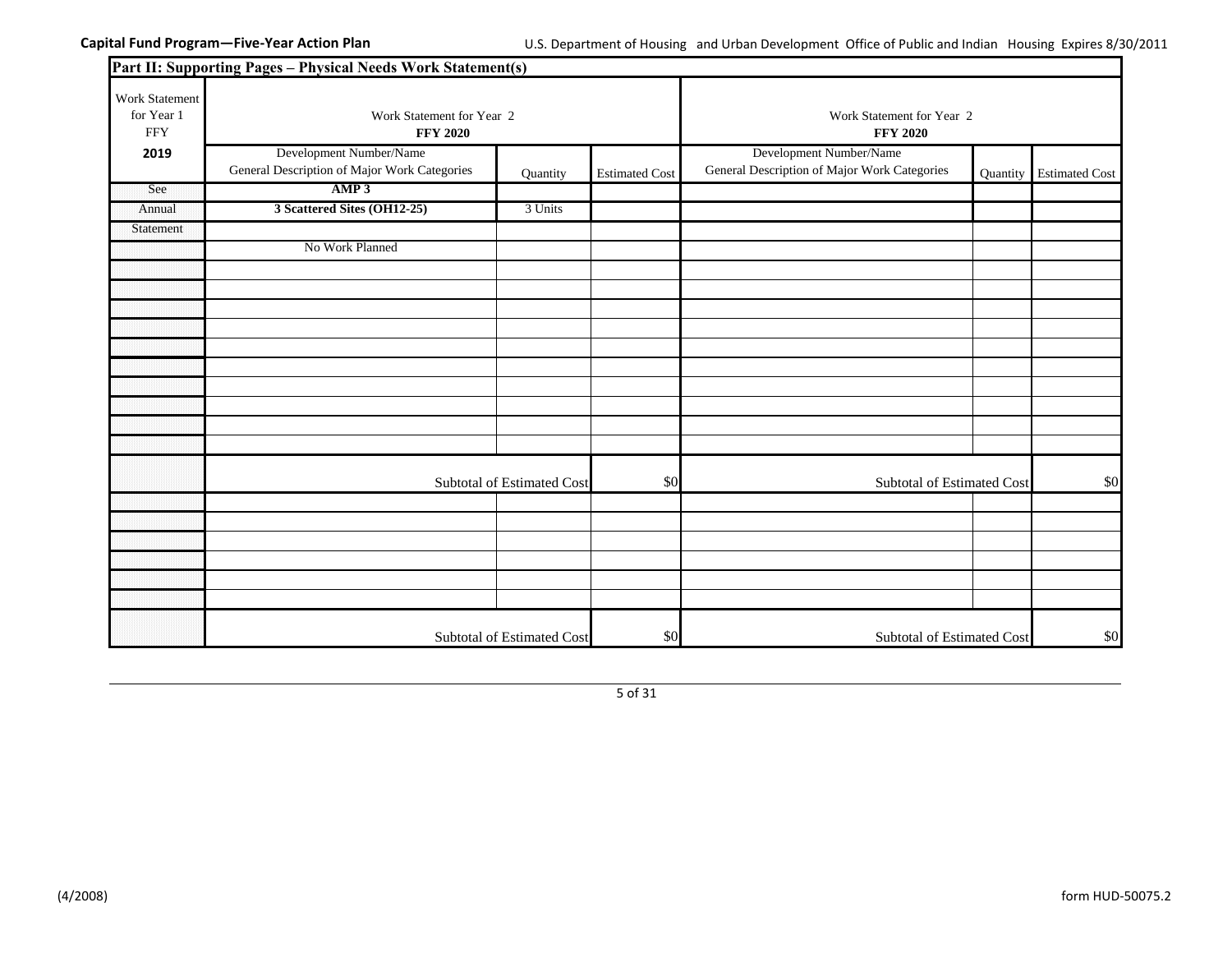|                                            | Part II: Supporting Pages - Physical Needs Work Statement(s)            |                            |                       |                                                                         |           |                       |
|--------------------------------------------|-------------------------------------------------------------------------|----------------------------|-----------------------|-------------------------------------------------------------------------|-----------|-----------------------|
| Work Statement<br>for Year 1<br><b>FFY</b> | Work Statement for Year 2<br><b>FFY 2020</b>                            |                            |                       | Work Statement for Year 2<br><b>FFY 2020</b>                            |           |                       |
| 2019                                       | Development Number/Name<br>General Description of Major Work Categories | <b>Quantity</b>            | <b>Estimated Cost</b> | Development Number/Name<br>General Description of Major Work Categories | Quantity  | <b>Estimated Cost</b> |
| See                                        | AMP <sub>4</sub>                                                        | 51 Hirise Units            |                       | AMP <sub>4</sub>                                                        |           |                       |
| Annual                                     | John Frederick Oberlin Homes (OH12-4)                                   | 2 Family                   |                       | Southside Gardens (OH12-13/14)                                          | 108 Units |                       |
| Statement                                  |                                                                         |                            |                       |                                                                         |           |                       |
|                                            | No Work Planned                                                         |                            |                       | No Work Planned                                                         |           |                       |
|                                            |                                                                         |                            |                       |                                                                         |           |                       |
|                                            |                                                                         |                            |                       |                                                                         |           |                       |
|                                            |                                                                         |                            |                       |                                                                         |           |                       |
|                                            |                                                                         |                            |                       |                                                                         |           |                       |
|                                            |                                                                         |                            |                       |                                                                         |           |                       |
|                                            |                                                                         |                            |                       |                                                                         |           |                       |
|                                            |                                                                         |                            |                       |                                                                         |           |                       |
|                                            |                                                                         |                            |                       |                                                                         |           |                       |
|                                            |                                                                         |                            |                       |                                                                         |           |                       |
|                                            |                                                                         | Subtotal of Estimated Cost | \$0                   | Subtotal of Estimated Cost                                              |           | \$0                   |
|                                            | <b>Albright Terrace (OH12-11)</b>                                       | 50 Units                   |                       | 18 Scattered Sites (OH12-420)                                           | 18 Units  |                       |
|                                            |                                                                         |                            |                       |                                                                         |           |                       |
|                                            | Replace Interior/Exterior Doors                                         | 50                         | 8,000                 | No Work Planned                                                         |           |                       |
|                                            | <b>Replace Sliding Doors</b>                                            | 50                         | 60,000                |                                                                         |           |                       |
|                                            | Replace Patio Slabs                                                     | 50                         | 60,000                |                                                                         |           |                       |
|                                            |                                                                         |                            |                       |                                                                         |           |                       |
|                                            |                                                                         |                            |                       |                                                                         |           |                       |
|                                            |                                                                         |                            |                       |                                                                         |           |                       |
|                                            |                                                                         |                            |                       |                                                                         |           |                       |
|                                            |                                                                         |                            |                       |                                                                         |           |                       |
|                                            |                                                                         |                            |                       |                                                                         |           |                       |
|                                            |                                                                         |                            |                       |                                                                         |           |                       |
|                                            |                                                                         |                            |                       |                                                                         |           |                       |
|                                            |                                                                         | Subtotal of Estimated Cost | \$128,000             | Subtotal of Estimated Cost                                              |           | \$0                   |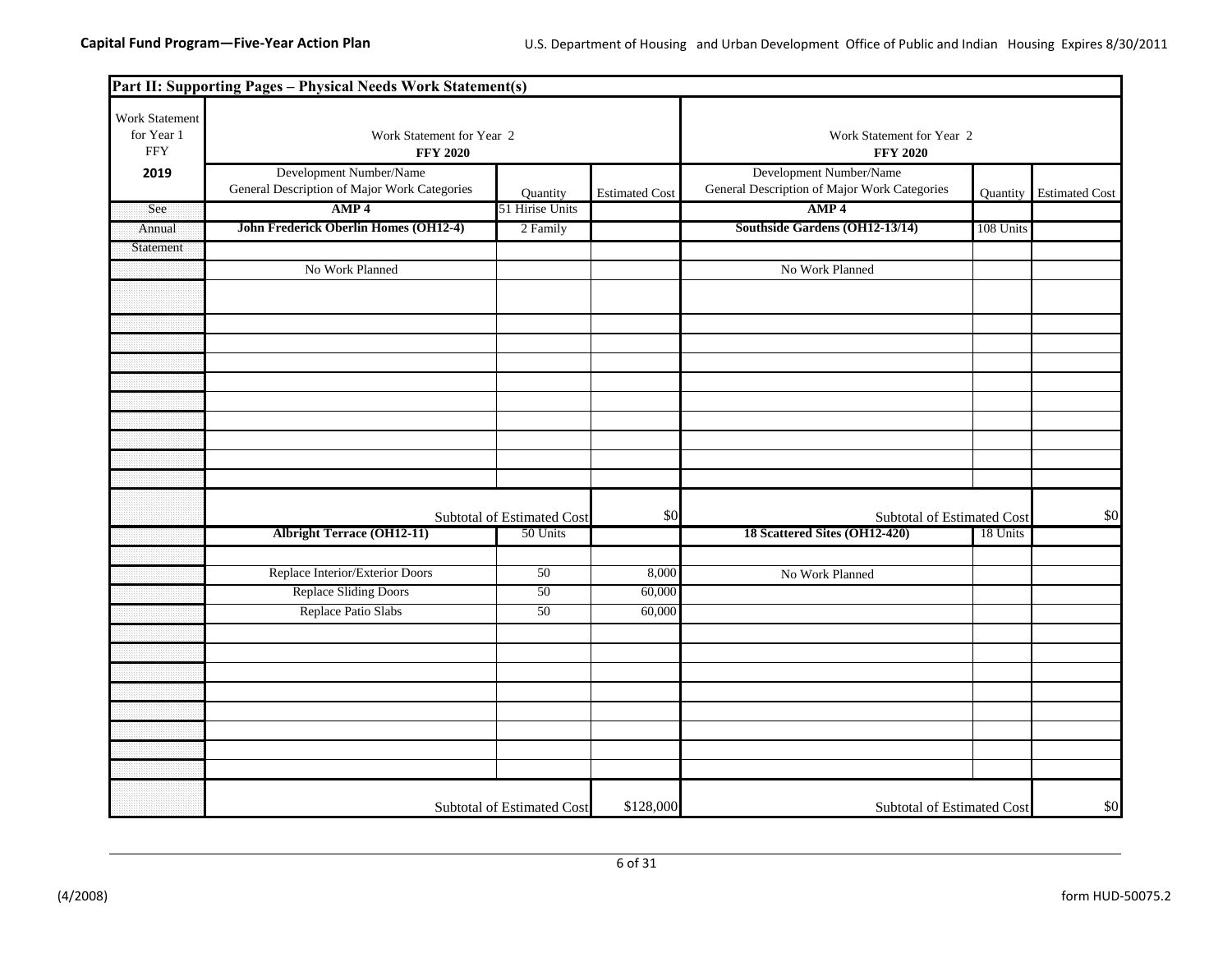|                                            | Part II: Supporting Pages - Physical Needs Work Statement(s)            |                                              |                       |                                                                         |          |                       |
|--------------------------------------------|-------------------------------------------------------------------------|----------------------------------------------|-----------------------|-------------------------------------------------------------------------|----------|-----------------------|
| Work Statement<br>for Year 1<br><b>FFY</b> | Work Statement for Year 2<br><b>FFY 2020</b>                            | Work Statement for Year 2<br><b>FFY 2020</b> |                       |                                                                         |          |                       |
| 2019                                       | Development Number/Name<br>General Description of Major Work Categories | Quantity                                     | <b>Estimated Cost</b> | Development Number/Name<br>General Description of Major Work Categories | Quantity | <b>Estimated Cost</b> |
| See                                        | AMP <sub>4</sub>                                                        |                                              |                       |                                                                         |          |                       |
| Annual                                     | <b>Scattered Sites (OH12-021)</b>                                       | 25 Units                                     |                       |                                                                         |          |                       |
| Statement                                  |                                                                         |                                              |                       |                                                                         |          |                       |
|                                            | No Work Planned                                                         |                                              |                       |                                                                         |          |                       |
|                                            |                                                                         |                                              |                       |                                                                         |          |                       |
|                                            |                                                                         |                                              |                       |                                                                         |          |                       |
|                                            |                                                                         |                                              |                       |                                                                         |          |                       |
|                                            |                                                                         |                                              |                       |                                                                         |          |                       |
|                                            |                                                                         |                                              |                       |                                                                         |          |                       |
|                                            |                                                                         |                                              |                       |                                                                         |          |                       |
|                                            |                                                                         |                                              |                       |                                                                         |          |                       |
|                                            |                                                                         |                                              |                       |                                                                         |          |                       |
|                                            |                                                                         |                                              |                       |                                                                         |          |                       |
|                                            |                                                                         |                                              |                       |                                                                         |          |                       |
|                                            |                                                                         | Subtotal of Estimated Cost                   | \$0                   | Subtotal of Estimated Cost                                              |          | \$0                   |
|                                            |                                                                         |                                              |                       |                                                                         |          |                       |
|                                            |                                                                         |                                              |                       |                                                                         |          |                       |
|                                            |                                                                         |                                              |                       |                                                                         |          |                       |
|                                            |                                                                         |                                              |                       |                                                                         |          |                       |
|                                            |                                                                         |                                              |                       |                                                                         |          |                       |
|                                            |                                                                         |                                              |                       |                                                                         |          |                       |
|                                            |                                                                         |                                              |                       |                                                                         |          |                       |
|                                            |                                                                         |                                              |                       |                                                                         |          |                       |
|                                            |                                                                         |                                              |                       |                                                                         |          |                       |
|                                            |                                                                         |                                              |                       |                                                                         |          |                       |
|                                            |                                                                         |                                              |                       |                                                                         |          |                       |
|                                            |                                                                         |                                              |                       |                                                                         |          |                       |
|                                            |                                                                         |                                              |                       |                                                                         |          |                       |
|                                            |                                                                         | Subtotal of Estimated Cost                   | \$0                   | Subtotal of Estimated Cost                                              |          | \$0                   |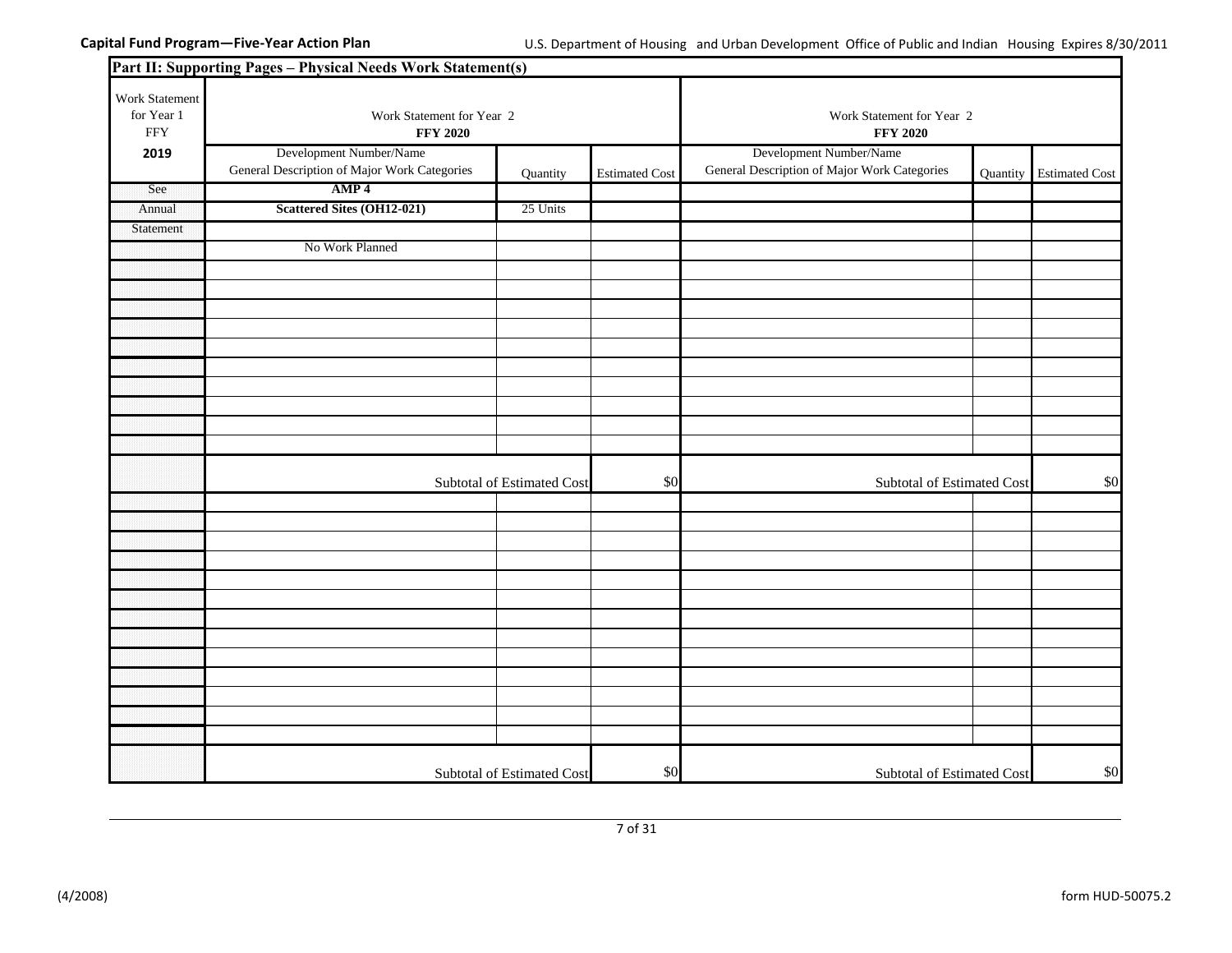|                                             | Part II: Supporting Pages - Physical Needs Work Statement(s)            |                                              |                       |                                                                         |          |                       |
|---------------------------------------------|-------------------------------------------------------------------------|----------------------------------------------|-----------------------|-------------------------------------------------------------------------|----------|-----------------------|
| Work Statement<br>for Year 1<br>${\rm FFY}$ | Work Statement for Year 2<br><b>FFY 2020</b>                            | Work Statement for Year 2<br><b>FFY 2020</b> |                       |                                                                         |          |                       |
| 2019                                        | Development Number/Name<br>General Description of Major Work Categories | Quantity                                     | <b>Estimated Cost</b> | Development Number/Name<br>General Description of Major Work Categories | Quantity | <b>Estimated Cost</b> |
| See                                         | AMP <sub>5</sub>                                                        |                                              |                       |                                                                         |          |                       |
| Annual                                      | <b>LMHA Oberlin Homes (OH12-27)</b>                                     | 51 Units                                     |                       |                                                                         |          |                       |
| Statement                                   |                                                                         |                                              |                       |                                                                         |          |                       |
|                                             | No Work Planned                                                         |                                              |                       |                                                                         |          |                       |
|                                             |                                                                         |                                              |                       |                                                                         |          |                       |
|                                             |                                                                         |                                              |                       |                                                                         |          |                       |
|                                             |                                                                         |                                              |                       |                                                                         |          |                       |
|                                             |                                                                         |                                              |                       |                                                                         |          |                       |
|                                             |                                                                         |                                              |                       |                                                                         |          |                       |
|                                             |                                                                         |                                              |                       |                                                                         |          |                       |
|                                             |                                                                         |                                              |                       |                                                                         |          |                       |
|                                             |                                                                         |                                              |                       |                                                                         |          |                       |
|                                             |                                                                         |                                              |                       |                                                                         |          |                       |
|                                             |                                                                         | Subtotal of Estimated Cost                   | \$0                   | Subtotal of Estimated Cost                                              |          | \$0                   |
|                                             |                                                                         |                                              |                       |                                                                         |          |                       |
|                                             |                                                                         |                                              |                       |                                                                         |          |                       |
|                                             |                                                                         |                                              |                       |                                                                         |          |                       |
|                                             |                                                                         |                                              |                       |                                                                         |          |                       |
|                                             |                                                                         |                                              |                       |                                                                         |          |                       |
|                                             |                                                                         |                                              |                       |                                                                         |          |                       |
|                                             |                                                                         |                                              |                       |                                                                         |          |                       |
|                                             |                                                                         |                                              |                       |                                                                         |          |                       |
|                                             |                                                                         |                                              |                       |                                                                         |          |                       |
|                                             |                                                                         |                                              |                       |                                                                         |          |                       |
|                                             |                                                                         |                                              |                       |                                                                         |          |                       |
|                                             |                                                                         |                                              |                       |                                                                         |          |                       |
|                                             |                                                                         | Subtotal of Estimated Cost                   | \$0                   | Subtotal of Estimated Cost                                              |          | \$0                   |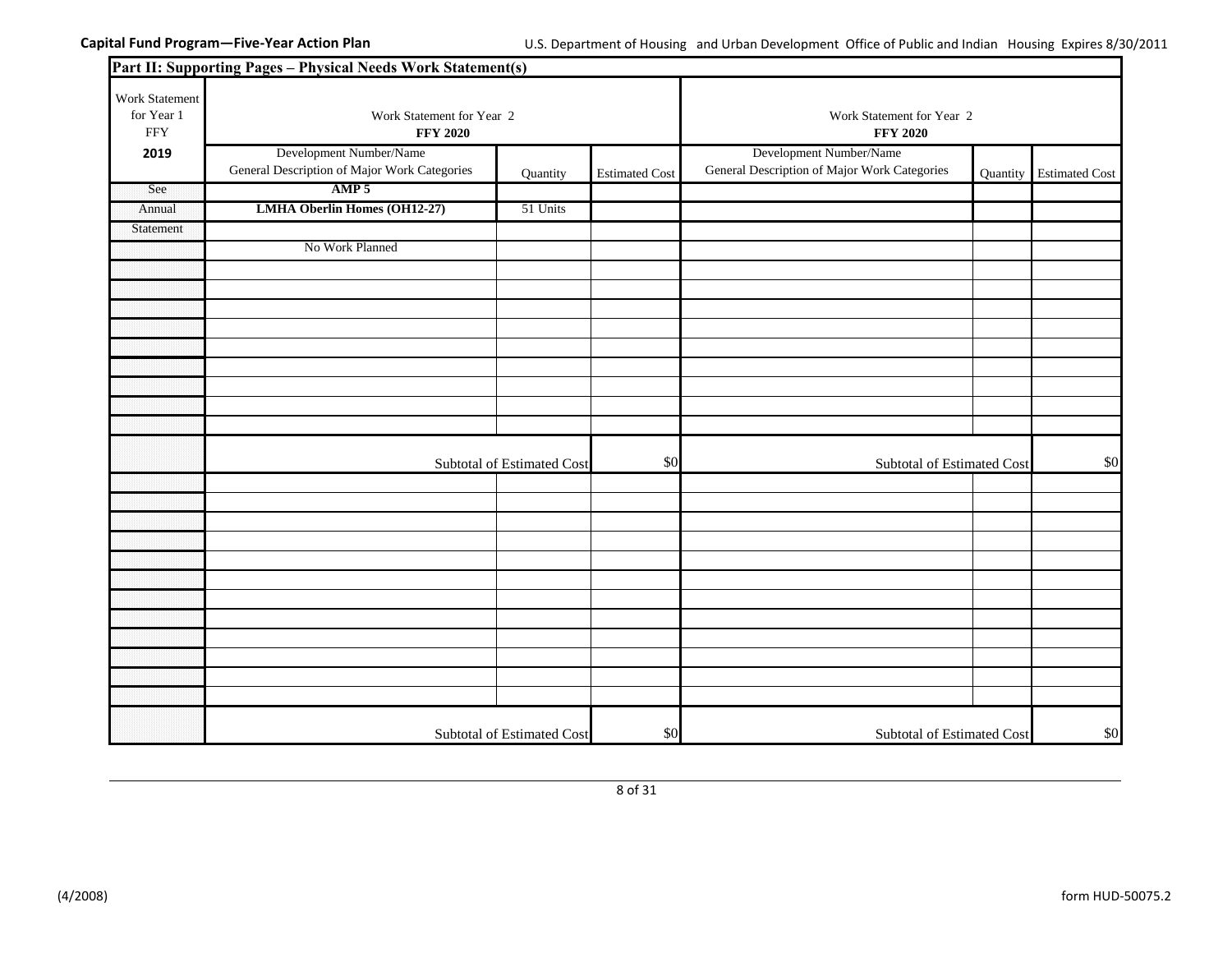|                                                   | Part II: Supporting Pages - Physical Needs Work Statement(s)                                                        |                                              |                       |                                                                         |          |                       |
|---------------------------------------------------|---------------------------------------------------------------------------------------------------------------------|----------------------------------------------|-----------------------|-------------------------------------------------------------------------|----------|-----------------------|
| <b>Work Statement</b><br>for Year 1<br><b>FFY</b> | Work Statement for Year 3<br><b>FFY 2021</b>                                                                        | Work Statement for Year 3<br><b>FFY 2021</b> |                       |                                                                         |          |                       |
| 2019                                              | Development Number/Name<br>General Description of Major Work Categories                                             | Quantity                                     | <b>Estimated Cost</b> | Development Number/Name<br>General Description of Major Work Categories | Quantity | <b>Estimated Cost</b> |
| See                                               | AMP <sub>1</sub>                                                                                                    |                                              |                       | AMP <sub>1</sub>                                                        |          |                       |
| Annual                                            | <b>Leavitt Homes (OH12-1)</b>                                                                                       | 198 Units                                    |                       | Westgate (OH12-12)                                                      | 12 Units |                       |
| Statement                                         |                                                                                                                     |                                              |                       |                                                                         |          |                       |
|                                                   | <b>Insulate Common Walls</b>                                                                                        | 61 Bldgs                                     | 120,000               | Parking Lot Resurface/Seal/Stripe                                       | 12       | 30,000                |
|                                                   | Storm Sewer/Catch Basin Replacement/Replace in<br><b>Existing Trenches</b>                                          | 61 Bldgs                                     | 600,000               |                                                                         |          |                       |
|                                                   |                                                                                                                     |                                              |                       |                                                                         |          |                       |
|                                                   |                                                                                                                     |                                              |                       |                                                                         |          |                       |
|                                                   |                                                                                                                     |                                              |                       |                                                                         |          |                       |
|                                                   |                                                                                                                     | Subtotal of Estimated Cost                   | \$720,000             | Subtotal of Estimated Cost                                              |          | \$30,000              |
|                                                   | <b>Westview Terrace (OH12-2)</b>                                                                                    | 143 Units                                    |                       | 8 Scattered Sites (OH12-120)                                            | 8 Units  |                       |
|                                                   |                                                                                                                     |                                              |                       |                                                                         |          |                       |
|                                                   | Insulate Common Walls/Fire Walls                                                                                    | 143                                          | 120,000               | Replace Sump Pumps/Plumbing/Crocks in Existing<br>Trenches              | $\,8\,$  | 9,600                 |
|                                                   | Exterior Upgrade: Replace Windows and Siding;<br>Tuckpoint; Paint<br>Storm Sewer/Catch Basin Replacement/Replace in | 143                                          | 382,000               | <b>Interior Floor Replacement</b>                                       | 8        | 12,000                |
|                                                   | <b>Existing Trenches</b><br>Drainage & Sanitary Sewer Replacement in Existing                                       | 40 Bldgs                                     | 350,000               | Crawl Space Improvements/concrete                                       | 8        | 14,400                |
|                                                   | Trench                                                                                                              | 40 Bldgs                                     | 300,000               |                                                                         |          |                       |
|                                                   | Exterior Renovations: Remove ACM Under Siding                                                                       | 40 Bldgs                                     | 300,000               |                                                                         |          |                       |
|                                                   |                                                                                                                     |                                              |                       |                                                                         |          |                       |
|                                                   |                                                                                                                     |                                              |                       |                                                                         |          |                       |
|                                                   |                                                                                                                     |                                              |                       |                                                                         |          |                       |
|                                                   |                                                                                                                     | <b>Subtotal of Estimated Cost</b>            | \$1,452,000           | Subtotal of Estimated Cost                                              |          | \$36,000              |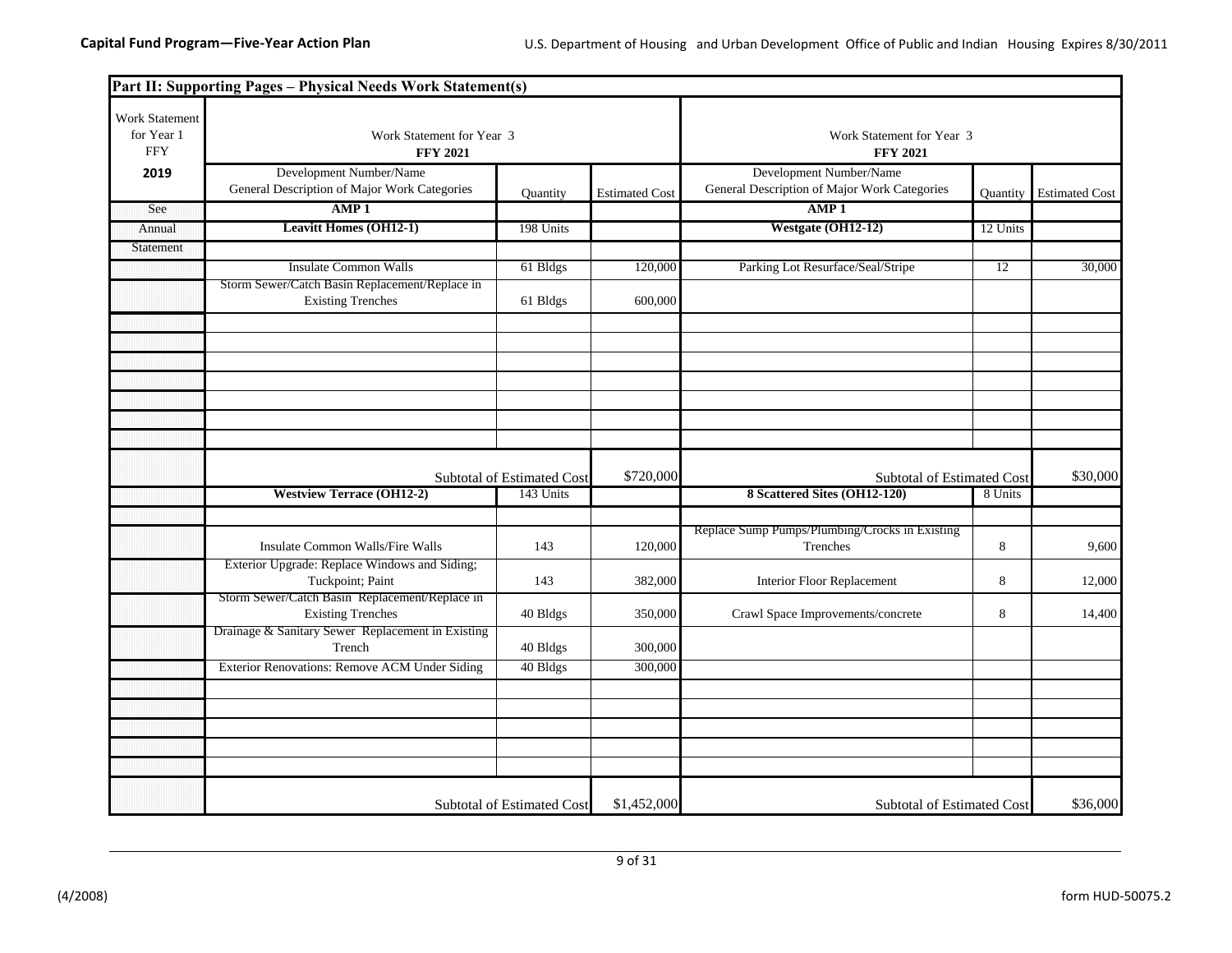|                                            | Part II: Supporting Pages - Physical Needs Work Statement(s)            |                                   |                       |                                                                         |          |                       |  |
|--------------------------------------------|-------------------------------------------------------------------------|-----------------------------------|-----------------------|-------------------------------------------------------------------------|----------|-----------------------|--|
| Work Statement<br>for Year 1<br><b>FFY</b> | Work Statement for Year 3<br><b>FFY 2021</b>                            |                                   |                       | Work Statement for Year 3<br><b>FFY 2021</b>                            |          |                       |  |
| 2019                                       | Development Number/Name<br>General Description of Major Work Categories | Quantity                          | <b>Estimated Cost</b> | Development Number/Name<br>General Description of Major Work Categories | Quantity | <b>Estimated Cost</b> |  |
| See                                        | AMP <sub>2</sub>                                                        | 145 Hirise Units                  |                       | AMP <sub>2</sub>                                                        |          |                       |  |
| Annual                                     | Kennedy Plaza (OH12-5)                                                  | 32 Cottages                       |                       | 10 Scattered Sites (OH12-220)                                           | 10 Units |                       |  |
| Statement                                  |                                                                         |                                   |                       |                                                                         |          |                       |  |
|                                            | <b>Exhaust Fans-Bathroom Cottages</b>                                   | 32                                | 7,000                 | Replace Sump Pumps/Plumbing/Crocks in Existing<br>Trenches              | 10       | 12,000                |  |
|                                            |                                                                         |                                   |                       | Interior Floor Replacement                                              | 10       | 15,000                |  |
|                                            |                                                                         |                                   |                       | Crawl SpaceImprovements/Concrete                                        | 10       | 18,000                |  |
|                                            |                                                                         |                                   |                       |                                                                         |          |                       |  |
|                                            |                                                                         |                                   |                       |                                                                         |          |                       |  |
|                                            |                                                                         |                                   |                       |                                                                         |          |                       |  |
|                                            |                                                                         |                                   |                       |                                                                         |          |                       |  |
|                                            |                                                                         |                                   |                       |                                                                         |          |                       |  |
|                                            |                                                                         |                                   |                       |                                                                         |          |                       |  |
|                                            |                                                                         |                                   |                       |                                                                         |          |                       |  |
|                                            |                                                                         |                                   |                       |                                                                         |          |                       |  |
|                                            |                                                                         | <b>Subtotal of Estimated Cost</b> | \$7,000               | <b>Subtotal of Estimated Cost</b>                                       |          | \$45,000              |  |
|                                            | Lakeview Plaza (OH12-10)                                                | 210 Units                         |                       |                                                                         |          |                       |  |
|                                            |                                                                         |                                   |                       |                                                                         |          |                       |  |
|                                            | <b>Replace Standpipe System</b>                                         | <b>Bldg</b>                       | 180,000               |                                                                         |          |                       |  |
|                                            |                                                                         |                                   |                       |                                                                         |          |                       |  |
|                                            |                                                                         |                                   |                       |                                                                         |          |                       |  |
|                                            |                                                                         |                                   |                       |                                                                         |          |                       |  |
|                                            |                                                                         |                                   |                       |                                                                         |          |                       |  |
|                                            |                                                                         |                                   |                       |                                                                         |          |                       |  |
|                                            |                                                                         |                                   |                       |                                                                         |          |                       |  |
|                                            |                                                                         |                                   |                       |                                                                         |          |                       |  |
|                                            |                                                                         |                                   |                       |                                                                         |          |                       |  |
|                                            |                                                                         |                                   |                       |                                                                         |          |                       |  |
|                                            |                                                                         | Subtotal of Estimated Cost        | \$180,000             | Subtotal of Estimated Cost                                              |          | \$0                   |  |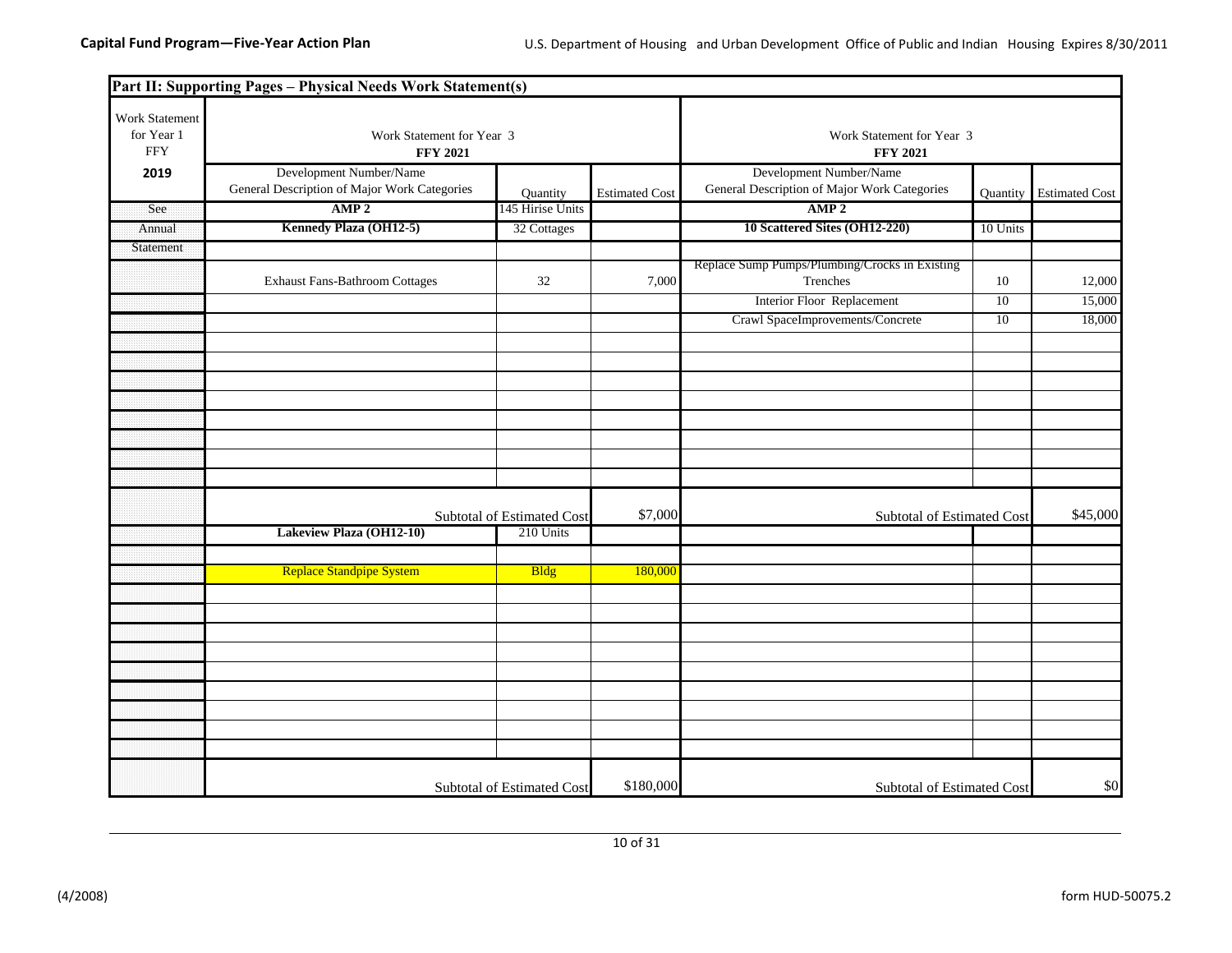|                                            | Part II: Supporting Pages - Physical Needs Work Statement(s)            |                                              |                       |                                                                         |                 |                       |
|--------------------------------------------|-------------------------------------------------------------------------|----------------------------------------------|-----------------------|-------------------------------------------------------------------------|-----------------|-----------------------|
| Work Statement<br>for Year 1<br><b>FFY</b> | Work Statement for Year 3<br><b>FFY 2021</b>                            | Work Statement for Year 3<br><b>FFY 2021</b> |                       |                                                                         |                 |                       |
| 2019                                       | Development Number/Name<br>General Description of Major Work Categories | Quantity                                     | <b>Estimated Cost</b> | Development Number/Name<br>General Description of Major Work Categories | <b>Quantity</b> | <b>Estimated Cost</b> |
| See                                        | AMP <sub>3</sub>                                                        |                                              |                       | AMP3                                                                    |                 |                       |
| Annual                                     | Wilkes Villa (OH12-3)                                                   | 174 Units                                    |                       | 14 Scattered Sites (OH12-320)                                           | 14 Units        |                       |
| Statement                                  |                                                                         |                                              |                       |                                                                         |                 |                       |
|                                            | Replace Windows                                                         | 174                                          | 1,100,000             | Replace Sump Pumps/Plumbing/Crocks in Existing<br>Trenches              | 14              | 16,800                |
|                                            | Furnace Replacement/ A/C Air Ducts                                      | 174                                          | 325,000               | <b>Interior Floor Replacement</b>                                       | 14              | 21,000                |
|                                            | Sanitary Sewer Clean-outs in Existing Trench                            | 174                                          | 62,500                | Crawl Space Improvements/concrete                                       | 14              | 25,200                |
|                                            |                                                                         |                                              |                       |                                                                         |                 |                       |
|                                            |                                                                         |                                              |                       |                                                                         |                 |                       |
|                                            |                                                                         |                                              |                       |                                                                         |                 |                       |
|                                            |                                                                         |                                              |                       |                                                                         |                 |                       |
|                                            |                                                                         |                                              |                       |                                                                         |                 |                       |
|                                            |                                                                         |                                              |                       |                                                                         |                 |                       |
|                                            |                                                                         | Subtotal of Estimated Cost                   | \$1,487,500           | Subtotal of Estimated Cost                                              |                 | \$63,000              |
|                                            | <b>Riverview Plaza (OH12-6)</b>                                         | 180 Units                                    |                       | 2 Scattered Sites (OH12-22)                                             | 2 Units         |                       |
|                                            |                                                                         |                                              |                       |                                                                         |                 |                       |
|                                            | No Work Planned                                                         |                                              |                       | No Work Planned                                                         |                 |                       |
|                                            |                                                                         |                                              |                       |                                                                         |                 |                       |
|                                            |                                                                         |                                              |                       |                                                                         |                 |                       |
|                                            |                                                                         |                                              |                       |                                                                         |                 |                       |
|                                            |                                                                         |                                              |                       |                                                                         |                 |                       |
|                                            |                                                                         |                                              |                       |                                                                         |                 |                       |
|                                            |                                                                         |                                              |                       |                                                                         |                 |                       |
|                                            |                                                                         |                                              |                       |                                                                         |                 |                       |
|                                            |                                                                         |                                              |                       |                                                                         |                 |                       |
|                                            |                                                                         |                                              |                       |                                                                         |                 |                       |
|                                            |                                                                         | <b>Subtotal of Estimated Cost</b>            | \$0                   | Subtotal of Estimated Cost                                              |                 | \$0                   |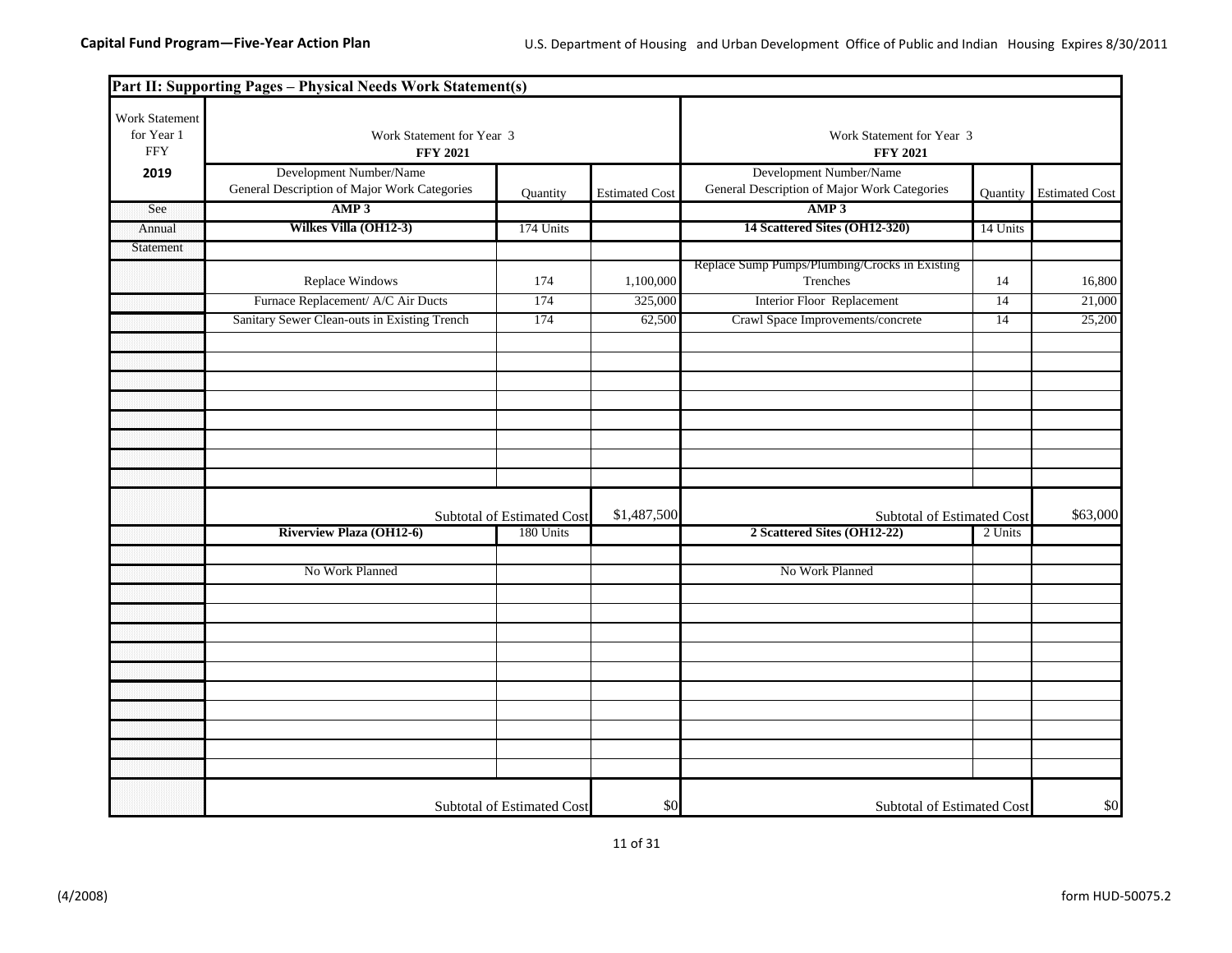|                                             | Part II: Supporting Pages - Physical Needs Work Statement(s)            |                            |                       |                                                                         |          |                       |  |
|---------------------------------------------|-------------------------------------------------------------------------|----------------------------|-----------------------|-------------------------------------------------------------------------|----------|-----------------------|--|
| Work Statement<br>for Year 1<br>${\rm FFY}$ | Work Statement for Year 3<br><b>FFY 2021</b>                            |                            |                       | Work Statement for Year 3<br><b>FFY 2021</b>                            |          |                       |  |
| 2019                                        | Development Number/Name<br>General Description of Major Work Categories | Quantity                   | <b>Estimated Cost</b> | Development Number/Name<br>General Description of Major Work Categories | Quantity | <b>Estimated Cost</b> |  |
| See                                         | AMP3                                                                    |                            |                       |                                                                         |          |                       |  |
| Annual                                      | 3 Scattered Sites (OH12-25)                                             | 3 Units                    |                       |                                                                         |          |                       |  |
| Statement                                   |                                                                         |                            |                       |                                                                         |          |                       |  |
|                                             | No Work Planned                                                         |                            |                       |                                                                         |          |                       |  |
|                                             |                                                                         |                            |                       |                                                                         |          |                       |  |
|                                             |                                                                         |                            |                       |                                                                         |          |                       |  |
|                                             |                                                                         |                            |                       |                                                                         |          |                       |  |
|                                             |                                                                         |                            |                       |                                                                         |          |                       |  |
|                                             |                                                                         |                            |                       |                                                                         |          |                       |  |
|                                             |                                                                         |                            |                       |                                                                         |          |                       |  |
|                                             |                                                                         |                            |                       |                                                                         |          |                       |  |
|                                             |                                                                         |                            |                       |                                                                         |          |                       |  |
|                                             |                                                                         |                            |                       |                                                                         |          |                       |  |
|                                             |                                                                         |                            |                       |                                                                         |          |                       |  |
|                                             |                                                                         | Subtotal of Estimated Cost | \$0                   | Subtotal of Estimated Cost                                              |          | \$0                   |  |
|                                             |                                                                         |                            |                       |                                                                         |          |                       |  |
|                                             |                                                                         |                            |                       |                                                                         |          |                       |  |
|                                             |                                                                         |                            |                       |                                                                         |          |                       |  |
|                                             |                                                                         |                            |                       |                                                                         |          |                       |  |
|                                             |                                                                         |                            |                       |                                                                         |          |                       |  |
|                                             |                                                                         |                            |                       |                                                                         |          |                       |  |
|                                             |                                                                         |                            |                       |                                                                         |          |                       |  |
|                                             |                                                                         |                            |                       |                                                                         |          |                       |  |
|                                             |                                                                         |                            |                       |                                                                         |          |                       |  |
|                                             |                                                                         |                            |                       |                                                                         |          |                       |  |
|                                             |                                                                         |                            |                       |                                                                         |          |                       |  |
|                                             |                                                                         |                            |                       |                                                                         |          |                       |  |
|                                             |                                                                         |                            |                       |                                                                         |          |                       |  |
|                                             |                                                                         |                            |                       |                                                                         |          |                       |  |
|                                             |                                                                         | Subtotal of Estimated Cost | \$0                   | Subtotal of Estimated Cost                                              |          | \$0                   |  |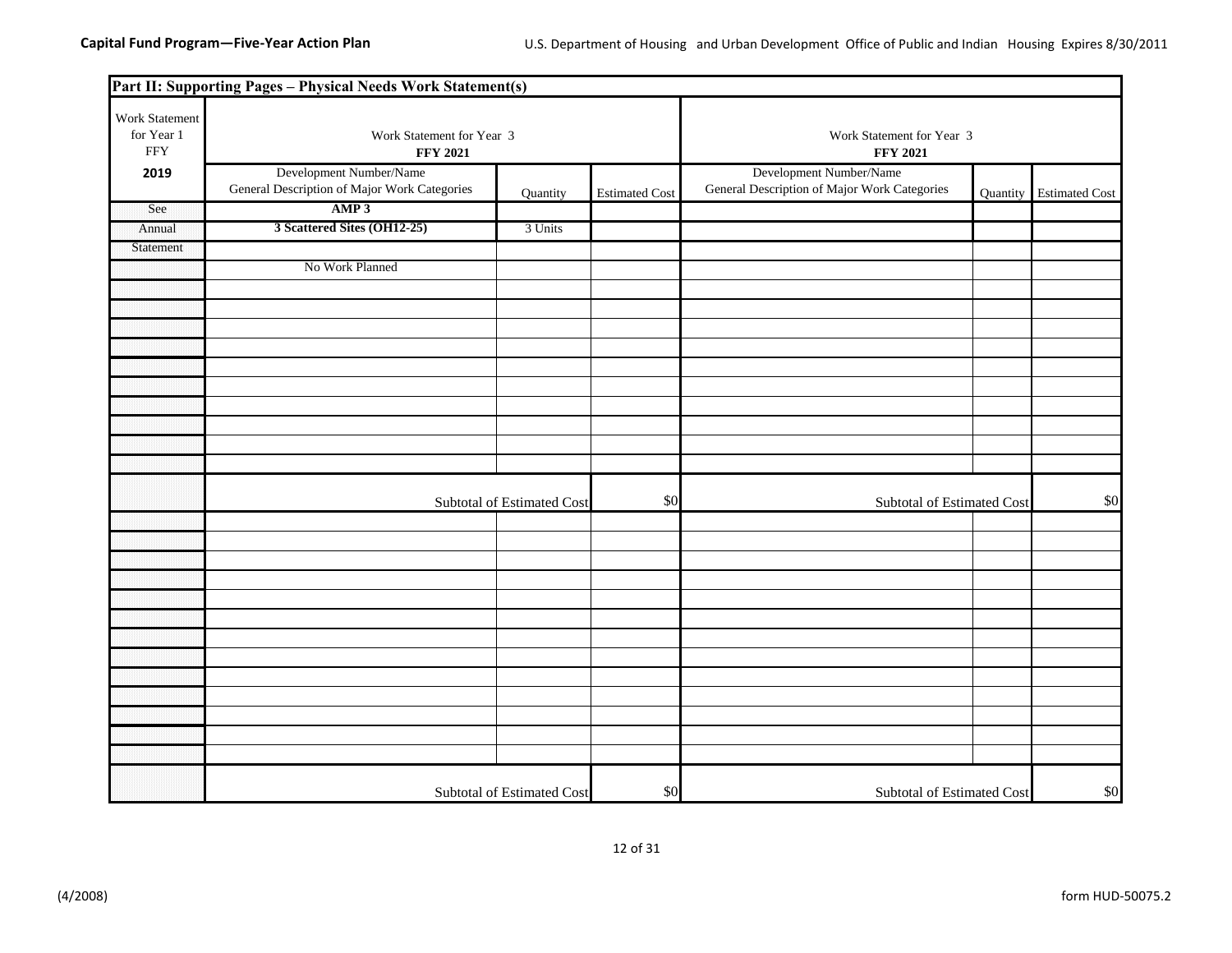|                                            | Part II: Supporting Pages - Physical Needs Work Statement(s)            |                            |                       |                                                                         |                            |                       |
|--------------------------------------------|-------------------------------------------------------------------------|----------------------------|-----------------------|-------------------------------------------------------------------------|----------------------------|-----------------------|
| Work Statement<br>for Year 1<br><b>FFY</b> | Work Statement for Year 3<br><b>FFY 2021</b>                            |                            |                       | Work Statement for Year 3<br><b>FFY 2021</b>                            |                            |                       |
| 2019                                       | Development Number/Name<br>General Description of Major Work Categories | Quantity                   | <b>Estimated Cost</b> | Development Number/Name<br>General Description of Major Work Categories | Quantity                   | <b>Estimated Cost</b> |
| See                                        | AMP <sub>4</sub>                                                        | 51 Hirise Units            |                       | AMP <sub>4</sub>                                                        |                            |                       |
| Annual                                     | John Frederick Oberlin Homes (OH12-4)                                   | 2 Family                   |                       | Southside Gardens (OH12-13/14)                                          | 108                        |                       |
| Statement                                  |                                                                         |                            |                       |                                                                         |                            |                       |
|                                            | Bath/Kitchen Upgrade Hirise, Exhausts                                   | 51                         | 120,000               | <b>Interior Doors</b>                                                   | 108                        | 125,000               |
|                                            | <b>Lightning Arrestors</b>                                              | 1 Bldg                     | 50,000                | Sanitary/Storm Sewer Cleanout in Existing Trench                        | 48 Bldgs                   | 10,000                |
|                                            |                                                                         |                            |                       | <b>Plumbing Stack Replacement</b>                                       | 108                        | 114,000               |
|                                            |                                                                         |                            |                       | Electric Meter Base Replacement                                         | 48 Bldgs                   | 200,000               |
|                                            |                                                                         |                            |                       |                                                                         |                            |                       |
|                                            |                                                                         |                            |                       |                                                                         |                            |                       |
|                                            |                                                                         |                            |                       |                                                                         |                            |                       |
|                                            |                                                                         |                            |                       |                                                                         |                            |                       |
|                                            |                                                                         |                            |                       |                                                                         |                            |                       |
|                                            |                                                                         |                            |                       |                                                                         |                            |                       |
|                                            |                                                                         |                            |                       |                                                                         |                            |                       |
|                                            |                                                                         |                            |                       |                                                                         |                            | \$449,000             |
|                                            |                                                                         | Subtotal of Estimated Cost | \$170,000             |                                                                         | Subtotal of Estimated Cost |                       |
|                                            | <b>Albright Terrace (OH12-11)</b>                                       | 50 Units                   |                       | 18 Scattered Sites (OH12-420)                                           | 18 Units                   |                       |
|                                            |                                                                         |                            |                       | Replace Sump Pumps/Plumbing/Crocks in Existing                          |                            |                       |
|                                            | <b>Exhaust Fans</b>                                                     | 50                         | 10,000                | Trenches                                                                | 18                         | 21,600                |
|                                            |                                                                         |                            |                       | Interior Floor Replacement                                              | 18                         | 27,000                |
|                                            |                                                                         |                            |                       | Crawl Space Improvements/concrete                                       | 18                         | 32,400                |
|                                            |                                                                         |                            |                       |                                                                         |                            |                       |
|                                            |                                                                         |                            |                       |                                                                         |                            |                       |
|                                            |                                                                         |                            |                       |                                                                         |                            |                       |
|                                            |                                                                         |                            |                       |                                                                         |                            |                       |
|                                            |                                                                         |                            |                       |                                                                         |                            |                       |
|                                            |                                                                         |                            |                       |                                                                         |                            |                       |
|                                            |                                                                         |                            |                       |                                                                         |                            |                       |
|                                            |                                                                         |                            |                       |                                                                         |                            |                       |
|                                            |                                                                         |                            | \$10,000              |                                                                         |                            | \$81,000              |
|                                            |                                                                         | Subtotal of Estimated Cost |                       | Subtotal of Estimated Cost                                              |                            |                       |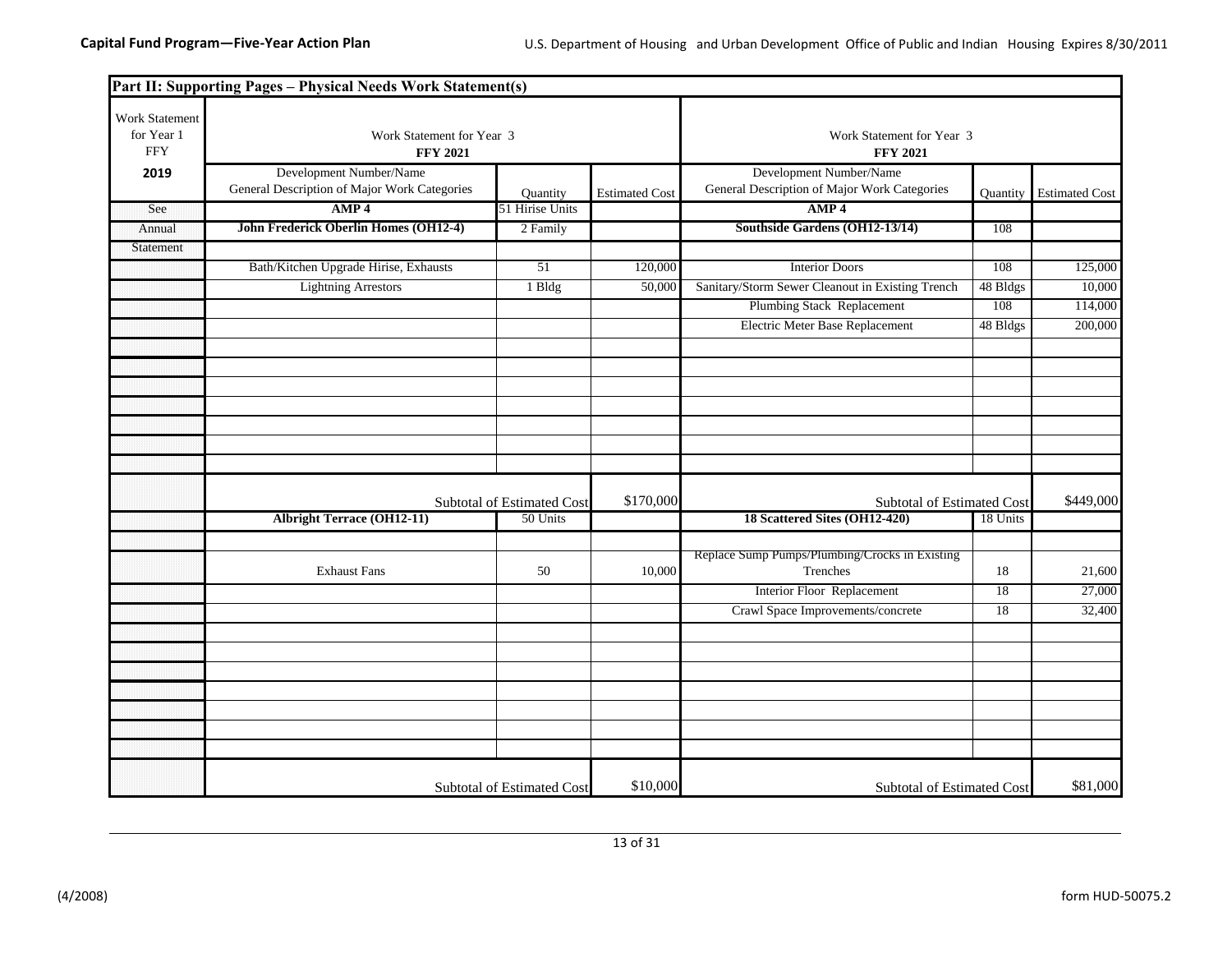|                                             | Part II: Supporting Pages - Physical Needs Work Statement(s)            |                            |                       |                                                                         |          |                       |
|---------------------------------------------|-------------------------------------------------------------------------|----------------------------|-----------------------|-------------------------------------------------------------------------|----------|-----------------------|
| Work Statement<br>for Year 1<br>${\rm FFY}$ | Work Statement for Year 3<br><b>FFY 2021</b>                            |                            |                       | Work Statement for Year 3<br><b>FFY 2021</b>                            |          |                       |
| 2019                                        | Development Number/Name<br>General Description of Major Work Categories | Quantity                   | <b>Estimated Cost</b> | Development Number/Name<br>General Description of Major Work Categories | Quantity | <b>Estimated Cost</b> |
| See                                         | AMP <sub>4</sub>                                                        |                            |                       |                                                                         |          |                       |
| Annual                                      | 25 Scattered Sites (OH12-21)                                            | 25 Units                   |                       |                                                                         |          |                       |
| Statement                                   |                                                                         |                            |                       |                                                                         |          |                       |
|                                             | Flooring Replacement                                                    | 25                         | 50,000                |                                                                         |          |                       |
|                                             |                                                                         |                            |                       |                                                                         |          |                       |
|                                             |                                                                         |                            |                       |                                                                         |          |                       |
|                                             |                                                                         |                            |                       |                                                                         |          |                       |
|                                             |                                                                         |                            |                       |                                                                         |          |                       |
|                                             |                                                                         |                            |                       |                                                                         |          |                       |
|                                             |                                                                         |                            |                       |                                                                         |          |                       |
|                                             |                                                                         |                            |                       |                                                                         |          |                       |
|                                             |                                                                         |                            |                       |                                                                         |          |                       |
|                                             |                                                                         |                            |                       |                                                                         |          |                       |
|                                             |                                                                         |                            |                       |                                                                         |          |                       |
|                                             |                                                                         | Subtotal of Estimated Cost | \$50,000              | Subtotal of Estimated Cost                                              |          | \$0                   |
|                                             |                                                                         |                            |                       |                                                                         |          |                       |
|                                             |                                                                         |                            |                       |                                                                         |          |                       |
|                                             |                                                                         |                            |                       |                                                                         |          |                       |
|                                             |                                                                         |                            |                       |                                                                         |          |                       |
|                                             |                                                                         |                            |                       |                                                                         |          |                       |
|                                             |                                                                         |                            |                       |                                                                         |          |                       |
|                                             |                                                                         |                            |                       |                                                                         |          |                       |
|                                             |                                                                         |                            |                       |                                                                         |          |                       |
|                                             |                                                                         |                            |                       |                                                                         |          |                       |
|                                             |                                                                         |                            |                       |                                                                         |          |                       |
|                                             |                                                                         |                            |                       |                                                                         |          |                       |
|                                             |                                                                         |                            |                       |                                                                         |          |                       |
|                                             |                                                                         |                            |                       |                                                                         |          |                       |
|                                             |                                                                         | Subtotal of Estimated Cost | \$0                   | Subtotal of Estimated Cost                                              |          | \$0                   |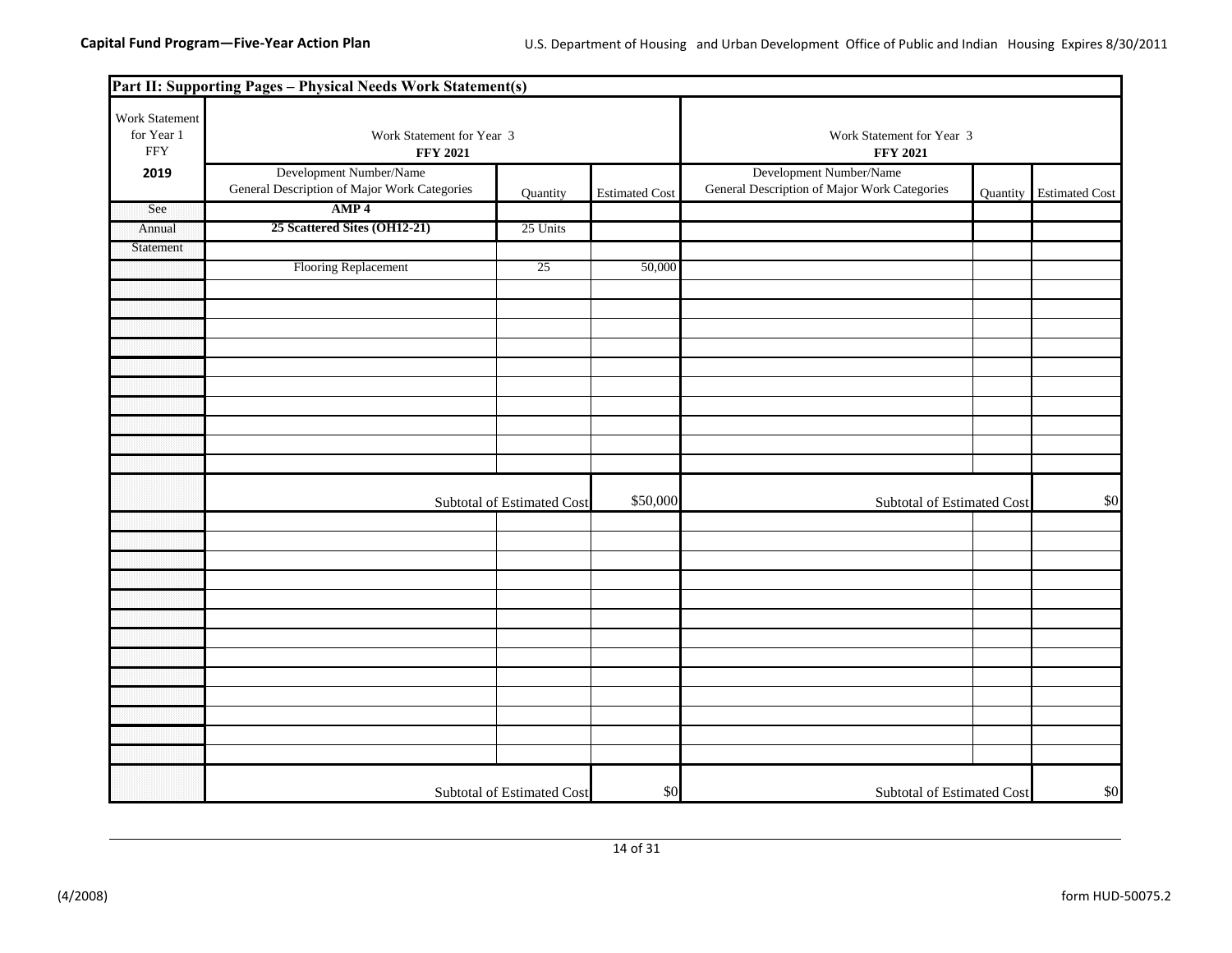|                                            | Part II: Supporting Pages - Physical Needs Work Statement(s)            |                            |                       |                                                                         |          |                       |
|--------------------------------------------|-------------------------------------------------------------------------|----------------------------|-----------------------|-------------------------------------------------------------------------|----------|-----------------------|
| Work Statement<br>for Year 1<br><b>FFY</b> | Work Statement for Year 3<br><b>FFY 2021</b>                            |                            |                       | Work Statement for Year 3<br><b>FFY 2021</b>                            |          |                       |
| 2019                                       | Development Number/Name<br>General Description of Major Work Categories | Quantity                   | <b>Estimated Cost</b> | Development Number/Name<br>General Description of Major Work Categories | Quantity | <b>Estimated Cost</b> |
| See                                        | AMP <sub>5</sub>                                                        |                            |                       |                                                                         |          |                       |
| Annual                                     | <b>LMHA Oberlin Homes (OH12-27)</b>                                     | 51 Units                   |                       |                                                                         |          |                       |
| Statement                                  |                                                                         |                            |                       |                                                                         |          |                       |
|                                            | Fire Stop Installation                                                  | 48 Units                   | 350,000               |                                                                         |          |                       |
|                                            | <b>HVAC</b> Improvements                                                | 51 Units                   | 500,000               |                                                                         |          |                       |
|                                            |                                                                         |                            |                       |                                                                         |          |                       |
|                                            |                                                                         |                            |                       |                                                                         |          |                       |
|                                            |                                                                         |                            |                       |                                                                         |          |                       |
|                                            |                                                                         |                            |                       |                                                                         |          |                       |
|                                            |                                                                         |                            |                       |                                                                         |          |                       |
|                                            |                                                                         |                            |                       |                                                                         |          |                       |
|                                            |                                                                         |                            |                       |                                                                         |          |                       |
|                                            |                                                                         |                            |                       |                                                                         |          |                       |
|                                            |                                                                         |                            |                       |                                                                         |          |                       |
|                                            |                                                                         | Subtotal of Estimated Cost | \$850,000             | Subtotal of Estimated Cost                                              |          | \$0                   |
|                                            |                                                                         |                            |                       |                                                                         |          |                       |
|                                            |                                                                         |                            |                       |                                                                         |          |                       |
|                                            |                                                                         |                            |                       |                                                                         |          |                       |
|                                            |                                                                         |                            |                       |                                                                         |          |                       |
|                                            |                                                                         |                            |                       |                                                                         |          |                       |
|                                            |                                                                         |                            |                       |                                                                         |          |                       |
|                                            |                                                                         |                            |                       |                                                                         |          |                       |
|                                            |                                                                         |                            |                       |                                                                         |          |                       |
|                                            |                                                                         |                            |                       |                                                                         |          |                       |
|                                            |                                                                         |                            |                       |                                                                         |          |                       |
|                                            |                                                                         |                            |                       |                                                                         |          |                       |
|                                            |                                                                         |                            |                       |                                                                         |          |                       |
|                                            |                                                                         |                            |                       |                                                                         |          |                       |
|                                            |                                                                         | Subtotal of Estimated Cost | \$0                   | Subtotal of Estimated Cost                                              |          | \$0                   |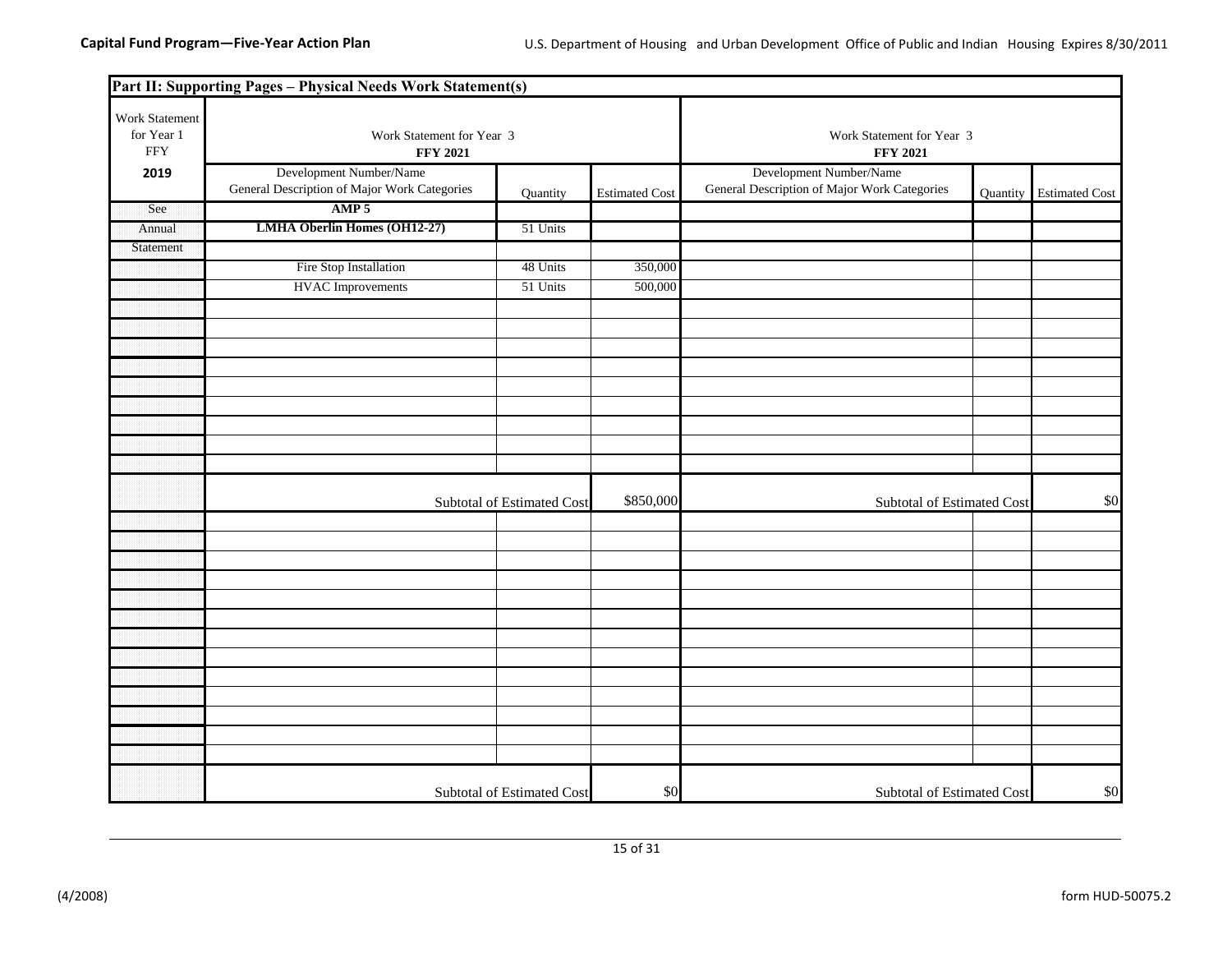|                                                   | Part II: Supporting Pages - Physical Needs Work Statement(s)                              |                                   |                       |                                                                                             |                 |                       |
|---------------------------------------------------|-------------------------------------------------------------------------------------------|-----------------------------------|-----------------------|---------------------------------------------------------------------------------------------|-----------------|-----------------------|
| <b>Work Statement</b><br>for Year 1<br><b>FFY</b> | Work Statement for Year 4<br><b>FFY 2022</b>                                              |                                   |                       | Work Statement for Year 4<br><b>FFY 2022</b>                                                |                 |                       |
| 2019                                              | Development Number/Name<br>General Description of Major Work Categories                   | Quantity                          | <b>Estimated Cost</b> | Development Number/Name<br>General Description of Major Work Categories                     | Quantity        | <b>Estimated Cost</b> |
| See                                               | AMP <sub>1</sub>                                                                          |                                   |                       | AMP1                                                                                        |                 |                       |
| Annual                                            | <b>Leavitt Homes (OH12-1)</b>                                                             | 198 Units                         |                       | Westgate (OH12-12)                                                                          | 12 Units        |                       |
| Statement                                         |                                                                                           |                                   |                       |                                                                                             |                 |                       |
|                                                   | Replace Windows & Heavy Duty Screens                                                      | 198                               | 450,000               | Heating & Plumbing Upgrades                                                                 | $\overline{12}$ | 10,000                |
|                                                   | 504 Compliance-Accessible Sidewalks/Parking Areas,<br>Accessible Common Area Improvements | 4 Units                           | 300,000               | Replacement Balconies/Doors/Windows                                                         | 8               | 20,000                |
|                                                   | Replace Refrigerators-Energy Efficient                                                    | 198                               | 101,188               | Bathroom Upgrades: plumbing, tub, surround, toilet,<br>sink, vanity, med cabinet, flooring, | 12              | 60,000                |
|                                                   | Site Lighting                                                                             | 198                               | 20,000                | 504 Compliance-Accessible Sidewalks/Parking Areas,<br>Accessible Common Area Improvements   | 12              | 5,000                 |
|                                                   | Kitchen Rehabilitation                                                                    | 198                               | 750,000               | <b>Install Keyless Entry</b>                                                                | $\overline{12}$ | 5,000                 |
|                                                   | A/C Installation                                                                          | 198                               | 400,000               |                                                                                             |                 |                       |
|                                                   | Tree Removal/Replacement                                                                  | 198                               | 10,000                |                                                                                             |                 |                       |
|                                                   | <b>Upgrade Interior Walls/Flooring</b>                                                    | 198                               | 500,000               |                                                                                             |                 |                       |
|                                                   |                                                                                           |                                   |                       |                                                                                             |                 |                       |
|                                                   |                                                                                           |                                   |                       |                                                                                             |                 |                       |
|                                                   |                                                                                           | Subtotal of Estimated Cost        | \$2,531,188           | Subtotal of Estimated Cost                                                                  |                 | \$100,000             |
|                                                   | <b>Westview Terrace (OH12-2)</b>                                                          | 143 Units                         |                       | 8 Scattered Sites (OH12-120)                                                                | 8 Units         |                       |
|                                                   |                                                                                           |                                   |                       | Exterior Improvements: siding, painting, tuckpoint,<br>brick seal                           | 8               | 40,000                |
|                                                   | Interior Kitchen Upgrades                                                                 | 143                               | 200,000               | New Refrigerators-Energy Efficient                                                          | 8               | 4,048                 |
|                                                   | 504 Compliance-Accessible Sidewalks/Parking Areas,<br>Accessible Common Area Improvements | 18 Units                          | 85,000                | Exterior & Interior Doors Replacement                                                       | 8               | 20,000                |
|                                                   | New Refrigerators-High Efficiency                                                         | 143                               | 72,358                | Install A/C                                                                                 | 8               | 32000                 |
|                                                   | Replace flooring 1st Floors & Laundry Rm Upgrade                                          | 143                               | 150,000               | <b>Replace Furnaces</b>                                                                     | 8               | 20,000                |
|                                                   | A/C Installation                                                                          | 132                               | 528,000               | Replace Hot Water Tanks                                                                     | 8               | 6800                  |
|                                                   | Tree Removal/Replacement                                                                  | 143                               | 10,000                | Landscaping/Grading                                                                         | $\overline{8}$  | 12,800                |
|                                                   | Replace Sunset PL 13 Lighting                                                             | 10                                | 25,000                | Tree Removal/Replacement                                                                    | 8               | 1,600                 |
|                                                   | Upgrade/Add Site Lighting                                                                 | 143                               | 20,000                | Driveway Resurface                                                                          | 8               | 2,400                 |
|                                                   |                                                                                           |                                   |                       | Replace Garage Doors                                                                        | $\overline{8}$  | 8,000                 |
|                                                   |                                                                                           |                                   |                       |                                                                                             |                 |                       |
|                                                   |                                                                                           |                                   |                       |                                                                                             |                 |                       |
|                                                   |                                                                                           | <b>Subtotal of Estimated Cost</b> | \$1,090,358           | <b>Subtotal of Estimated Cost</b>                                                           |                 | \$147,648             |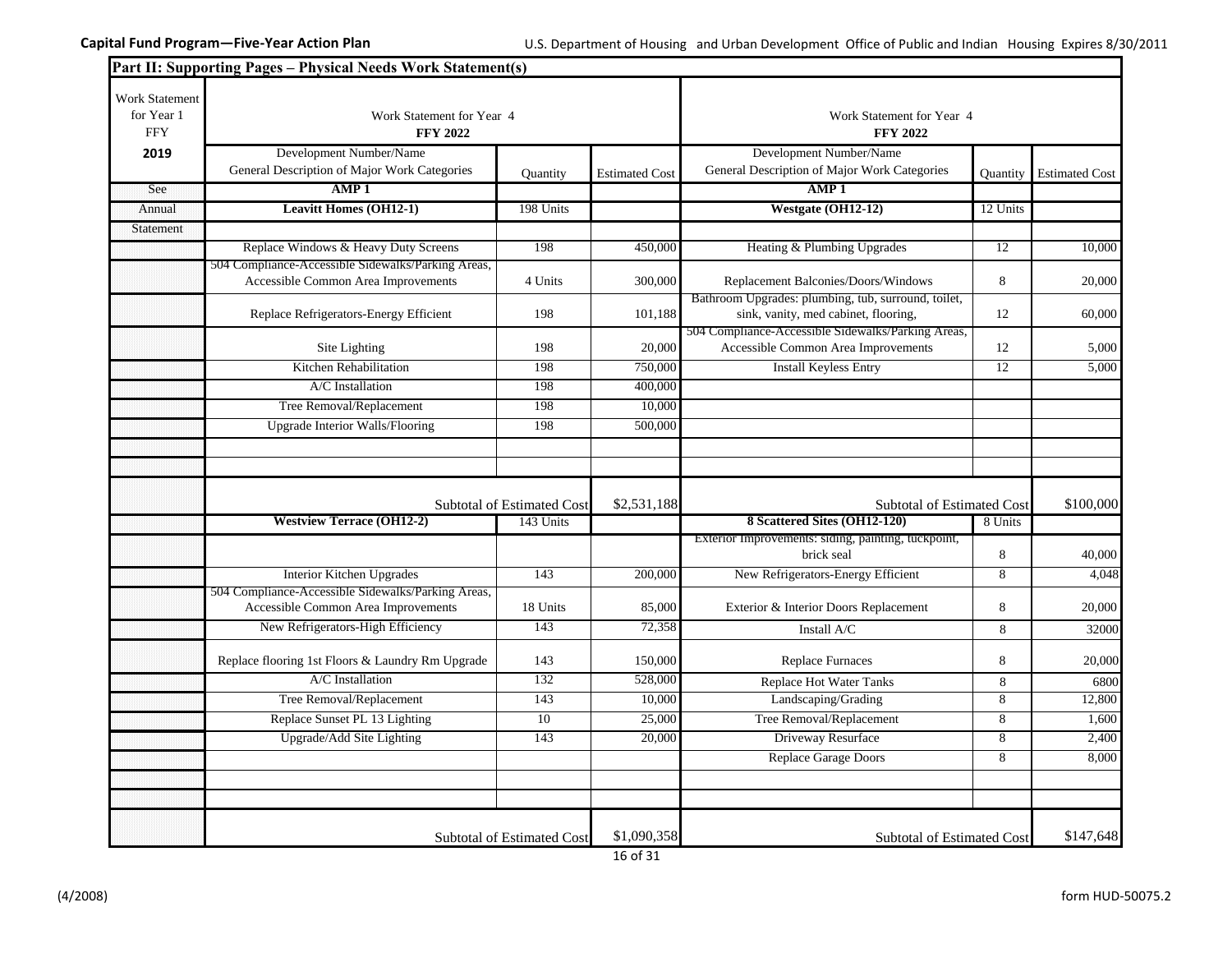|                                            | Part II: Supporting Pages - Physical Needs Work Statement(s)                  |                                   |                       |                                                                         |                  |                       |  |
|--------------------------------------------|-------------------------------------------------------------------------------|-----------------------------------|-----------------------|-------------------------------------------------------------------------|------------------|-----------------------|--|
| Work Statement<br>for Year 1<br><b>FFY</b> | Work Statement for Year 4<br><b>FFY 2022</b>                                  |                                   |                       | Work Statement for Year 4<br><b>FFY 2022</b>                            |                  |                       |  |
| 2019                                       | Development Number/Name                                                       |                                   |                       | Development Number/Name                                                 |                  |                       |  |
|                                            | General Description of Major Work Categories                                  | Ouantity                          | <b>Estimated Cost</b> | General Description of Major Work Categories                            | <b>Ouantity</b>  | <b>Estimated Cost</b> |  |
| See                                        | AMP <sub>2</sub>                                                              | 145 Hirise                        |                       | AMP <sub>2</sub>                                                        |                  |                       |  |
| Annual                                     | Kennedy Plaza (OH12-5)                                                        | 32 Cottages                       |                       | 10 Scattered Sites (OH12-220)                                           | 10 Units         |                       |  |
| Statement                                  | Replace A/C and sleeves in Units                                              | 177                               | 115,050               | Exterior Improvements Siding, Painting, Tuckpoint,<br><b>Brick Seal</b> | 10               | 50,000                |  |
|                                            | <b>Balcony Improvements</b>                                                   | Hirise                            | 35,000                | <b>Replace Stoves</b>                                                   | 10               | 4,220                 |  |
|                                            | Replace Flooring Units & Halls                                                | Hirise                            | 223,000               | New Refrigerators Energy Efficient                                      | 10               | 7,000                 |  |
|                                            | <b>Security Lighting</b>                                                      | 177 Units                         | 20,000                | Exterior & Interior Door Replacement                                    | 10 <sup>10</sup> | 25,000                |  |
|                                            | Handrail Upgrade                                                              | Hirise                            | 27,000                | Install A/C                                                             | 10               | 40,000                |  |
|                                            | Replace A/C Common Areas                                                      | Hirise                            | 20,000                | <b>Replace Furnaces</b>                                                 | 10               | 8,500                 |  |
|                                            | Community Kitchen/Café Rehab                                                  | Hirise                            | 400,000               | <b>Replace Hot Water Tanks</b>                                          | 10               | 20,000                |  |
|                                            | Lobby Refurbishment                                                           | Hirise                            | 400,000               | Landscaping/Grading                                                     | 10               | 16,000                |  |
|                                            | <b>Rehab Cottage Exteriors</b>                                                | 9 Bldgs                           | 125,000               | Tree Removal/Replacement                                                | 10               | 2,000                 |  |
|                                            | AMP Office/Maintenance Upgrade                                                | Hirise                            | 20,000                | Driveway Resurface                                                      | $\overline{10}$  | 3,000                 |  |
|                                            | 504 Compliance-Accessible Sidewalks/Parking Areas,                            |                                   |                       |                                                                         |                  |                       |  |
|                                            | Accessible Common Area Improvements                                           |                                   | 120,000               | <b>Replace Garage Doors</b>                                             | 10               | 10,000                |  |
|                                            |                                                                               |                                   |                       |                                                                         |                  |                       |  |
|                                            |                                                                               | <b>Subtotal of Estimated Cost</b> | \$1,505,050           |                                                                         |                  |                       |  |
|                                            | Lakeview Plaza (OH12-10)                                                      | 210 Units                         |                       | Subtotal of Estimated Cost                                              |                  | \$185,720             |  |
|                                            |                                                                               |                                   |                       |                                                                         |                  |                       |  |
|                                            | Improve/Expand Parking Lot Lighting                                           | 210                               | 50,000                |                                                                         |                  |                       |  |
|                                            | Flooring-Units & Halls                                                        | <b>Bldg</b>                       | 333,128               |                                                                         |                  |                       |  |
|                                            | 504 Compliance Conversion: Combine Efficiencies<br>into Accessible 1-BR Units | 2 Floors                          | 500,000               |                                                                         |                  |                       |  |
|                                            | <b>Upgrade Storm/Sanitary Sewers in Existing Trenches</b>                     | Bldg                              | 15,000                |                                                                         |                  |                       |  |
|                                            | <b>Security Lighting</b>                                                      | 210                               | 10,000                |                                                                         |                  |                       |  |
|                                            | Laundry Room Upgrade                                                          | 2nd Floor                         | 50,000                |                                                                         |                  |                       |  |
|                                            | Refurbish Kitchen/Café                                                        | 1st Floor                         | 300,000               |                                                                         |                  |                       |  |
|                                            | Replace A/C and sleeves in Units                                              | 210                               | 136,500               |                                                                         |                  |                       |  |
|                                            |                                                                               |                                   |                       |                                                                         |                  |                       |  |
|                                            |                                                                               |                                   |                       |                                                                         |                  |                       |  |
|                                            |                                                                               | <b>Subtotal of Estimated Cost</b> | \$1,394,628           | <b>Subtotal of Estimated Cost</b>                                       |                  | \$0                   |  |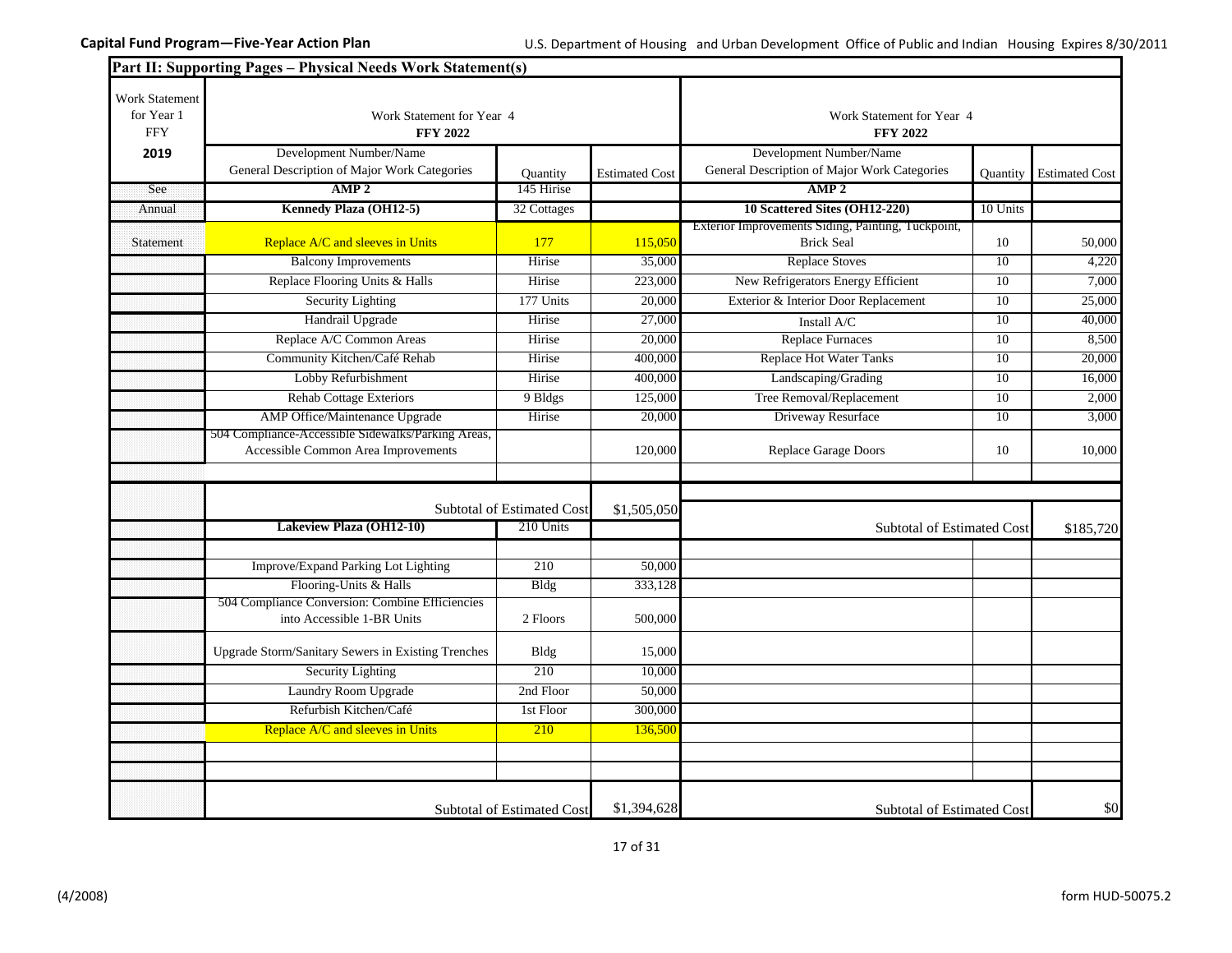|                                            | Part II: Supporting Pages - Physical Needs Work Statement(s)                              |                                              |                       |                                                                          |                |                       |
|--------------------------------------------|-------------------------------------------------------------------------------------------|----------------------------------------------|-----------------------|--------------------------------------------------------------------------|----------------|-----------------------|
| Work Statement<br>for Year 1<br><b>FFY</b> | Work Statement for Year 4<br><b>FFY 2022</b>                                              | Work Statement for Year 4<br><b>FFY 2022</b> |                       |                                                                          |                |                       |
| 2019                                       | Development Number/Name<br>General Description of Major Work Categories                   | Quantity                                     | <b>Estimated Cost</b> | Development Number/Name<br>General Description of Major Work Categories  | Quantity       | <b>Estimated Cost</b> |
| See                                        | AMP3                                                                                      |                                              |                       | AMP3                                                                     |                |                       |
| Annual                                     | Wilkes Villa (OH12-3)                                                                     | 174 Units                                    |                       | 14 Scattered Sites (OH12-320)                                            | 14 Units       |                       |
| Statement                                  |                                                                                           |                                              |                       | Exterior Improvements: Siding, Painting, Tuckpoint,<br><b>Brick Seal</b> | 14             | 56,000                |
|                                            |                                                                                           |                                              |                       | Refrigerators Energy Efficient                                           | 14             | 9,800                 |
|                                            | Storm Water Drain Replacement in Existing Trenches                                        | 24 Bldgs                                     | 300,000               | Exterior/Interior Door Replacement                                       | 14             | 35,000                |
|                                            | New Refrigerators Energy Efficient                                                        | 174                                          | 86,450                | Install A/C                                                              | 14             | 56,000                |
|                                            | Tree Removal/Replacement                                                                  | 174                                          | 15,000                | <b>Replace Furnaces</b>                                                  | 14             | 35,000                |
|                                            | Site Lighting                                                                             | 24 Bldgs                                     | 20,000                | <b>Replace Hot Water Tanks</b>                                           | 14             | 11,900                |
|                                            | 504 Compliance-Accessible Sidewalks/Parking Areas,<br>Accessible Common Area Improvements | 174                                          | 100,000               | Landscaping/Grading                                                      | 14             | 22,400                |
|                                            |                                                                                           |                                              |                       | Tree Removal/Replacement                                                 | 14             | 2,800                 |
|                                            |                                                                                           |                                              |                       | Replace Garage Doors                                                     | 14             | 14,000                |
|                                            |                                                                                           |                                              |                       |                                                                          |                |                       |
|                                            |                                                                                           |                                              |                       |                                                                          |                |                       |
|                                            |                                                                                           | Subtotal of Estimated Cost                   | \$521,450             | Subtotal of Estimated Cost                                               |                | \$242,900             |
|                                            | <b>Riverview Plaza (OH12-6)</b>                                                           | 180 Units                                    |                       | 2 Scattered Sites (OH12-22)                                              | 2 Units        |                       |
|                                            |                                                                                           |                                              |                       |                                                                          |                |                       |
|                                            | Parking Lot Improvements/Resurface/Seal                                                   | 180                                          | 140,000               | Landscape/Site Work                                                      | $\overline{2}$ | 5,000                 |
|                                            | <b>Replace Stoves</b>                                                                     | 180                                          | 76,000                |                                                                          |                |                       |
|                                            | Kitchen Rehab                                                                             | 1st Floor                                    | 50,000                |                                                                          |                |                       |
|                                            | 504 Compliance-Accessible Sidewalks/Parking Areas                                         | 180                                          | 100,000               |                                                                          |                |                       |
|                                            |                                                                                           |                                              |                       |                                                                          |                |                       |
|                                            |                                                                                           |                                              |                       |                                                                          |                |                       |
|                                            |                                                                                           |                                              |                       |                                                                          |                |                       |
|                                            |                                                                                           |                                              |                       |                                                                          |                |                       |
|                                            |                                                                                           |                                              |                       |                                                                          |                |                       |
|                                            |                                                                                           | <b>Subtotal of Estimated Cost</b>            | \$366,000             | <b>Subtotal of Estimated Cost</b>                                        |                | \$5,000               |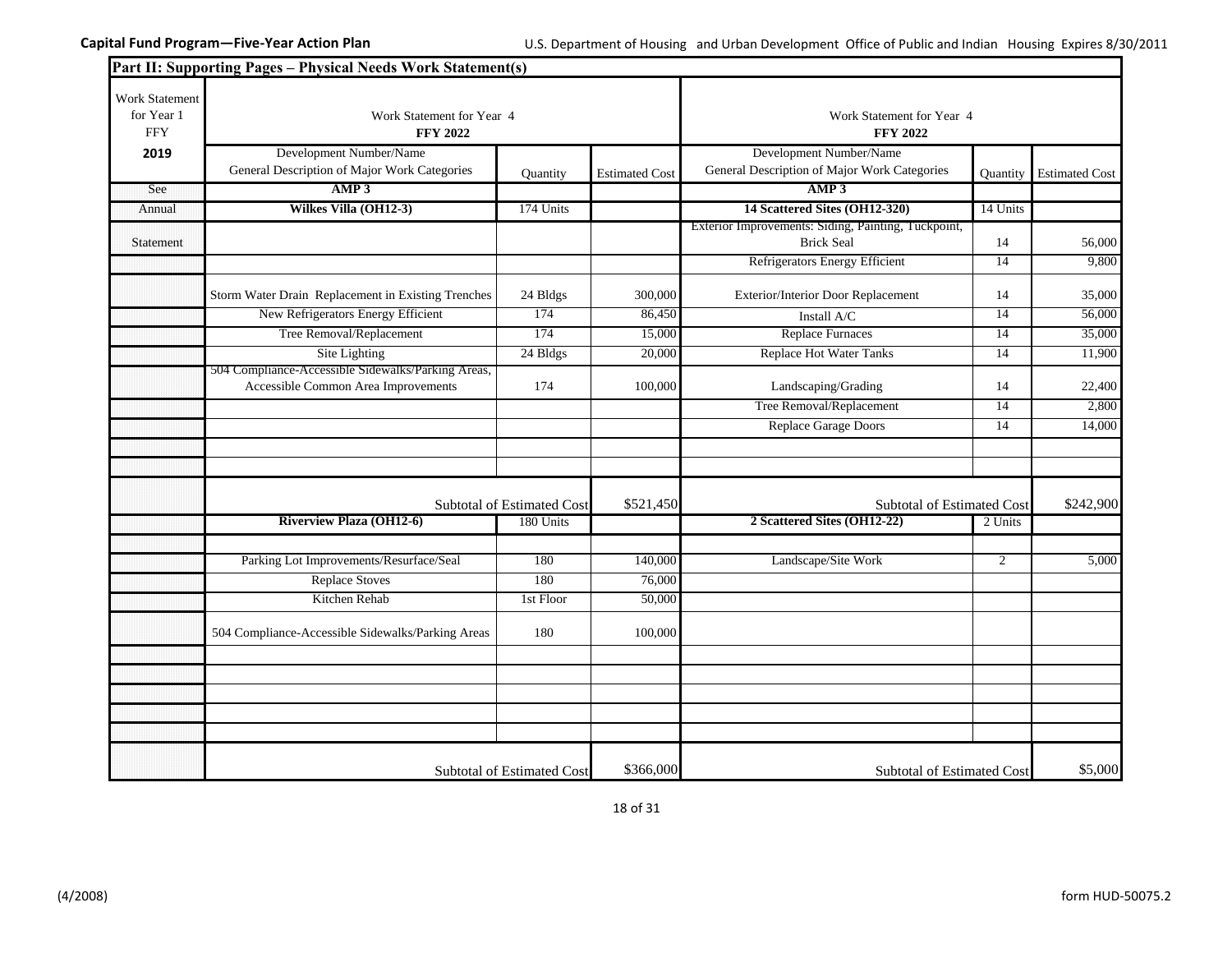|                                            | Part II: Supporting Pages - Physical Needs Work Statement(s)            |                            |                       |                                                                         |          |                       |
|--------------------------------------------|-------------------------------------------------------------------------|----------------------------|-----------------------|-------------------------------------------------------------------------|----------|-----------------------|
| Work Statement<br>for Year 1<br><b>FFY</b> | Work Statement for Year 4<br><b>FFY 2022</b>                            |                            |                       | Work Statement for Year 4<br><b>FFY 2022</b>                            |          |                       |
| 2019                                       | Development Number/Name<br>General Description of Major Work Categories | Quantity                   | <b>Estimated Cost</b> | Development Number/Name<br>General Description of Major Work Categories | Quantity | <b>Estimated Cost</b> |
| See                                        | AMP3                                                                    |                            |                       |                                                                         |          |                       |
| Annual                                     | 3 Scattered Sites (OH12-25)                                             | 3 Units                    |                       |                                                                         |          |                       |
| Statement                                  |                                                                         |                            |                       |                                                                         |          |                       |
|                                            | Landscape/Site Work                                                     | $\overline{3}$             | 7,500                 |                                                                         |          |                       |
|                                            | <b>Waterproof Foundation Walls</b>                                      | $\overline{3}$             | 6,000                 |                                                                         |          |                       |
|                                            | <b>Electrical Upgrade</b>                                               | $\overline{3}$             | 7,500                 |                                                                         |          |                       |
|                                            |                                                                         |                            |                       |                                                                         |          |                       |
|                                            |                                                                         |                            |                       |                                                                         |          |                       |
|                                            |                                                                         |                            |                       |                                                                         |          |                       |
|                                            |                                                                         |                            |                       |                                                                         |          |                       |
|                                            |                                                                         |                            |                       |                                                                         |          |                       |
|                                            |                                                                         |                            |                       |                                                                         |          |                       |
|                                            | Subtotal of Estimated Cost                                              |                            | \$21,000              | Subtotal of Estimated Cost                                              |          | \$0                   |
|                                            |                                                                         |                            |                       |                                                                         |          |                       |
|                                            |                                                                         |                            |                       |                                                                         |          |                       |
|                                            |                                                                         |                            |                       |                                                                         |          |                       |
|                                            |                                                                         |                            |                       |                                                                         |          |                       |
|                                            |                                                                         |                            |                       |                                                                         |          |                       |
|                                            |                                                                         |                            |                       |                                                                         |          |                       |
|                                            |                                                                         |                            |                       |                                                                         |          |                       |
|                                            |                                                                         |                            |                       |                                                                         |          |                       |
|                                            |                                                                         |                            |                       |                                                                         |          |                       |
|                                            |                                                                         |                            |                       |                                                                         |          |                       |
|                                            |                                                                         |                            |                       |                                                                         |          |                       |
|                                            |                                                                         |                            |                       |                                                                         |          |                       |
|                                            |                                                                         |                            |                       |                                                                         |          |                       |
|                                            |                                                                         | Subtotal of Estimated Cost | \$0                   | Subtotal of Estimated Cost                                              |          | \$0                   |

19 of 31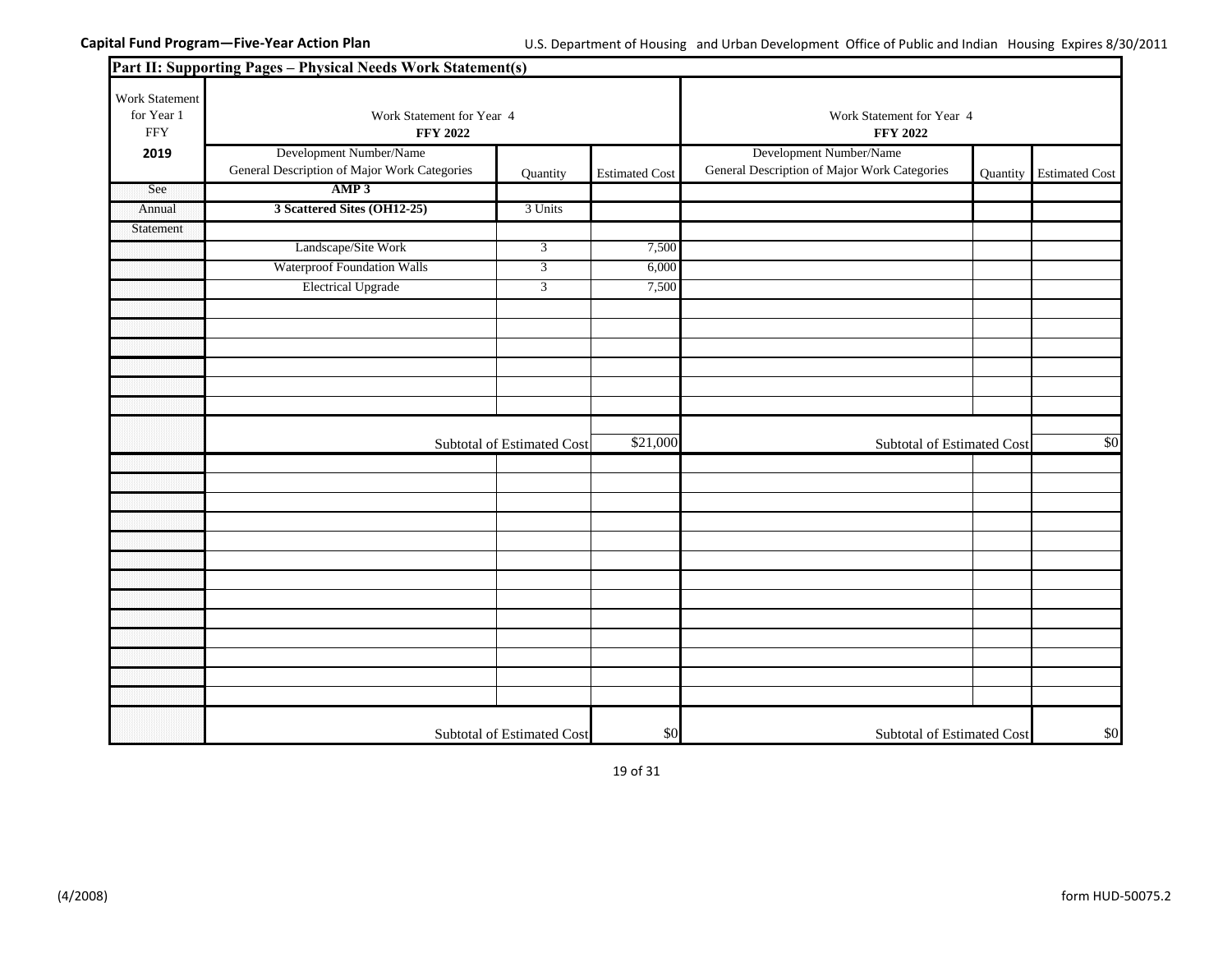|                                                   | Part II: Supporting Pages - Physical Needs Work Statement(s)                              |                            |                       |                                                                                           |           |                       |
|---------------------------------------------------|-------------------------------------------------------------------------------------------|----------------------------|-----------------------|-------------------------------------------------------------------------------------------|-----------|-----------------------|
| <b>Work Statement</b><br>for Year 1<br><b>FFY</b> | Work Statement for Year 4<br><b>FFY 2022</b>                                              |                            |                       | Work Statement for Year 4<br><b>FFY 2022</b>                                              |           |                       |
| 2019                                              | Development Number/Name<br>General Description of Major Work Categories                   | Quantity                   | <b>Estimated Cost</b> | Development Number/Name<br>General Description of Major Work Categories                   | Ouantity  | <b>Estimated Cost</b> |
| See                                               | AMP <sub>4</sub>                                                                          | 51 Hirise Units            |                       | AMP <sub>4</sub>                                                                          | 108 Units |                       |
| Annual                                            | John Frederick Oberlin Homes (OH12-4)                                                     | 2 Family                   |                       | Southside Gardens (OH12-13/14)                                                            |           |                       |
| Statement                                         | Handrails Hirise                                                                          | 5 Floors                   | 25,000                | Kitchen/Flooring Upgrade                                                                  | 108       | 345,000               |
|                                                   | <b>Upgrade Interior Common Areas</b>                                                      | Hirise                     | 100,000               | Basement/Foundations improvements                                                         | 108       | 650,000               |
|                                                   | Tree Removal/Replacement                                                                  | Hirise & 2 Family          | 20,000                | Exterior Improvements: Siding/windows/doors                                               | 108       | 500,000               |
|                                                   | Site Improvements: Grading, Resurface Pavement,<br>Drainage in Existing Trench            | Hirise                     | 75,000                | Replace Site Lighting                                                                     | 108       | 25,000                |
|                                                   | Replace A/C Common Areas                                                                  | Hirise                     | 10,000                | Interior Wall Replacement                                                                 | 108       | 500,000               |
|                                                   | New Refrigerators Energy Efficient                                                        | Hirise                     | 49,875                | AMP Office-Maintenance Rehab                                                              | 1 Bldg    | 150,000               |
|                                                   | <b>Replace Unit Entry Doors</b>                                                           | 51                         | 35,000                | AMP Maintenance Garage Expansion                                                          | 1 Bldg    | 40,782                |
|                                                   | 504 Compliance-Accessible Sidewalks/Parking Areas,<br>Accessible Common Area Improvements | Hirise                     | 25,000                | Kitchen/Flooring Rehab III                                                                | 108       | 394,000               |
|                                                   | Hirise Units Kitchen Upgrade                                                              | 51                         | 50,000                | Utility Room Upgrade/Furnace/A/C                                                          | 108       | 650,000               |
|                                                   | AMP Office/Maintenance Rehab                                                              | 1 Bldg                     | 150,000               | <b>Replace Windows</b>                                                                    | 108       | 350,000               |
|                                                   | Replace A/C and sleeves in Units                                                          | 51 units                   | 33,150                | 504 Compliance-Accessible Sidewalks/Parking Areas,<br>Accessible Common Area Improvements | 108       | 21,000                |
|                                                   |                                                                                           |                            |                       | <b>Interior Bath Renovations I</b>                                                        | 108       | 400,000               |
|                                                   |                                                                                           |                            |                       | Drainage in Existing Trench/Grading/Down Spouts                                           | 108       | 300,000               |
|                                                   |                                                                                           | Subtotal of Estimated Cost | \$573,025             | Subtotal of Estimated Cost                                                                |           | \$4,325,782           |
|                                                   | <b>Albright Terrace (OH12-11)</b>                                                         | 50 Units                   |                       | 18 Scattered Sites (OH12-420)                                                             | 18 Units  |                       |
|                                                   | <b>Replace Stoves</b>                                                                     | 50                         | 25,000                | Exterior Improvements: Siding, Painting, Tuckpoint,<br><b>Brick Seal</b>                  | 18        | 72,000                |
|                                                   | Replace Refrigerators: Energy Efficient                                                   | 50                         | 30,000                | Refrigerators Energy Efficient                                                            | 18        | 12,600                |
|                                                   | 504 Compliance-Accessible Sidewalks/Parking Areas,<br>Accessible Common Area Improvements | 50                         | 50,000                | <b>Replace Stoves</b>                                                                     | 18        | 7,600                 |
|                                                   | Install Building Intercom/Remote entry/video System                                       | 4 Bldgs                    | 20,000                | Install A/C                                                                               | 18        | 72,000                |
|                                                   | <b>Install Piping Insulation</b>                                                          | 4 Bldgs                    | 25,000                | Exterior/Interior Door Replacement                                                        | 18        | 45,000                |
|                                                   | Replace A/C and sleeves in Units                                                          | 50 units                   | 32,500                | <b>Replace Hot Water Tanks</b>                                                            | 18        | 15,300                |
|                                                   |                                                                                           |                            |                       | Landscaping/Grading                                                                       | 18        | 28,800                |
|                                                   |                                                                                           |                            |                       | Tree Removal/Replacement                                                                  | 18        | 18,000                |
|                                                   |                                                                                           |                            |                       | Driveway Resurface                                                                        | 18        | 5,400                 |
|                                                   |                                                                                           |                            |                       | Replace Garage Doors                                                                      | 18        | 18,000                |
|                                                   |                                                                                           |                            |                       |                                                                                           |           |                       |
|                                                   |                                                                                           |                            |                       |                                                                                           |           |                       |
|                                                   |                                                                                           | Subtotal of Estimated Cost | \$182,500             | Subtotal of Estimated Cost                                                                |           | \$294,700             |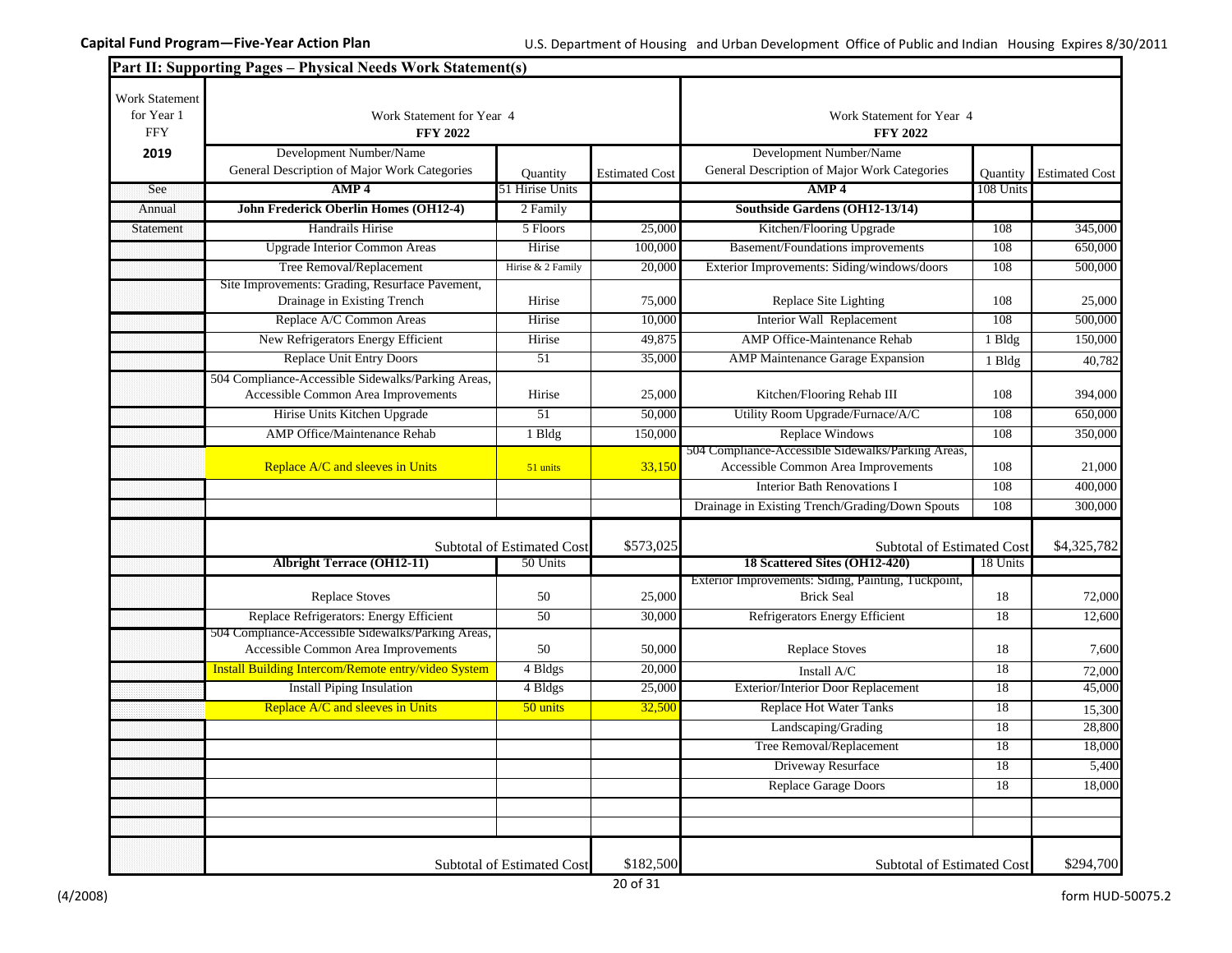|                                            | Part II: Supporting Pages - Physical Needs Work Statement(s)             |                            |                       |                                                                         |                            |                       |
|--------------------------------------------|--------------------------------------------------------------------------|----------------------------|-----------------------|-------------------------------------------------------------------------|----------------------------|-----------------------|
| Work Statement<br>for Year 1<br><b>FFY</b> | Work Statement for Year 4<br><b>FFY 2022</b>                             |                            |                       | Work Statement for Year 4<br><b>FFY 2022</b>                            |                            |                       |
| 2019                                       | Development Number/Name<br>General Description of Major Work Categories  | Quantity                   | <b>Estimated Cost</b> | Development Number/Name<br>General Description of Major Work Categories | Quantity                   | <b>Estimated Cost</b> |
| See                                        | AMP <sub>4</sub>                                                         |                            |                       |                                                                         |                            |                       |
| Annual                                     | 25 Scattered Sites (OH12-21)                                             | 25 Units                   |                       |                                                                         |                            |                       |
| Statement                                  |                                                                          |                            |                       |                                                                         |                            |                       |
|                                            | <b>Improve Site/Concrete Foundations</b>                                 | 25                         | 150,000               |                                                                         |                            |                       |
|                                            | Refrigerators Energy Efficient                                           | 25                         | 12,500                |                                                                         |                            |                       |
|                                            | Install A/C                                                              | 25                         | 100,000               |                                                                         |                            |                       |
|                                            | Exterior Improvements: Siding, Painting, Tuckpoint,<br><b>Brick Seal</b> | 25                         | 100,000               |                                                                         |                            |                       |
|                                            | <b>Replace Hot Water Tanks</b>                                           | 25                         | 21,250                |                                                                         |                            |                       |
|                                            | <b>Replace Stoves</b>                                                    | 25                         | 10,600                |                                                                         |                            |                       |
|                                            | Replace Garage Doors                                                     | 25                         | 25,000                |                                                                         |                            |                       |
|                                            | Exterior/Interior Door Replacement                                       | 25                         | 50,000                |                                                                         |                            |                       |
|                                            |                                                                          |                            |                       |                                                                         |                            |                       |
|                                            |                                                                          |                            |                       |                                                                         |                            |                       |
|                                            |                                                                          |                            |                       |                                                                         |                            |                       |
|                                            |                                                                          | Subtotal of Estimated Cost | \$469,350             |                                                                         | Subtotal of Estimated Cost |                       |
|                                            |                                                                          |                            |                       |                                                                         |                            |                       |
|                                            |                                                                          |                            |                       |                                                                         |                            |                       |
|                                            |                                                                          |                            |                       |                                                                         |                            |                       |
|                                            |                                                                          |                            |                       |                                                                         |                            |                       |
|                                            |                                                                          |                            |                       |                                                                         |                            |                       |
|                                            |                                                                          |                            |                       |                                                                         |                            |                       |
|                                            |                                                                          |                            |                       |                                                                         |                            |                       |
|                                            |                                                                          |                            |                       |                                                                         |                            |                       |
|                                            |                                                                          |                            |                       |                                                                         |                            |                       |
|                                            |                                                                          |                            |                       |                                                                         |                            |                       |
|                                            |                                                                          | Subtotal of Estimated Cost | \$0                   | Subtotal of Estimated Cost                                              |                            | \$0                   |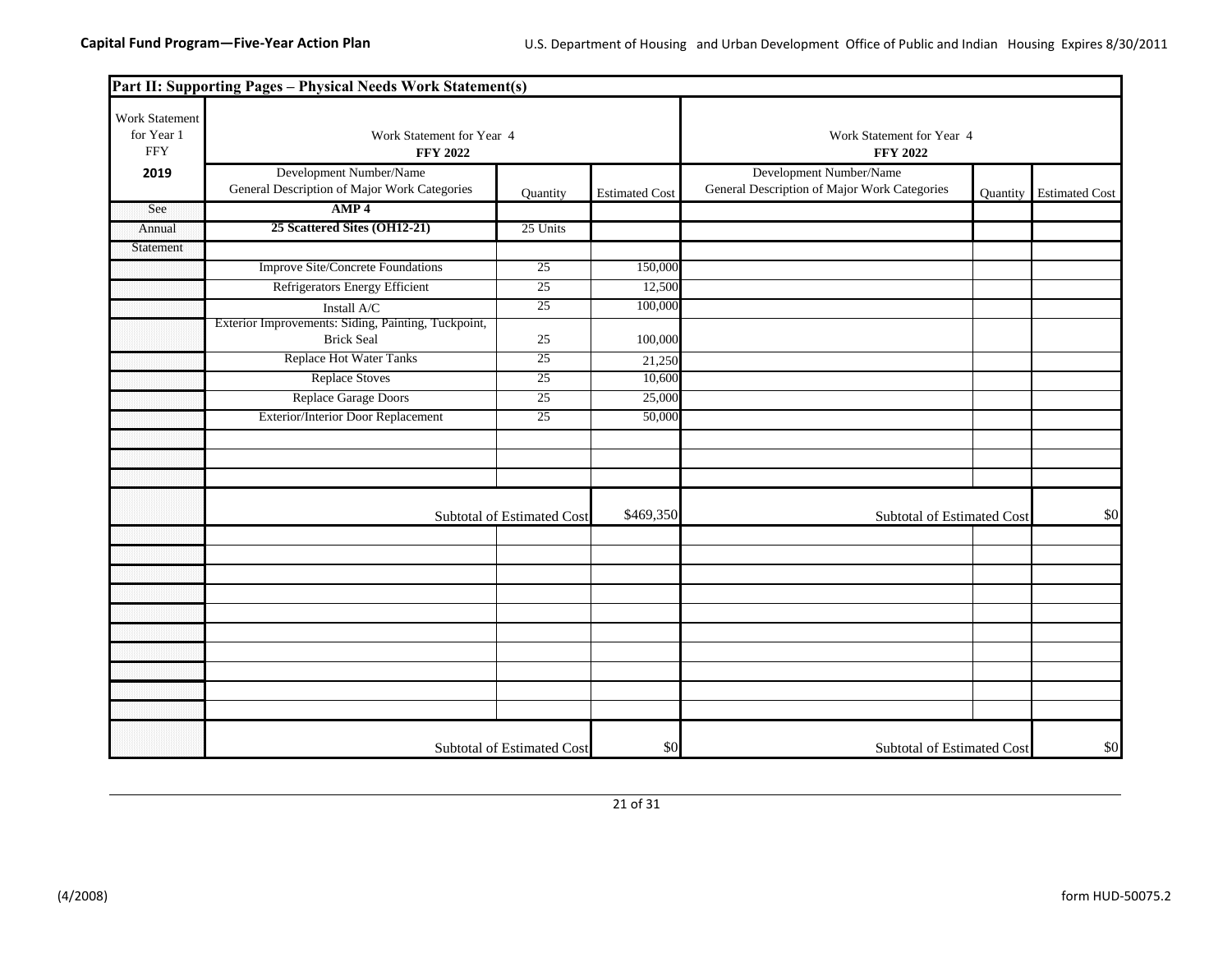|                                             | Part II: Supporting Pages - Physical Needs Work Statement(s)            |                            |                       |                                                                         |          |                       |
|---------------------------------------------|-------------------------------------------------------------------------|----------------------------|-----------------------|-------------------------------------------------------------------------|----------|-----------------------|
| Work Statement<br>for Year 1<br>${\rm FFY}$ | Work Statement for Year 4<br><b>FFY 2022</b>                            |                            |                       | Work Statement for Year 4<br><b>FFY 2022</b>                            |          |                       |
| 2019                                        | Development Number/Name<br>General Description of Major Work Categories | Quantity                   | <b>Estimated Cost</b> | Development Number/Name<br>General Description of Major Work Categories | Quantity | <b>Estimated Cost</b> |
| See                                         | AMP 5                                                                   |                            |                       |                                                                         |          |                       |
| Annual                                      | <b>LMHA Oberlin Homes (OH12-27)</b>                                     | 51 Units                   |                       |                                                                         |          |                       |
| Statement                                   |                                                                         |                            |                       |                                                                         |          |                       |
|                                             | No Work Planned                                                         |                            |                       |                                                                         |          |                       |
|                                             |                                                                         |                            |                       |                                                                         |          |                       |
|                                             |                                                                         |                            |                       |                                                                         |          |                       |
|                                             |                                                                         |                            |                       |                                                                         |          |                       |
|                                             |                                                                         |                            |                       |                                                                         |          |                       |
|                                             |                                                                         |                            |                       |                                                                         |          |                       |
|                                             |                                                                         |                            |                       |                                                                         |          |                       |
|                                             |                                                                         |                            |                       |                                                                         |          |                       |
|                                             |                                                                         |                            |                       |                                                                         |          |                       |
|                                             |                                                                         |                            |                       |                                                                         |          |                       |
|                                             |                                                                         |                            |                       |                                                                         |          |                       |
|                                             |                                                                         | Subtotal of Estimated Cost | \$0                   | Subtotal of Estimated Cost                                              |          | \$0                   |
|                                             |                                                                         |                            |                       |                                                                         |          |                       |
|                                             |                                                                         |                            |                       |                                                                         |          |                       |
|                                             |                                                                         |                            |                       |                                                                         |          |                       |
|                                             |                                                                         |                            |                       |                                                                         |          |                       |
|                                             |                                                                         |                            |                       |                                                                         |          |                       |
|                                             |                                                                         |                            |                       |                                                                         |          |                       |
|                                             |                                                                         |                            |                       |                                                                         |          |                       |
|                                             |                                                                         |                            |                       |                                                                         |          |                       |
|                                             |                                                                         |                            |                       |                                                                         |          |                       |
|                                             |                                                                         |                            |                       |                                                                         |          |                       |
|                                             |                                                                         |                            |                       |                                                                         |          |                       |
|                                             |                                                                         |                            |                       |                                                                         |          |                       |
|                                             |                                                                         |                            |                       |                                                                         |          |                       |
|                                             |                                                                         | Subtotal of Estimated Cost | \$0                   | Subtotal of Estimated Cost                                              |          | \$0                   |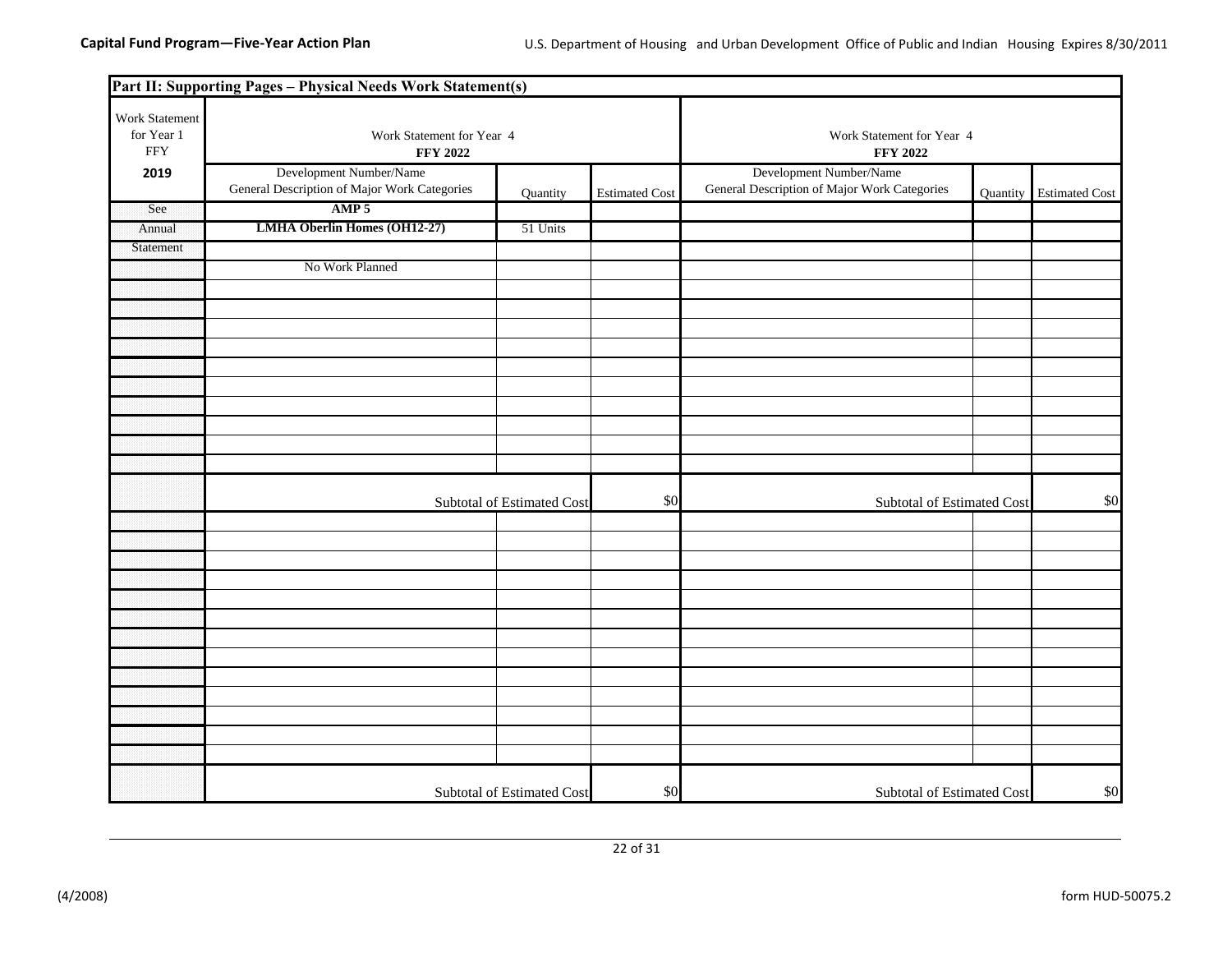|                                                   | Part II: Supporting Pages - Physical Needs Work Statement(s)                        |                                   |                       |                                                                                     |          |                       |
|---------------------------------------------------|-------------------------------------------------------------------------------------|-----------------------------------|-----------------------|-------------------------------------------------------------------------------------|----------|-----------------------|
| <b>Work Statement</b><br>for Year 1<br><b>FFY</b> | Work Statement for Year 5<br><b>FFY 2023</b>                                        |                                   |                       | Work Statement for Year 5<br><b>FFY 2023</b>                                        |          |                       |
| 2019                                              | Development Number/Name                                                             |                                   |                       | Development Number/Name                                                             |          |                       |
|                                                   | General Description of Major Work Categories                                        | Quantity                          | <b>Estimated Cost</b> | General Description of Major Work Categories                                        | Quantity | <b>Estimated Cost</b> |
| See                                               | AMP1                                                                                |                                   |                       | AMP <sub>1</sub>                                                                    |          |                       |
| Annual                                            | <b>Leavitt Homes (OH12-1)</b>                                                       | 198 Units                         |                       | Westgate (OH12-12)                                                                  | 12 Units |                       |
| Statement                                         |                                                                                     |                                   |                       |                                                                                     |          |                       |
|                                                   | <b>Replace Utility Room Doors</b>                                                   | 198                               | 140,000               | <b>Install Emergency Generator</b>                                                  | 1 Bldg   | 65,000                |
|                                                   | <b>Install Global Observation/Camera Recording System</b>                           | 61 bldgs                          | 24,720                | Replace Roof                                                                        | 1 Bldg   | 150,000               |
|                                                   | <b>Install Emergency Generator</b>                                                  | 1 Bldg                            | 50,000                | Install Building Intercom/Remote entry/video System                                 | 12 Units | 12,000                |
|                                                   | Replace Underground Utilities                                                       | 198                               | 500,000               | <b>Inspect Building Exterior</b>                                                    | 1 Bldg   | 10,000                |
|                                                   | <b>Enlarge Parking Lot</b>                                                          |                                   | 100,000               | Refrigerators Energy Efficient                                                      | 12       | 6,072                 |
|                                                   | <b>Recoat Stucco</b>                                                                | 37 Bldgs                          | 60,211                | <b>Upgrade Interior Lighting</b>                                                    | 12 Units | 11,356                |
|                                                   | Replace Storm Drains/Sewers in Existing Trenches                                    | 61 Bldgs                          | 1,000,000             | Add/Upgrade Site Lighting                                                           | 12 Units | 600                   |
|                                                   | Brick Replacement/Tuckpoint/Stain/Seal                                              | 35 Bldgs                          | 290,000               | Site Improvements: Grading, Drainage in Existing<br>Trenches & Resurfacing Pavement | 1 Bldg   | 10,000                |
|                                                   | Site Improvements: Grading & Resurfacing Pavement                                   | 198                               | 200,000               | <b>Install Global Observation/Camera Recording System</b>                           | 1 Bldg   | 12,000                |
|                                                   | <b>Upgrade Interior Lighting</b>                                                    | 198                               | 55,952                | <b>Replace Stoves</b>                                                               | 12       | 5,100                 |
|                                                   | <b>Replace Gas Stoves</b>                                                           | 198                               | 83,556                |                                                                                     |          |                       |
|                                                   |                                                                                     | Subtotal of Estimated Cost        | \$2,504,439           | <b>Subtotal of Estimated Cost</b>                                                   |          | \$282,128             |
|                                                   | <b>Westview Terrace (OH12-2)</b>                                                    | 143 Units                         |                       | 8 Scattered Sites (OH12-120)                                                        | 8 Units  |                       |
|                                                   |                                                                                     |                                   |                       |                                                                                     |          |                       |
|                                                   | Replace Exterior Doors Front & Back                                                 | 132                               | 264,000               | Fence Replacement                                                                   | 8        | 4,000                 |
|                                                   | <b>Install Global Observation/Camera Recording System</b>                           | 1 Bldg                            | 22,614                | <b>Improve Roof Ventilation</b>                                                     | 8        | 8,000                 |
|                                                   | <b>Install Emergency Generator</b>                                                  | 1 Bldg                            | 40,000                | Replace Gutters/Gutter Guards/<br>Downspouts/Splash Blocks                          | 8        | 40,000                |
|                                                   | Replace Underground Utilities                                                       | 143                               | 500,000               | Porches: Paint/Replace Wood                                                         | 8        | 16,000                |
|                                                   | Unit Roofs & Community Center Roof                                                  | 41 Bldgs                          | 500,000               | Site Improvements: Grading, Drainage in Existing<br>Trenches & Resurfacing Pavement | 8        | 15,000                |
|                                                   | Site Improvements: Grading, Drainage in Existing<br>Trenches & Resurfacing Pavement | 41 Bldgs                          | 35,000                | <b>Upgrade Interior Lighting</b>                                                    | 8        | 2,320                 |
|                                                   | <b>Upgrade Interior Lighting</b>                                                    | 143                               | 40,906                | <b>Replace Gas Stoves</b>                                                           | 8        | 3,376                 |
|                                                   | <b>Replace Gas Stoves</b>                                                           | 143                               | 60,346                |                                                                                     |          |                       |
|                                                   |                                                                                     |                                   |                       |                                                                                     |          |                       |
|                                                   |                                                                                     | <b>Subtotal of Estimated Cost</b> | \$1,462,866           | <b>Subtotal of Estimated Cost</b>                                                   |          | \$88,696              |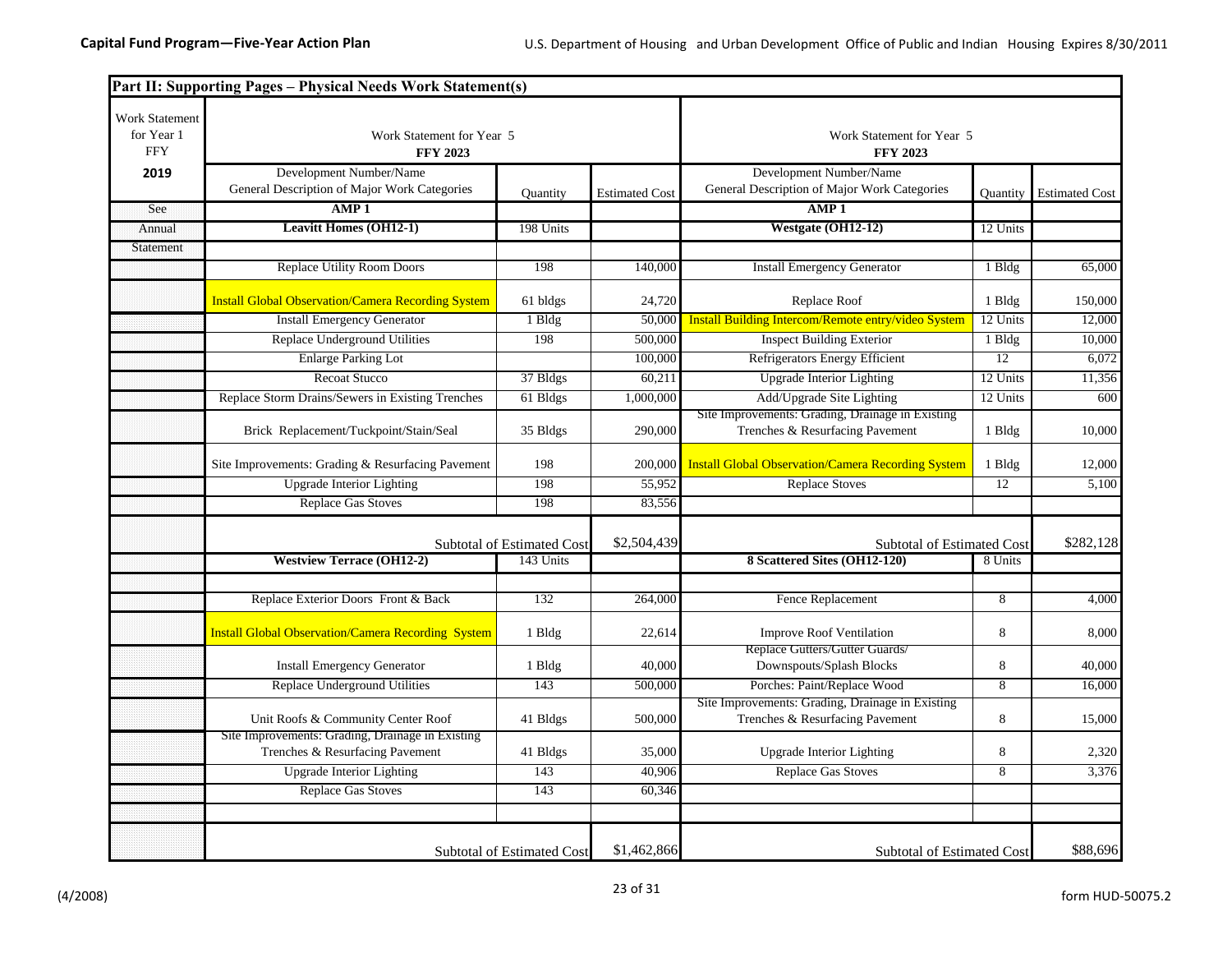|                                                   | Part II: Supporting Pages - Physical Needs Work Statement(s)             |                            |                       |                                                                                     |           |                                |
|---------------------------------------------------|--------------------------------------------------------------------------|----------------------------|-----------------------|-------------------------------------------------------------------------------------|-----------|--------------------------------|
| <b>Work Statement</b><br>for Year 1<br><b>FFY</b> | Work Statement for Year 5<br><b>FFY 2023</b>                             |                            |                       | Work Statement for Year 5<br><b>FFY 2023</b>                                        |           |                                |
| 2019                                              | Development Number/Name                                                  |                            |                       | Development Number/Name                                                             |           |                                |
|                                                   | General Description of Major Work Categories                             | <b>Quantity</b>            | <b>Estimated Cost</b> | General Description of Major Work Categories                                        |           | <b>Ouantity</b> Estimated Cost |
| See                                               | AMP <sub>2</sub>                                                         | 145 Hirise Units           |                       | AMP <sub>2</sub>                                                                    |           |                                |
| Annual                                            | Kennedy Plaza (OH12-5)                                                   | 32 Cottages                |                       | Lakeview Plaza (OH12-10)                                                            | 210 Units |                                |
| Statement                                         |                                                                          |                            |                       | PM Inspect Roof Top Safety Systems                                                  | 1 Bldg    | 1,250                          |
|                                                   | Replace Entry Door Hirise                                                | Hirise                     | 25,000                | <b>Add Smoking Shelter</b>                                                          | 1 Bldg    | 5,000                          |
|                                                   | Inspect & Improve Hirise Exterior                                        | Hirise                     | 110,000               | <b>Replace Windows</b>                                                              | 1 Bldg    | 740,000                        |
|                                                   | Alternative Energy Source: wind or solar power                           | Hirise                     | 500,000               | <b>Add West Entrance Enclosure</b>                                                  | 1 Bldg    | 30,000                         |
|                                                   | <b>Add Smoking Shelter</b>                                               | Hirise/Cottages            | 5,000                 | Add/Upgrade Site Lighting                                                           | $1$ Bldg  | 1,760                          |
|                                                   | <b>Install Global Observation/Camera Recording System</b>                | 9 Bldgs                    | 70,000                | Alternative Energy Source: wind or solar power                                      | 1 Bldg    | 500,000                        |
|                                                   | Replace Window Glass (70)                                                | Hirise                     |                       | 25,000 Install Global Observation/Camera Recording System                           | 1 Bldg    | 70,000                         |
|                                                   | Replace Underground Utilities Cottages                                   | $\overline{32}$            | 450,000               | Replace Window Glass (60)                                                           | Hirise    | 25,000                         |
|                                                   | Install Gas Chillers/Duct Work Hirise                                    | 1 Bldg                     | 400,000               | <b>Install Gas Chillers/Duct Work</b>                                               | 1 Bldg    | 400,000                        |
|                                                   | Replace Air Handler                                                      | 1 Bldg                     | 150,000               | Abate ACM's Popcorn, Pipe Coverings, Flooring &<br>Mastic                           | 1 Bldg    | 1,000,000                      |
|                                                   | Abate ACM's Popcorn, Pipe Coverings, Flooring & Mastic                   | 1 Bldg                     | 1,000,000             | Install A/C Covers                                                                  | 210       | 31,500                         |
|                                                   | Parking Lot Resurface/Seal & Stripe                                      | Hirise/Cottages            | 20,000                | Add/Upgrade Interior Lighting                                                       | $1$ Bldg  | 77,710                         |
|                                                   | Maintenance area: Install Employee Bathroom/Shower                       | 1 Bldg                     | 30,000                | Site Improvements: Grading, Drainage in Existing<br>Trenches & Resurfacing Pavement | 1 Bldg    | 35,000                         |
|                                                   | Replace Cottage Boilers                                                  | 8 Bldgs                    | 42,000                | Inspect & Improve Building Exterior                                                 | 1 Bldg    | 110,000                        |
|                                                   | Install Building Intercom/Remote entry/video System                      | 1 Bldg                     | 150,000               | Install Building Intercom/Remote entry/video System                                 | 1 Bldg    | 150,000                        |
|                                                   | Replace Windows Hirise                                                   | 1 Bldg                     | 500,000               | <b>Stack Cleaning Improvements &amp; Lateral Plumbing</b>                           | 1 Bldg    |                                |
|                                                   |                                                                          |                            |                       | replacement                                                                         |           | 50,000                         |
|                                                   | Add/Upgrade Site Lighting<br>PM Inspect Roof Top Safety Systems          | Hirise/Cottages            | 46,001                |                                                                                     |           |                                |
|                                                   | Site Improvements: Grading, Drainage in Existing                         | 1 Bldg                     | 1,250                 | Subtotal of Estimated Cost                                                          |           | \$3,227,220                    |
|                                                   | Trenches & Resurfacing Pavement                                          | Hirise/Cottages            | 50,000                | AMP <sub>2</sub>                                                                    |           |                                |
|                                                   | Install A/C Covers                                                       | Hirise/Cottages            | 26,550                | 10 Scattered Sites (OH12-220)                                                       | 10 Units  |                                |
|                                                   | Electrical Upgrade: Replace Panels, Add Circuits                         | Hirise/Cottages            | 185,000               | Fence Repair/Replacement                                                            | 10        | 5,000                          |
|                                                   | Add/Upgrade Interior Lighting                                            | Hirise/Cottages            | 51,330                | <b>Improve Roof Ventilation</b>                                                     | 10        | 10,000                         |
|                                                   | <b>Stack Cleaning Improvements &amp; Lateral Plumbing</b><br>replacement | Hirise                     | 50,000                | Porches: Paint/Replace Wood                                                         | 10        | 20,000                         |
|                                                   | Cottages - replace tubs with walk-in showers or<br>accesible tubs        | 32 Cottages                | 80,000                | Site Improvements: Grading, Drainage in Existing<br>Trenches & Resurfacing Pavement | 10        | 15,000                         |
|                                                   |                                                                          |                            |                       | <b>Upgrade Interior Lighting</b>                                                    | 10        | 2,900                          |
|                                                   |                                                                          | Subtotal of Estimated Cost | \$3,967,131           | <b>Subtotal of Estimated Cost</b>                                                   |           | \$52,900                       |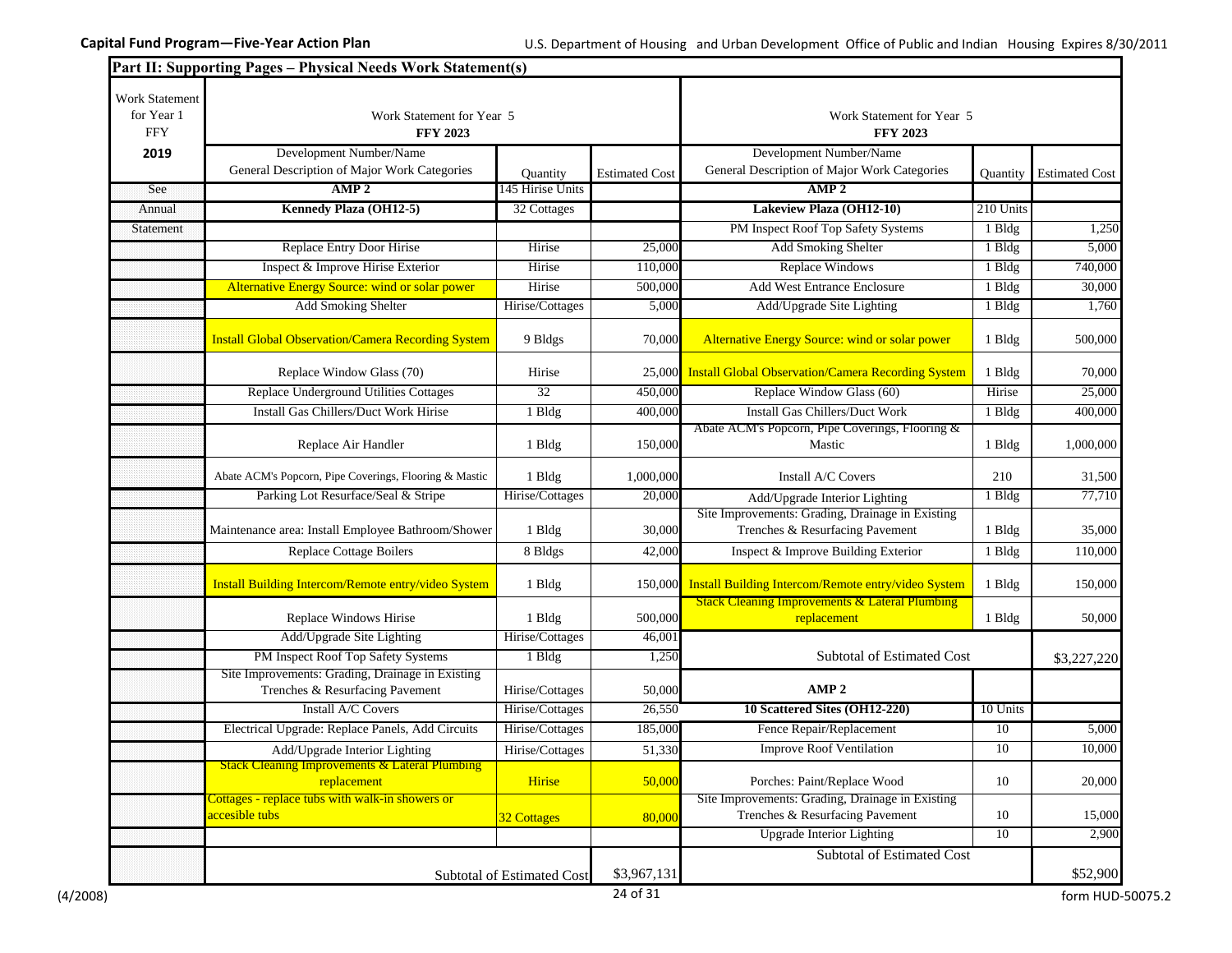| Part II:                                          |                                                                         |                                   |                       |                                                                                     |                 |                       |
|---------------------------------------------------|-------------------------------------------------------------------------|-----------------------------------|-----------------------|-------------------------------------------------------------------------------------|-----------------|-----------------------|
| <b>Work Statement</b><br>for Year 1<br><b>FFY</b> | Work Statement for Year 5<br><b>FFY 2023</b>                            |                                   |                       | Work Statement for Year 5<br><b>FFY 2023</b>                                        |                 |                       |
| 2019                                              | Development Number/Name<br>General Description of Major Work Categories | <b>Quantity</b>                   | <b>Estimated Cost</b> | Development Number/Name<br>General Description of Major Work Categories             | <b>Quantity</b> | <b>Estimated Cost</b> |
| See                                               | AMP3                                                                    |                                   |                       | AMP3                                                                                |                 |                       |
| Annual                                            | Wilkes Villa (OH12-3)                                                   | 174 Units                         |                       | <b>Riverview Plaza (OH12-6)</b>                                                     | 180 Units       |                       |
| Statement                                         |                                                                         |                                   |                       |                                                                                     |                 |                       |
|                                                   | <b>Entrance Doors/Porch Slabs</b>                                       | 174                               | 216,000               | Alternative Energy Source: wind or solar power                                      | 1 Bldg          | 50,000                |
|                                                   | <b>Upgrade Interior Lighting</b>                                        | 174                               | 50,460                | <b>Replace Toilets</b>                                                              | 180             | 75,115                |
|                                                   | <b>Replace Brick Thresholds</b>                                         | 174                               | 60,000                | Replace Roof                                                                        | 1 Bldg          | 250,000               |
|                                                   | <b>Replace Roofs</b>                                                    | 174                               | 400,000               | <b>Upgrade Screens In Common Areas</b>                                              | 1 Bldg          | 20,000                |
|                                                   | <b>Replace Utility Cages</b>                                            | 24 Bldgs                          | 52,000                | Phase III Tanks & Controls                                                          | 1 Bldg          | 60,000                |
|                                                   | Replace Gutters & Downspouts                                            | 174                               | 142,000               | <b>Install Gas Chillers/Duct Work</b>                                               | 1 Bldg          | 400,000               |
|                                                   | <b>Replace Screen Doors</b>                                             | 174                               | 88,000                | Replace Exterior & Common Area Doors/ADA<br>Hardware                                | 1 Bldg          | 30,000                |
|                                                   | Roof Inspection/Repair                                                  | 174                               | 20,000                | Resurface Parking Lot Across From Riverview                                         |                 | 200,000               |
|                                                   | <b>Install Global Observation/Camera Recording System</b>               | 174                               | 75,000                | Removal of ~80,000 sq. ft. of ACM's Popcorn, Pipe<br>Coverings, Flooring & Mastic   | 1 Bldg          | 1,368,000             |
|                                                   | <b>Install Emergency Generator</b>                                      | 1 Bldg                            | 65,000                | Replace Windows                                                                     | 1 Bldg          | 600,000               |
|                                                   | Sanitary Sewer Replacement in Existing Trenches                         | 174                               | 2,500,000             | Plumbing Upgrade Angle Stops/Danfoss Valves                                         | 1 Bldg          | 50,000                |
|                                                   | <b>Replace Hot Water Tanks</b>                                          | 172                               | 172,000               | Install A/C Covers                                                                  | 180             | 27,000                |
|                                                   | Resurface/Seal/Stripe Parking Lots & Side Streets                       | 174                               | 300,000               | Replace Unit Floors                                                                 | 180             | 1,500,000             |
|                                                   | Demolition (1485)                                                       | 174                               | 1,000,000             | Replace Unit Entrance Doors/ADA Hardware                                            | 180             | 171,000               |
|                                                   | Resident Relocation (1495.1)                                            | 174                               | 200,000               | Replace Unit Interior Doors                                                         | 180             | 180,000               |
|                                                   | Development Activities (1499)                                           | 174                               | 1,500,000             | Upgrade Interior Lighting                                                           | 1 Bldg          | 40,721                |
|                                                   | <b>Replace Gas Stoves</b>                                               | 174                               | 73,428                | <b>Upgrade Site Lighting</b>                                                        | 1 Bldg          | 3,655                 |
|                                                   |                                                                         |                                   |                       | Site Improvements: Grading, Drainage in Existing<br>Trenches & Resurfacing Pavement | 1 Bldg          | 50,000                |
|                                                   |                                                                         |                                   |                       | <b>Install Observation/camera recording System: All</b><br><b>Floors</b>            | 1 Bldg          | 75,200                |
|                                                   |                                                                         |                                   |                       | Replace A/C and sleeves in Units                                                    | 180             | 117,000               |
|                                                   |                                                                         |                                   |                       | Inspect & Repair Building Exterior                                                  | 1 Bldg          | 110,000               |
|                                                   |                                                                         |                                   |                       | Add Smoking Shelter                                                                 | 1 Bldg          | 5,000                 |
|                                                   |                                                                         |                                   |                       | Install Building Intercom/Remote entry/video System                                 | 1 Bldg          | 150,000               |
|                                                   |                                                                         |                                   |                       | <b>Stack Cleaning Improvements &amp; Lateral Plumbing</b><br>replacement            | 1 Bldg          | 50,000                |
|                                                   |                                                                         | <b>Subtotal of Estimated Cost</b> | \$6.913.888           | <b>Subtotal of Estimated Cost</b>                                                   |                 | \$5,582,691           |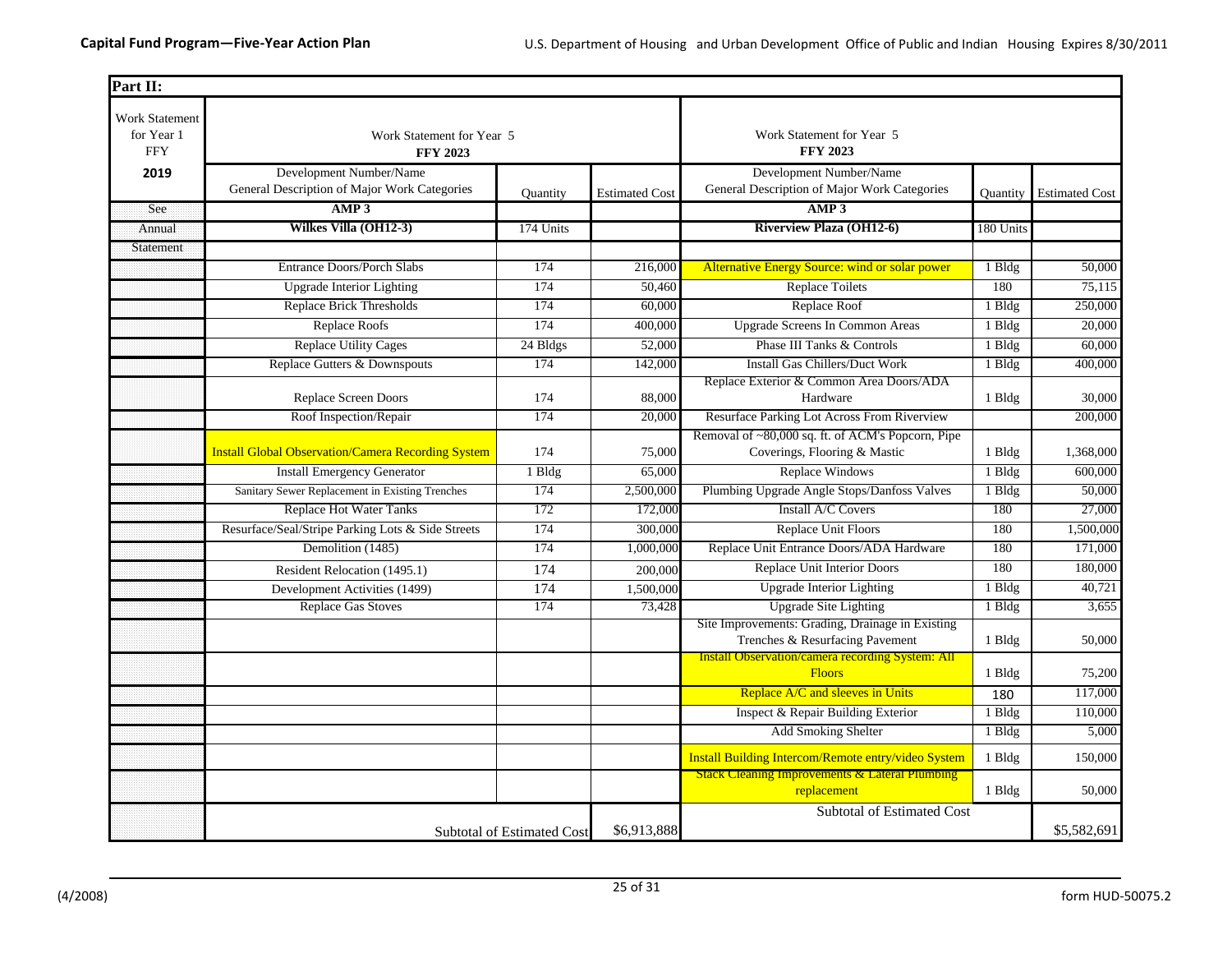| Part II:                                   |                                                                                     |                                   |                       |                                                                                     |                |                       |
|--------------------------------------------|-------------------------------------------------------------------------------------|-----------------------------------|-----------------------|-------------------------------------------------------------------------------------|----------------|-----------------------|
| Work Statement<br>for Year 1<br><b>FFY</b> | Work Statement for Year 5<br><b>FFY 2023</b>                                        |                                   |                       | Work Statement for Year 5<br><b>FFY 2023</b>                                        |                |                       |
| 2019                                       | Development Number/Name                                                             |                                   |                       | Development Number/Name                                                             |                |                       |
|                                            | General Description of Major Work Categories                                        | Quantity                          | <b>Estimated Cost</b> | General Description of Major Work Categories                                        | Quantity       | <b>Estimated Cost</b> |
| See                                        | AMP3                                                                                |                                   |                       | AMP3                                                                                |                |                       |
| Annual                                     | 14 Scattered Sites (OH12-320)                                                       | 14 Units                          |                       | 3 Scattered Sites (OH12-25)                                                         | 3 Units        |                       |
| Statement                                  |                                                                                     |                                   |                       |                                                                                     |                |                       |
|                                            | Fence Replacement                                                                   | $\overline{14}$                   | 7,000                 | <b>Replace Stoves</b>                                                               | $\overline{3}$ | 1,350                 |
|                                            | <b>Improve Roof Ventilation</b>                                                     | 14                                | 14,000                | Site Improvements: Grading, Drainage in Existing<br>Trenches & Resurfacing Pavement | $\mathfrak{Z}$ | 3,000                 |
|                                            | <b>Replace Stoves</b>                                                               | 14                                | 6,300                 | <b>Upgrade Interior Lighting</b>                                                    | 3              | 870                   |
|                                            | Porches: Paint/Replace Wood                                                         | 14                                | 28,000                |                                                                                     |                |                       |
|                                            | Site Improvements: Grading, Drainage in Existing<br>Trenches & Resurfacing Pavement | 14                                | 10,000                |                                                                                     |                |                       |
|                                            | <b>Upgrade Interior Lighting</b>                                                    | $\overline{14}$                   | 4,060                 |                                                                                     |                |                       |
|                                            |                                                                                     |                                   |                       |                                                                                     |                |                       |
|                                            |                                                                                     |                                   |                       |                                                                                     |                |                       |
|                                            |                                                                                     |                                   |                       |                                                                                     |                |                       |
|                                            |                                                                                     |                                   |                       |                                                                                     |                |                       |
|                                            |                                                                                     |                                   |                       |                                                                                     |                |                       |
|                                            |                                                                                     | Subtotal of Estimated Cost        | \$69,360              | <b>Subtotal of Estimated Cost</b>                                                   |                | \$5,220               |
|                                            | 2 Scattered Sites (OH12-22)                                                         | 2 Units                           |                       |                                                                                     |                |                       |
|                                            |                                                                                     |                                   |                       |                                                                                     |                |                       |
|                                            | <b>Replace Stoves</b>                                                               | $\overline{2}$                    | 900                   |                                                                                     |                |                       |
|                                            | Site Improvements: Grading, Drainage in Existing                                    |                                   |                       |                                                                                     |                |                       |
|                                            | Trenches & Resurfacing Pavement                                                     | $\overline{c}$                    | 2,000                 |                                                                                     |                |                       |
|                                            | <b>Upgrade Interior Lighting</b>                                                    | $\overline{2}$                    | 580                   |                                                                                     |                |                       |
|                                            |                                                                                     |                                   |                       |                                                                                     |                |                       |
|                                            |                                                                                     |                                   |                       |                                                                                     |                |                       |
|                                            |                                                                                     |                                   |                       |                                                                                     |                |                       |
|                                            |                                                                                     |                                   |                       |                                                                                     |                |                       |
|                                            |                                                                                     |                                   |                       |                                                                                     |                |                       |
|                                            |                                                                                     |                                   |                       |                                                                                     |                |                       |
|                                            |                                                                                     |                                   |                       |                                                                                     |                |                       |
|                                            |                                                                                     |                                   |                       | Subtotal of Estimated Cost                                                          |                |                       |
|                                            |                                                                                     | <b>Subtotal of Estimated Cost</b> | \$3,480               |                                                                                     |                | \$0                   |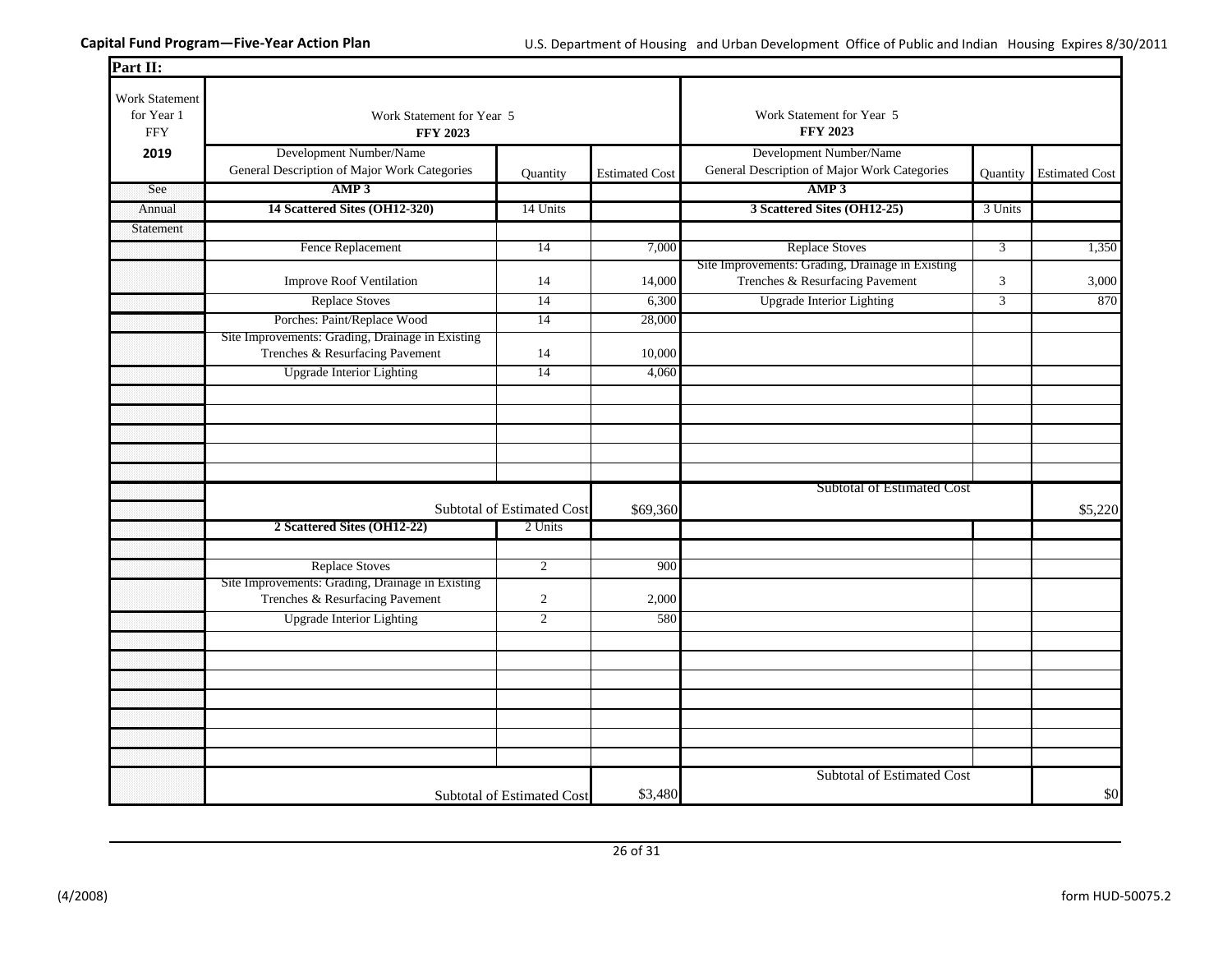| <b>Work Statement</b><br>for Year 1<br><b>FFY</b> | Work Statement for Year 5<br><b>FFY 2023</b>                                                                     |                            |                       | Work Statement for Year 5<br><b>FFY 2023</b>                                        |                 |                       |
|---------------------------------------------------|------------------------------------------------------------------------------------------------------------------|----------------------------|-----------------------|-------------------------------------------------------------------------------------|-----------------|-----------------------|
| 2019                                              | Development Number/Name                                                                                          |                            |                       | Development Number/Name                                                             |                 |                       |
|                                                   | General Description of Major Work Categories                                                                     | Quantity                   | <b>Estimated Cost</b> | General Description of Major Work Categories                                        | Quantity        | <b>Estimated Cost</b> |
| See                                               | AMP <sub>4</sub>                                                                                                 | 51 Hirise                  |                       | AMP <sub>4</sub>                                                                    |                 |                       |
| Annual                                            | <b>John Frederick Oberlin Homes (OH12-4)</b>                                                                     | 2 Family                   |                       | <b>Albright Terrace (OH12-11)</b>                                                   | 50 Units        |                       |
| Statement                                         | Alternative Energy Source: wind or solar power                                                                   | Hirise                     | 50,000                | Parking Lot Resurface/Seal/Stripe                                                   | 50              | 20,000                |
|                                                   | Modernize Community Room                                                                                         | Hirise                     | 15,000                | Add Smoking Shelter                                                                 | 4 Bldgs         | 5,000                 |
|                                                   | <b>Upgrade Interior Lighting</b>                                                                                 | Hirise                     | 25,382                | <b>Upgrade Community Room HVAC</b>                                                  | 1 Bldg          | 18,000                |
|                                                   | Add/Upgrade Site Lighting                                                                                        | Hirise                     | 4,402                 | <b>Upgrade Boiler Room/Energy Conservation</b>                                      | 50              | 325,000               |
|                                                   | <b>Install Roll-in Showers</b>                                                                                   | Hirise                     | 204,000               | Exteriors/Masonry improvements/Clean                                                | 4 Bldgs         | 75,000                |
|                                                   | Add Smoking Shelter                                                                                              | Hirise                     | 5,000                 | <b>Install Roll-in Showers</b>                                                      | 50 Units        | 200,000               |
|                                                   | <b>Upgrade Laundry Rooms</b>                                                                                     | Hirise                     | 40,000                | Replace Flooring Halls & Common Areas                                               | 4 Bldgs         | 35,000                |
|                                                   | Install A/C Covers                                                                                               | Hirise                     | 7,650                 |                                                                                     |                 |                       |
|                                                   | Inspect & Repair Building Exterior                                                                               | Hirise                     | 35,000                | Replace Kitchen Hoods                                                               | 50 Units        | 12,000                |
|                                                   | Install Building Intercom/Remote entry/video System<br><b>Stack Cleaning Improvements &amp; Lateral Plumbing</b> | Hirise                     | 75,000                | PM Inspect/Recoat Parking Deck & Steel                                              | 50 Units        | 100,000               |
|                                                   | replacement                                                                                                      | Hirise                     | 25,000                | Install A/C Covers                                                                  | 50              | 7,500                 |
|                                                   |                                                                                                                  |                            |                       | Replace Windows                                                                     | $\overline{50}$ | 75,000                |
|                                                   |                                                                                                                  |                            |                       | Community Room/Kitchen Upgrade                                                      | 1 Bldg          | 50,000                |
|                                                   |                                                                                                                  |                            |                       | <b>Upgrade Interior Lighting</b>                                                    | 50 Units        | 15,033                |
|                                                   |                                                                                                                  |                            |                       | Add/Upgrade Site Lighting                                                           | 50 Units        | 6,422                 |
|                                                   |                                                                                                                  |                            |                       | Site Improvements: Grading, Drainage in Existing<br>Trenches & Resurfacing Pavement | 50 Units        | 10,000                |
|                                                   |                                                                                                                  |                            |                       |                                                                                     |                 |                       |
|                                                   |                                                                                                                  | Subtotal of Estimated Cost | \$486,434             | Subtotal of Estimated Cost                                                          |                 | \$953,955             |
|                                                   | Southside Gardens (OH12-13/14)                                                                                   | 108 Units                  |                       | 18 Scattered Sites (OH12-420)                                                       |                 |                       |
|                                                   | Replace Entrance Steps Front & Back                                                                              | 108                        | 100,000               | Fence Replacement                                                                   | 18              | 9,000                 |
|                                                   | <b>Install Global Observation/Camera Recording System</b>                                                        | 108                        | 50,000                | <b>Improve Roof Ventilation</b>                                                     | 18              | 18,000                |
|                                                   | <b>Install Emergency Generator</b>                                                                               | 1 Bldg                     | 50,000                | Porches: Paint/Replace Wood                                                         | 18              | 36,000                |
|                                                   | Infrastructure Upgrade                                                                                           | 108                        | 1,200,000             | Site Improvements: Grading, Drainage in Existing<br>Trenches & Resurfacing Pavement | 18              | 10,000                |
|                                                   | Replace Exhaust Fans                                                                                             | 108                        | 50,400                | <b>Upgrade Interior Lighting</b>                                                    | 18              | 5,220                 |
|                                                   | New Furnaces & Central A/C                                                                                       | 108                        | 648,000               |                                                                                     |                 |                       |
|                                                   | Demolition (1485)                                                                                                | 108                        | 1,000,000             |                                                                                     |                 |                       |
|                                                   | Relocation (1495.1)                                                                                              | 108                        | 200,000               |                                                                                     |                 |                       |
|                                                   | Development Activities (1499)                                                                                    | 108                        | 1,500,000             |                                                                                     |                 |                       |
|                                                   | Site Improvements: Grading, Drainage in Existing                                                                 |                            |                       |                                                                                     |                 |                       |
|                                                   | Trenches & Resurfacing Pavement<br><b>Upgrade Interior Lighting</b>                                              | 108                        | 50,000                |                                                                                     |                 |                       |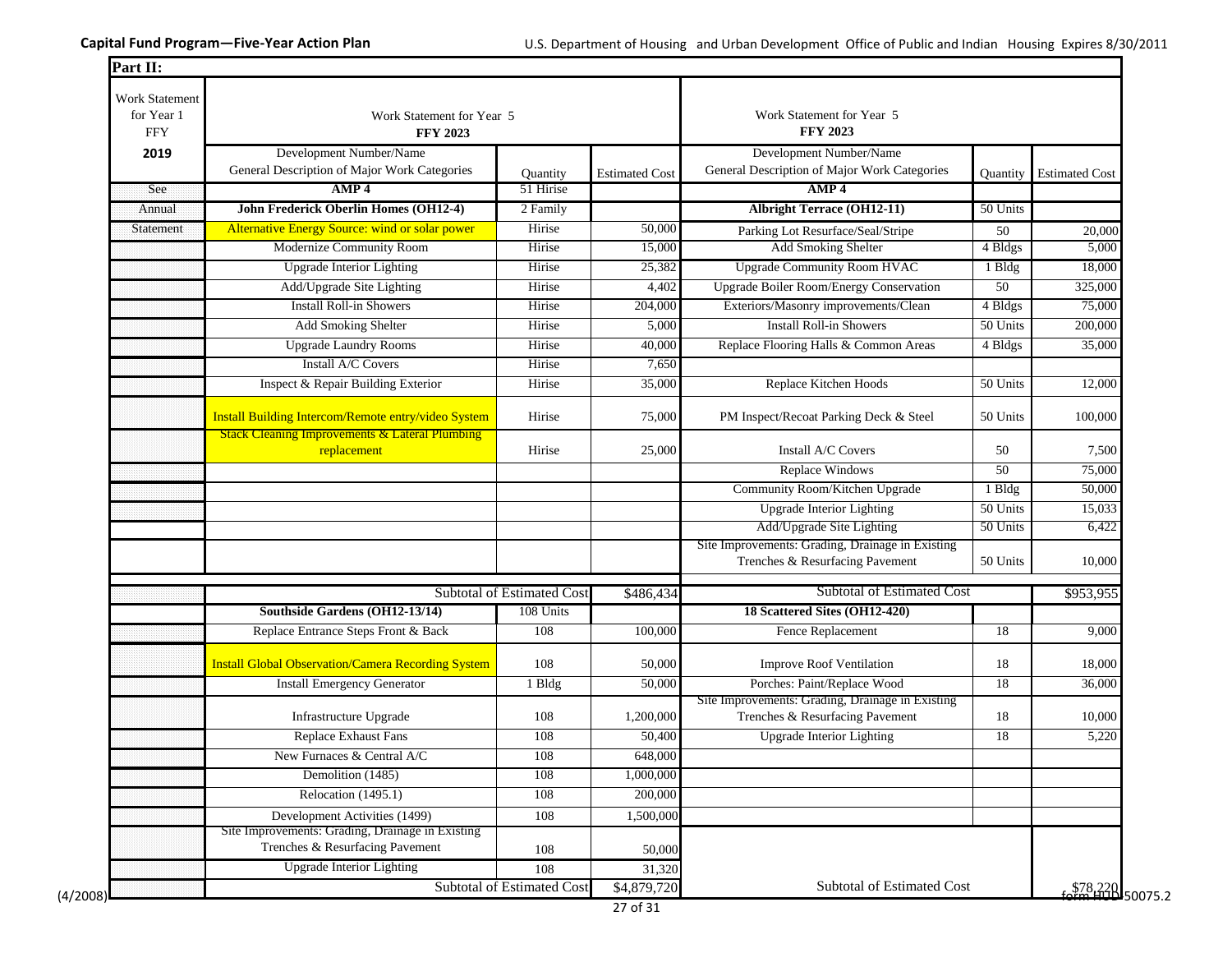| Part II:                                   |                                                                                     |                            |                       |                                                                         |          |                       |
|--------------------------------------------|-------------------------------------------------------------------------------------|----------------------------|-----------------------|-------------------------------------------------------------------------|----------|-----------------------|
| Work Statement<br>for Year 1<br><b>FFY</b> | Work Statement for Year 5<br><b>FFY 2023</b>                                        |                            |                       | Work Statement for Year 5<br><b>FFY 2023</b>                            |          |                       |
| 2019                                       | Development Number/Name<br>General Description of Major Work Categories             | Quantity                   | <b>Estimated Cost</b> | Development Number/Name<br>General Description of Major Work Categories | Quantity | <b>Estimated Cost</b> |
| See                                        | AMP <sub>4</sub>                                                                    |                            |                       |                                                                         |          |                       |
| Annual                                     | 25 Scattered Sites (OH12-021)                                                       | 25 Units                   |                       |                                                                         |          |                       |
| Statement                                  |                                                                                     |                            |                       |                                                                         |          |                       |
|                                            | Fence Replacement                                                                   | 25                         | 12,500                |                                                                         |          |                       |
|                                            | Improvements to Units Settling                                                      | 25                         | 75,000                |                                                                         |          |                       |
|                                            | <b>Upgrade Interior Lighting</b>                                                    | 25                         | 7,250                 |                                                                         |          |                       |
|                                            | Porches: Paint/Replace Wood                                                         | 25                         | 50,000                |                                                                         |          |                       |
|                                            | Site Improvements: Grading, Drainage in Existing<br>Trenches & Resurfacing Pavement | 25                         | 12,000                |                                                                         |          |                       |
|                                            |                                                                                     |                            |                       |                                                                         |          |                       |
|                                            |                                                                                     |                            |                       |                                                                         |          |                       |
|                                            |                                                                                     |                            |                       |                                                                         |          |                       |
|                                            |                                                                                     |                            |                       |                                                                         |          |                       |
|                                            |                                                                                     |                            |                       |                                                                         |          |                       |
|                                            |                                                                                     |                            |                       |                                                                         |          |                       |
|                                            |                                                                                     |                            |                       | <b>Subtotal of Estimated Cost</b>                                       |          |                       |
|                                            |                                                                                     | Subtotal of Estimated Cost | \$156,750             |                                                                         |          | \$0                   |
|                                            |                                                                                     |                            |                       |                                                                         |          |                       |
|                                            |                                                                                     |                            |                       |                                                                         |          |                       |
|                                            |                                                                                     |                            |                       |                                                                         |          |                       |
|                                            |                                                                                     |                            |                       |                                                                         |          |                       |
|                                            |                                                                                     |                            |                       |                                                                         |          |                       |
|                                            |                                                                                     |                            |                       |                                                                         |          |                       |
|                                            |                                                                                     |                            |                       |                                                                         |          |                       |
|                                            |                                                                                     |                            |                       |                                                                         |          |                       |
|                                            |                                                                                     |                            |                       |                                                                         |          |                       |
|                                            |                                                                                     |                            |                       |                                                                         |          |                       |
|                                            |                                                                                     |                            |                       |                                                                         |          |                       |
|                                            |                                                                                     | Subtotal of Estimated Cost | \$0                   | <b>Subtotal of Estimated Cost</b>                                       |          | \$0                   |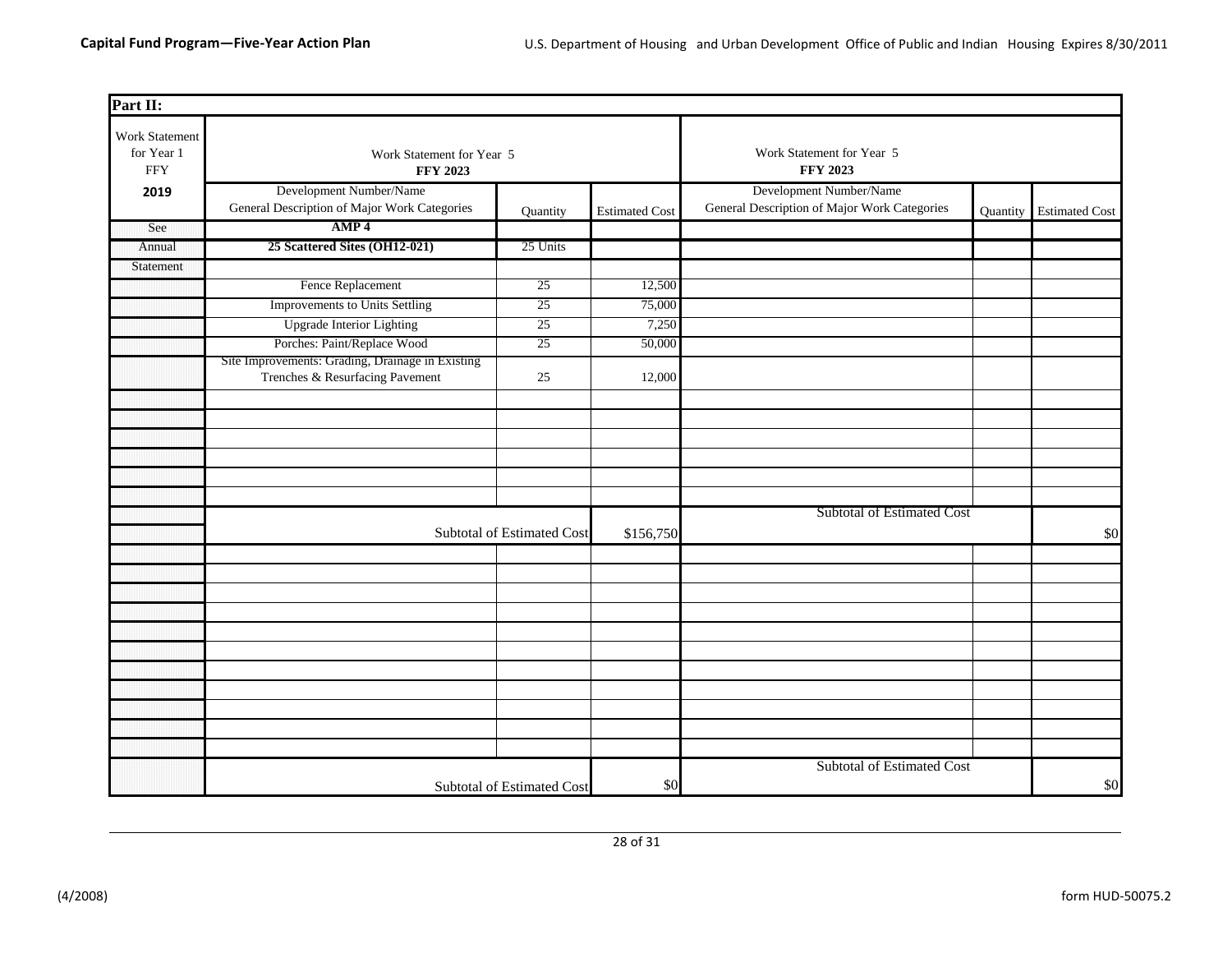| Part II:                                   |                                                                                     |                            |                       |                                                                         |                         |
|--------------------------------------------|-------------------------------------------------------------------------------------|----------------------------|-----------------------|-------------------------------------------------------------------------|-------------------------|
| Work Statement<br>for Year 1<br><b>FFY</b> | Work Statement for Year 5<br><b>FFY 2023</b>                                        |                            |                       | Work Statement for Year 5<br><b>FFY 2023</b>                            |                         |
| 2019                                       | Development Number/Name<br>General Description of Major Work Categories             | Quantity                   | <b>Estimated Cost</b> | Development Number/Name<br>General Description of Major Work Categories | Quantity Estimated Cost |
| See                                        | AMP 5                                                                               |                            |                       |                                                                         |                         |
| Annual                                     | <b>LMHA Oberlin Homes (OH12-27)</b>                                                 | 51 Units                   |                       |                                                                         |                         |
| Statement                                  |                                                                                     |                            |                       |                                                                         |                         |
|                                            | Site Improvements: Grading, Drainage in Existing<br>Trenches & Resurfacing Pavement | 51                         | 102,000               |                                                                         |                         |
|                                            | Landscaping Improvements                                                            | 51                         | 76,500                |                                                                         |                         |
|                                            |                                                                                     |                            |                       |                                                                         |                         |
|                                            |                                                                                     |                            |                       |                                                                         |                         |
|                                            |                                                                                     |                            |                       |                                                                         |                         |
|                                            |                                                                                     |                            |                       |                                                                         |                         |
|                                            |                                                                                     |                            |                       |                                                                         |                         |
|                                            |                                                                                     |                            |                       |                                                                         |                         |
|                                            |                                                                                     |                            |                       |                                                                         |                         |
|                                            |                                                                                     |                            |                       |                                                                         |                         |
|                                            |                                                                                     |                            |                       |                                                                         |                         |
|                                            |                                                                                     |                            |                       | Subtotal of Estimated Cost                                              |                         |
|                                            |                                                                                     | Subtotal of Estimated Cost | \$178,500             |                                                                         | \$0                     |
|                                            |                                                                                     |                            |                       |                                                                         |                         |
|                                            |                                                                                     |                            |                       |                                                                         |                         |
|                                            |                                                                                     |                            |                       |                                                                         |                         |
|                                            |                                                                                     |                            |                       |                                                                         |                         |
|                                            |                                                                                     |                            |                       |                                                                         |                         |
|                                            |                                                                                     |                            |                       |                                                                         |                         |
|                                            |                                                                                     |                            |                       |                                                                         |                         |
|                                            |                                                                                     |                            |                       |                                                                         |                         |
|                                            |                                                                                     |                            |                       |                                                                         |                         |
|                                            |                                                                                     |                            |                       |                                                                         |                         |
|                                            |                                                                                     |                            |                       |                                                                         |                         |
|                                            |                                                                                     |                            |                       |                                                                         |                         |
|                                            |                                                                                     | Subtotal of Estimated Cost | \$0                   | <b>Subtotal of Estimated Cost</b>                                       | \$0                     |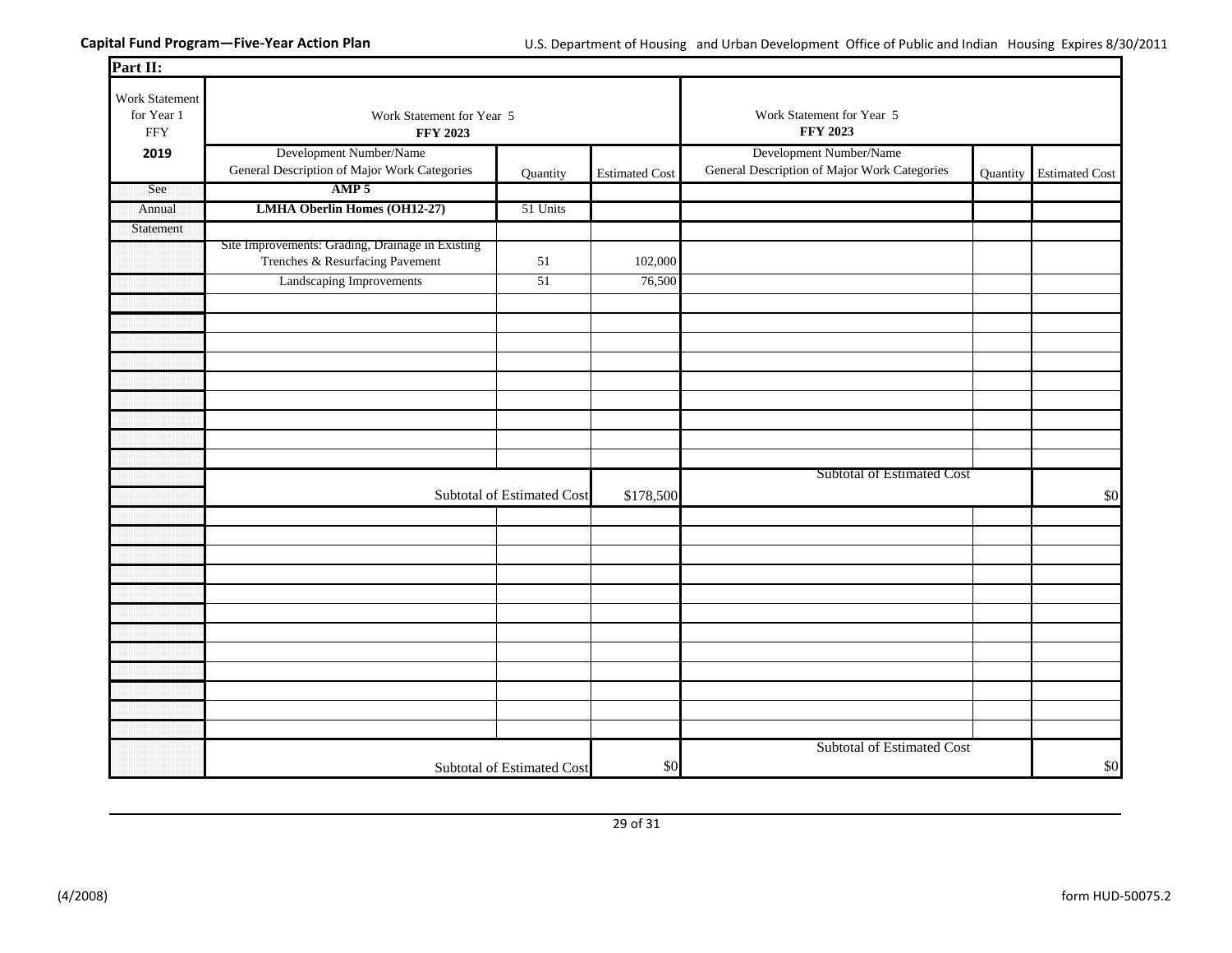| Part III:                                  |                                                                         |                            |                       |                                                                         |          |                       |
|--------------------------------------------|-------------------------------------------------------------------------|----------------------------|-----------------------|-------------------------------------------------------------------------|----------|-----------------------|
| Work Statement<br>for Year 1<br><b>FFY</b> | Work Statement for Year 2<br><b>FFY 2020</b>                            |                            |                       | Work Statement for Year 3<br><b>FFY 2021</b>                            |          |                       |
| 2019                                       | Development Number/Name<br>General Description of Major Work Categories | Quantity                   | <b>Estimated Cost</b> | Development Number/Name<br>General Description of Major Work Categories | Quantity | <b>Estimated Cost</b> |
| See                                        |                                                                         |                            |                       |                                                                         |          |                       |
| Annual                                     |                                                                         |                            |                       |                                                                         |          |                       |
| Statement                                  |                                                                         |                            |                       |                                                                         |          |                       |
|                                            | 1406 Operations                                                         |                            | 543,108               | 1406 Operations                                                         |          | 400,000               |
|                                            | 1408 Management Improvements                                            |                            | 80,000                | 1408 Management Improvements                                            |          | 80,000                |
|                                            | 1410 Administrative Costs                                               |                            | 217,243               | 1410 Administrative Costs                                               |          | 268,756               |
|                                            | 1430 Fees and Costs                                                     |                            | 152,084               | 1430 Fees and Costs                                                     |          | 124,000               |
|                                            | 1501 Collaterization of Debt Service Paid by LMHA                       |                            |                       | 1501 Collaterization of Debt Service Paid by LMHA                       |          | 500,000               |
|                                            | 1499 Development Activities                                             |                            |                       |                                                                         |          |                       |
|                                            |                                                                         |                            |                       |                                                                         |          |                       |
|                                            |                                                                         |                            |                       |                                                                         |          |                       |
|                                            |                                                                         |                            |                       |                                                                         |          |                       |
|                                            |                                                                         |                            |                       |                                                                         |          |                       |
|                                            |                                                                         |                            |                       |                                                                         |          |                       |
|                                            |                                                                         |                            |                       |                                                                         |          |                       |
|                                            |                                                                         |                            |                       |                                                                         |          |                       |
|                                            |                                                                         |                            |                       |                                                                         |          |                       |
|                                            |                                                                         |                            |                       |                                                                         |          |                       |
|                                            |                                                                         |                            |                       |                                                                         |          |                       |
|                                            |                                                                         |                            |                       |                                                                         |          |                       |
|                                            |                                                                         |                            |                       |                                                                         |          |                       |
|                                            |                                                                         |                            |                       |                                                                         |          |                       |
|                                            |                                                                         | Subtotal of Estimated Cost | \$992,435             | <b>Subtotal of Estimated Cost</b>                                       |          | \$1,372,756           |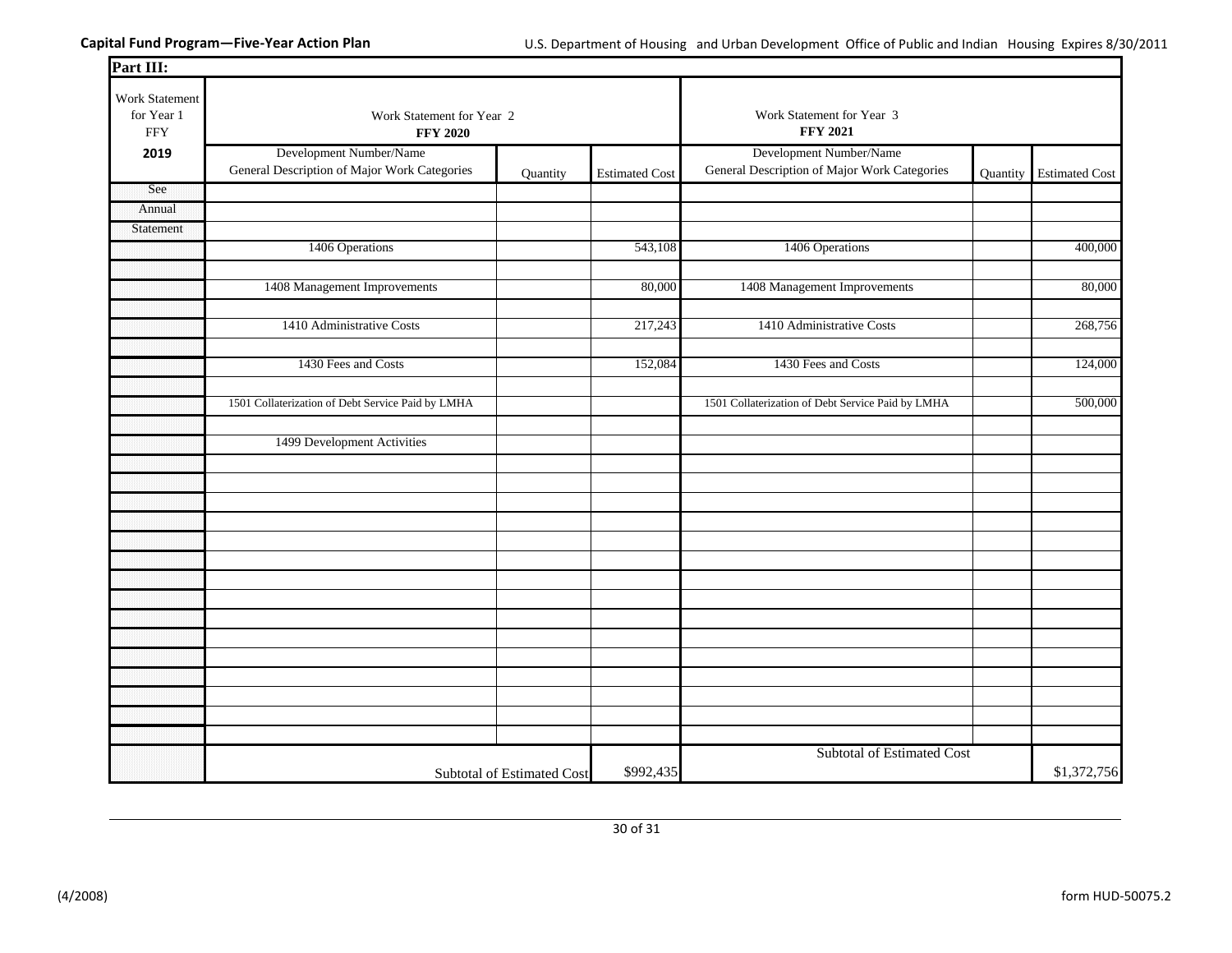| Part III:                                  |                                                                         |                            |                       |                                                                         |                 |                       |  |
|--------------------------------------------|-------------------------------------------------------------------------|----------------------------|-----------------------|-------------------------------------------------------------------------|-----------------|-----------------------|--|
| Work Statement<br>for Year 1<br><b>FFY</b> | Work Statement for Year 4<br><b>FFY 2022</b>                            |                            |                       | Work Statement for Year 5<br><b>FFY 2023</b>                            |                 |                       |  |
| 2019                                       | Development Number/Name<br>General Description of Major Work Categories | Quantity                   | <b>Estimated Cost</b> | Development Number/Name<br>General Description of Major Work Categories | <b>Quantity</b> | <b>Estimated Cost</b> |  |
| See                                        |                                                                         |                            |                       |                                                                         |                 |                       |  |
| Annual                                     |                                                                         |                            |                       |                                                                         |                 |                       |  |
| Statement                                  |                                                                         |                            |                       |                                                                         |                 |                       |  |
|                                            | 1406 Operations                                                         |                            | 400,000               | 1406 Operations                                                         |                 | 400,000               |  |
|                                            | 1408 Management Improvements                                            |                            | 80,000                | 1408 Management Improvements                                            |                 | 80,000                |  |
|                                            | 1410 Administrative Costs                                               |                            | 268,756               | 1410 Administrative Costs                                               |                 | 268,756               |  |
|                                            | 1430 Fees and Costs                                                     |                            | 124,000               | 1430 Fees and Costs                                                     |                 | 124,000               |  |
|                                            | 1501 Collaterization of Debt Service Paid by LMHA                       |                            | 500,000               | 1501 Collaterization of Debt Service Paid by LMHA                       |                 | 500,000               |  |
|                                            |                                                                         |                            |                       | 1485 Demolition                                                         |                 | 2,000,000             |  |
|                                            |                                                                         |                            |                       | 1495.1 Relocation                                                       |                 | 400,000               |  |
|                                            |                                                                         |                            |                       | 1499 Development Activities                                             |                 | 3,000,000             |  |
|                                            |                                                                         |                            |                       |                                                                         |                 |                       |  |
|                                            |                                                                         |                            |                       |                                                                         |                 |                       |  |
|                                            |                                                                         |                            |                       |                                                                         |                 |                       |  |
|                                            |                                                                         |                            |                       |                                                                         |                 |                       |  |
|                                            |                                                                         |                            |                       | <b>Subtotal of Estimated Cost</b>                                       |                 |                       |  |
|                                            |                                                                         | Subtotal of Estimated Cost | \$1,372,756           |                                                                         |                 | \$6,772,756           |  |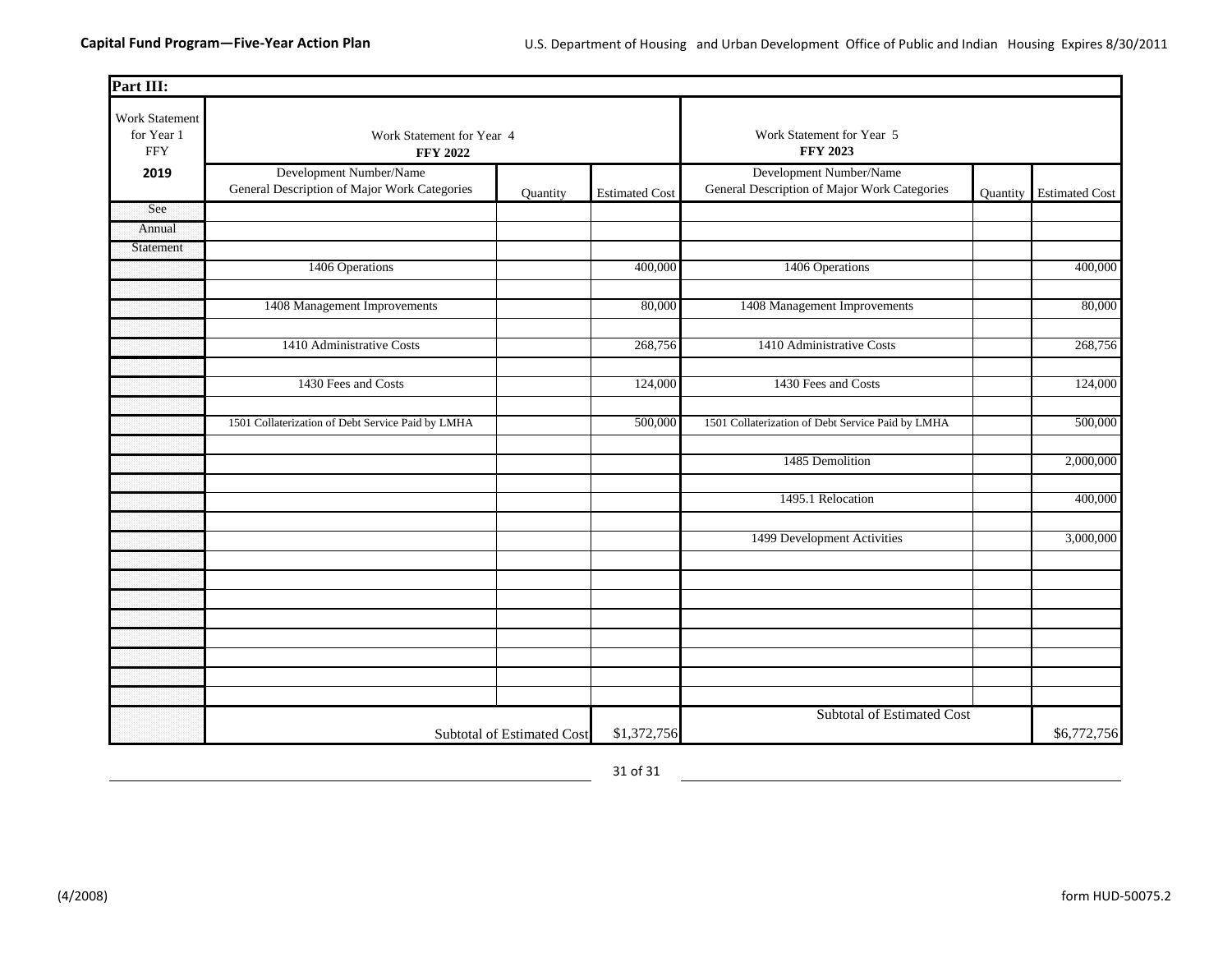|                          | Part II: Supporting Pages - Physical Needs Work Statement(s)            |                            |                       |                                                                                       |          |                       |
|--------------------------|-------------------------------------------------------------------------|----------------------------|-----------------------|---------------------------------------------------------------------------------------|----------|-----------------------|
| for Year 1<br><b>FFY</b> | Work Statement for Year 6<br><b>FFY 2024</b>                            |                            |                       | Work Statement for Year 6<br><b>FFY 2024</b>                                          |          |                       |
| 2019                     | Development Number/Name<br>General Description of Major Work Categories | Quantity                   | <b>Estimated Cost</b> | Development Number/Name<br>General Description of Major Work Categories               | Quantity | <b>Estimated Cost</b> |
| See                      | AMP <sub>1</sub>                                                        |                            |                       | AMP <sub>1</sub>                                                                      |          |                       |
| Annual                   | <b>Leavitt Homes (OH12-1)</b>                                           | 198 Units                  |                       | Westgate (OH12-12)                                                                    | 12 Units |                       |
| Statement                |                                                                         |                            |                       |                                                                                       |          |                       |
|                          | <b>Replace Sanitary Sewers</b>                                          | 61 Bldgs                   | 450,000               | Flooring-Units, Hallways, Stairs; replace carpet with<br>VCT; rubber treads on stairs | 1 Bldg   | 24,000                |
|                          | Electrical Upgrade: add circuits in kitchen & LR                        | 198                        | 594,000               | <b>Electrical Upgrade</b>                                                             | 12       | 3,000                 |
|                          |                                                                         |                            |                       |                                                                                       |          |                       |
|                          |                                                                         |                            |                       |                                                                                       |          |                       |
|                          |                                                                         |                            |                       |                                                                                       |          |                       |
|                          |                                                                         |                            |                       |                                                                                       |          |                       |
|                          |                                                                         |                            |                       |                                                                                       |          |                       |
|                          |                                                                         |                            |                       |                                                                                       |          |                       |
|                          |                                                                         |                            |                       |                                                                                       |          |                       |
|                          |                                                                         |                            |                       |                                                                                       |          |                       |
|                          |                                                                         |                            |                       |                                                                                       |          |                       |
|                          |                                                                         |                            |                       |                                                                                       |          |                       |
|                          |                                                                         | Subtotal of Estimated Cost | \$1,044,000           | Subtotal of Estimated Cost                                                            |          | \$27,000              |
|                          | <b>Westview Terrace (OH12-2)</b>                                        | 143 Units                  |                       | 8 Scattered Sites (OH12-120)                                                          | 8 Units  |                       |
|                          |                                                                         |                            |                       |                                                                                       |          |                       |
|                          | Replace Interior Doors                                                  | 143                        | 200,000               |                                                                                       |          |                       |
|                          | Electric Upgrade: add circuits in kitchen & LR                          | 143                        | 429,000               |                                                                                       |          |                       |
|                          |                                                                         |                            |                       |                                                                                       |          |                       |
|                          |                                                                         |                            |                       |                                                                                       |          |                       |
|                          |                                                                         |                            |                       |                                                                                       |          |                       |
|                          |                                                                         |                            |                       |                                                                                       |          |                       |
|                          |                                                                         |                            |                       |                                                                                       |          |                       |
|                          |                                                                         |                            |                       |                                                                                       |          |                       |
|                          |                                                                         |                            |                       |                                                                                       |          |                       |
|                          |                                                                         |                            |                       |                                                                                       |          |                       |
|                          |                                                                         | Subtotal of Estimated Cost | \$629,000             | Subtotal of Estimated Cost                                                            |          | \$0                   |

 $1$  0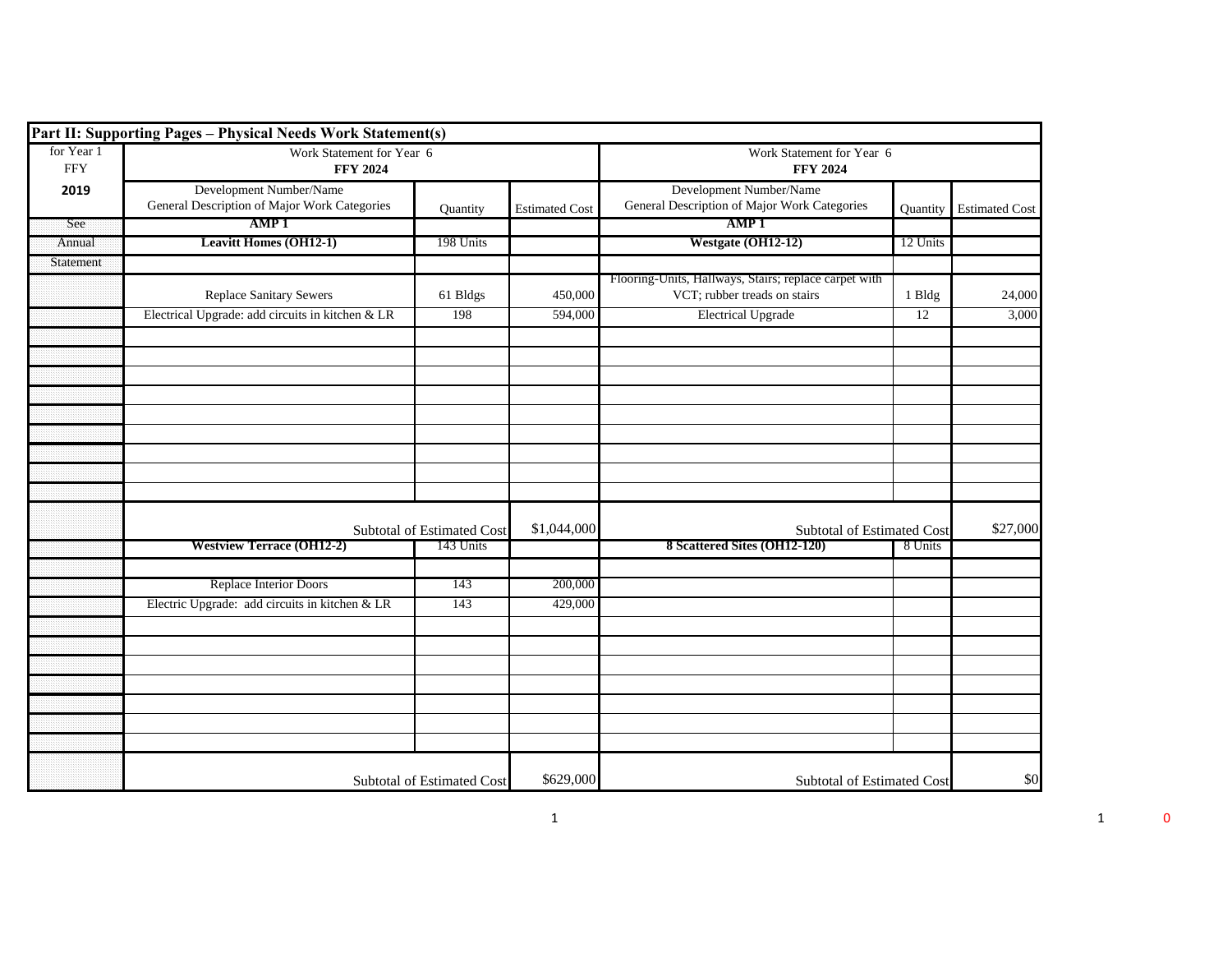|                          | Part II: Supporting Pages - Physical Needs Work Statement(s)            |                                   |                       |                                                                         |           |                       |
|--------------------------|-------------------------------------------------------------------------|-----------------------------------|-----------------------|-------------------------------------------------------------------------|-----------|-----------------------|
| for Year 1<br><b>FFY</b> | Work Statement for Year 5<br><b>FFY 2024</b>                            |                                   |                       | Work Statement for Year 5<br><b>FFY 2024</b>                            |           |                       |
| 2019                     | Development Number/Name<br>General Description of Major Work Categories | Ouantity                          | <b>Estimated Cost</b> | Development Number/Name<br>General Description of Major Work Categories | Quantity  | <b>Estimated Cost</b> |
| See                      | AMP <sub>2</sub>                                                        | 145 Hirise Units                  |                       | AMP <sub>2</sub>                                                        |           |                       |
| Annual                   | Kennedy Plaza (OH12-5)                                                  | 32 Cottages                       |                       | Lakeview Plaza (OH12-10)                                                | 210 Units |                       |
| Statement                |                                                                         |                                   |                       |                                                                         |           |                       |
|                          | Upgrade Laundry Rooms Highrise & Cottages                               | 10 Rooms                          | 30,000                | Plumbing/Kitchen/Bath Upgrade                                           | 210       | 700,000               |
|                          | Electrical Upgrade: replace panels, add circuits                        | 145 & 32 Units                    | 442,500               | <b>Upgrade Exterior Underground Wiring</b>                              | 1 Bldg.   | 110,000               |
|                          |                                                                         |                                   |                       | Electrical Upgrade: replace panels, add circuits                        | 210       | 525,000               |
|                          |                                                                         |                                   |                       |                                                                         |           |                       |
|                          |                                                                         |                                   |                       |                                                                         |           |                       |
|                          |                                                                         |                                   |                       |                                                                         |           |                       |
|                          |                                                                         |                                   |                       |                                                                         |           |                       |
|                          |                                                                         |                                   |                       |                                                                         |           |                       |
|                          |                                                                         |                                   |                       |                                                                         |           |                       |
|                          |                                                                         |                                   |                       |                                                                         |           |                       |
|                          |                                                                         |                                   |                       |                                                                         |           |                       |
|                          |                                                                         |                                   |                       | <b>Subtotal of Estimated Cost</b>                                       |           | \$1,335,000           |
|                          |                                                                         |                                   |                       | AMP <sub>2</sub>                                                        |           |                       |
|                          |                                                                         |                                   |                       | 10 Scattered Sites (OH12-220)                                           | 10 Units  |                       |
|                          |                                                                         |                                   |                       |                                                                         |           |                       |
|                          |                                                                         |                                   |                       |                                                                         |           |                       |
|                          |                                                                         |                                   |                       |                                                                         |           |                       |
|                          |                                                                         |                                   |                       |                                                                         |           |                       |
|                          |                                                                         |                                   |                       |                                                                         |           |                       |
|                          |                                                                         |                                   |                       |                                                                         |           |                       |
|                          |                                                                         | <b>Subtotal of Estimated Cost</b> | \$472,500             | <b>Subtotal of Estimated Cost</b>                                       |           | \$0                   |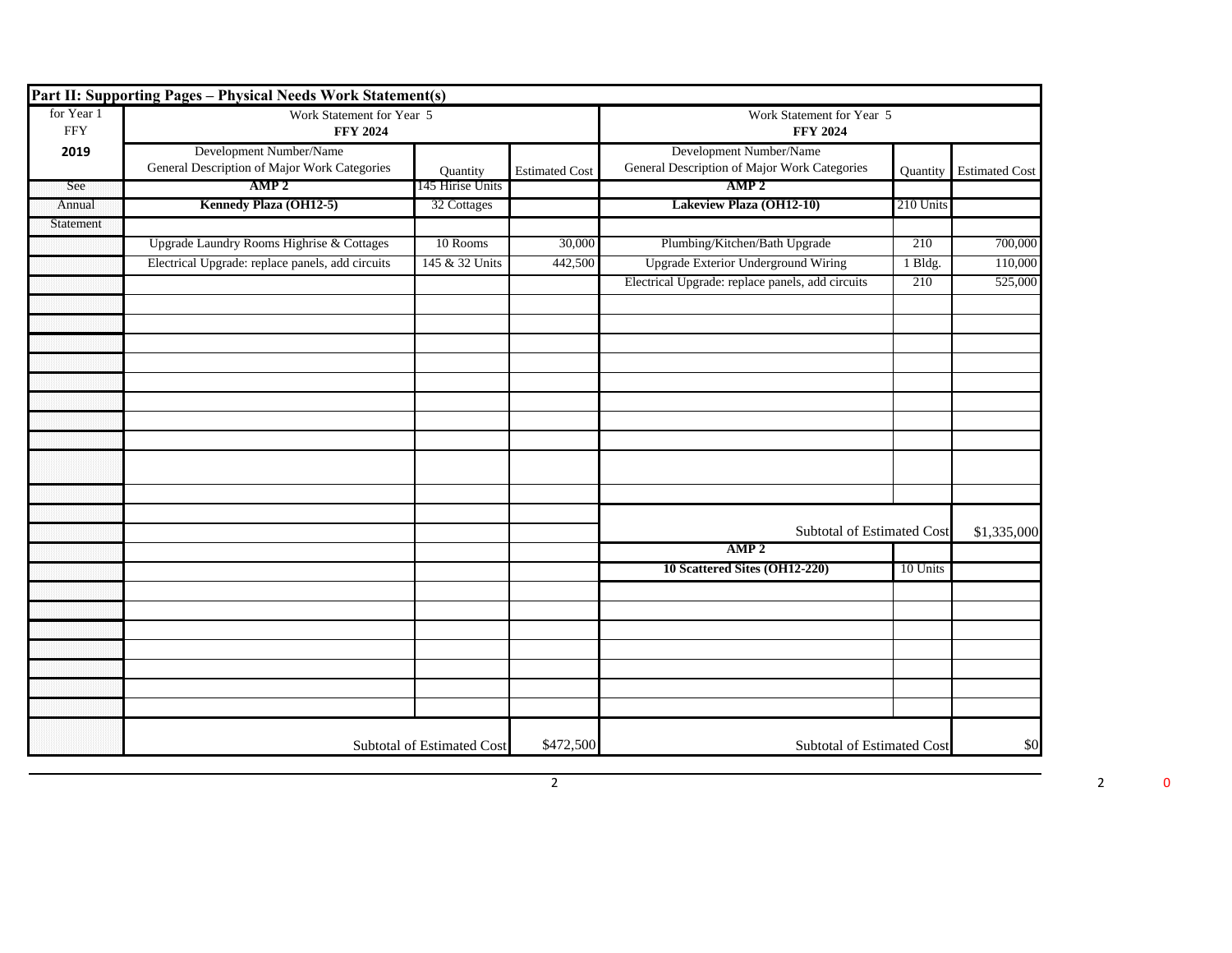|                          | Part II: Supporting Pages - Physical Needs Work Statement(s)                                   |                                   |                       |                                                                         |           |                       |
|--------------------------|------------------------------------------------------------------------------------------------|-----------------------------------|-----------------------|-------------------------------------------------------------------------|-----------|-----------------------|
| for Year 1<br><b>FFY</b> | Work Statement for Year 5<br><b>FFY 2024</b>                                                   |                                   |                       | Work Statement for Year 5<br><b>FFY 2024</b>                            |           |                       |
| 2019                     | Development Number/Name<br>General Description of Major Work Categories                        | Quantity                          | <b>Estimated Cost</b> | Development Number/Name<br>General Description of Major Work Categories | Quantity  | <b>Estimated Cost</b> |
| See                      | AMP3                                                                                           |                                   |                       | AMP3                                                                    |           |                       |
| Annual                   | Wilkes Villa (OH12-3)                                                                          | 174 Units                         |                       | <b>Riverview Plaza (OH12-6)</b>                                         | 180 Units |                       |
| Statement                |                                                                                                |                                   |                       |                                                                         |           |                       |
|                          | Replace Interior Doors                                                                         | 174                               | 174,000               | Electrical Upgrade: replace panels, add circuits                        | 180       | 20,000                |
|                          | Kitchen Renovations: replace cabinets/countertops                                              | 174                               | 350,000               |                                                                         |           |                       |
|                          | Electrical Upgrade: replace breaker panels, exterior<br>breakers, add circuit for Kit, LR, A/C | 174                               | 522,000               |                                                                         |           |                       |
|                          | Replace Tub Surrounds (Phase 2)                                                                | 55                                | 75,000                |                                                                         |           |                       |
|                          | Bath & Plumbing Renovations                                                                    | 174                               | 415,000               |                                                                         |           |                       |
|                          |                                                                                                |                                   |                       |                                                                         |           |                       |
|                          |                                                                                                |                                   |                       |                                                                         |           |                       |
|                          |                                                                                                |                                   |                       |                                                                         |           |                       |
|                          |                                                                                                |                                   |                       |                                                                         |           |                       |
|                          |                                                                                                |                                   |                       |                                                                         |           |                       |
|                          |                                                                                                |                                   |                       |                                                                         |           |                       |
|                          |                                                                                                |                                   |                       |                                                                         |           |                       |
|                          |                                                                                                |                                   |                       |                                                                         |           |                       |
|                          |                                                                                                |                                   |                       |                                                                         |           |                       |
|                          |                                                                                                |                                   |                       |                                                                         |           |                       |
|                          |                                                                                                |                                   |                       |                                                                         |           |                       |
|                          |                                                                                                |                                   |                       |                                                                         |           |                       |
|                          |                                                                                                |                                   |                       |                                                                         |           |                       |
|                          |                                                                                                |                                   |                       |                                                                         |           |                       |
|                          |                                                                                                |                                   |                       |                                                                         |           |                       |
|                          |                                                                                                |                                   |                       |                                                                         |           |                       |
|                          |                                                                                                |                                   |                       |                                                                         |           |                       |
|                          |                                                                                                |                                   |                       |                                                                         |           |                       |
|                          |                                                                                                |                                   |                       |                                                                         |           |                       |
|                          |                                                                                                | <b>Subtotal of Estimated Cost</b> | \$1,536,000           | Subtotal of Estimated Cost                                              |           | \$20,000              |

 $3 \t 3 \t 0$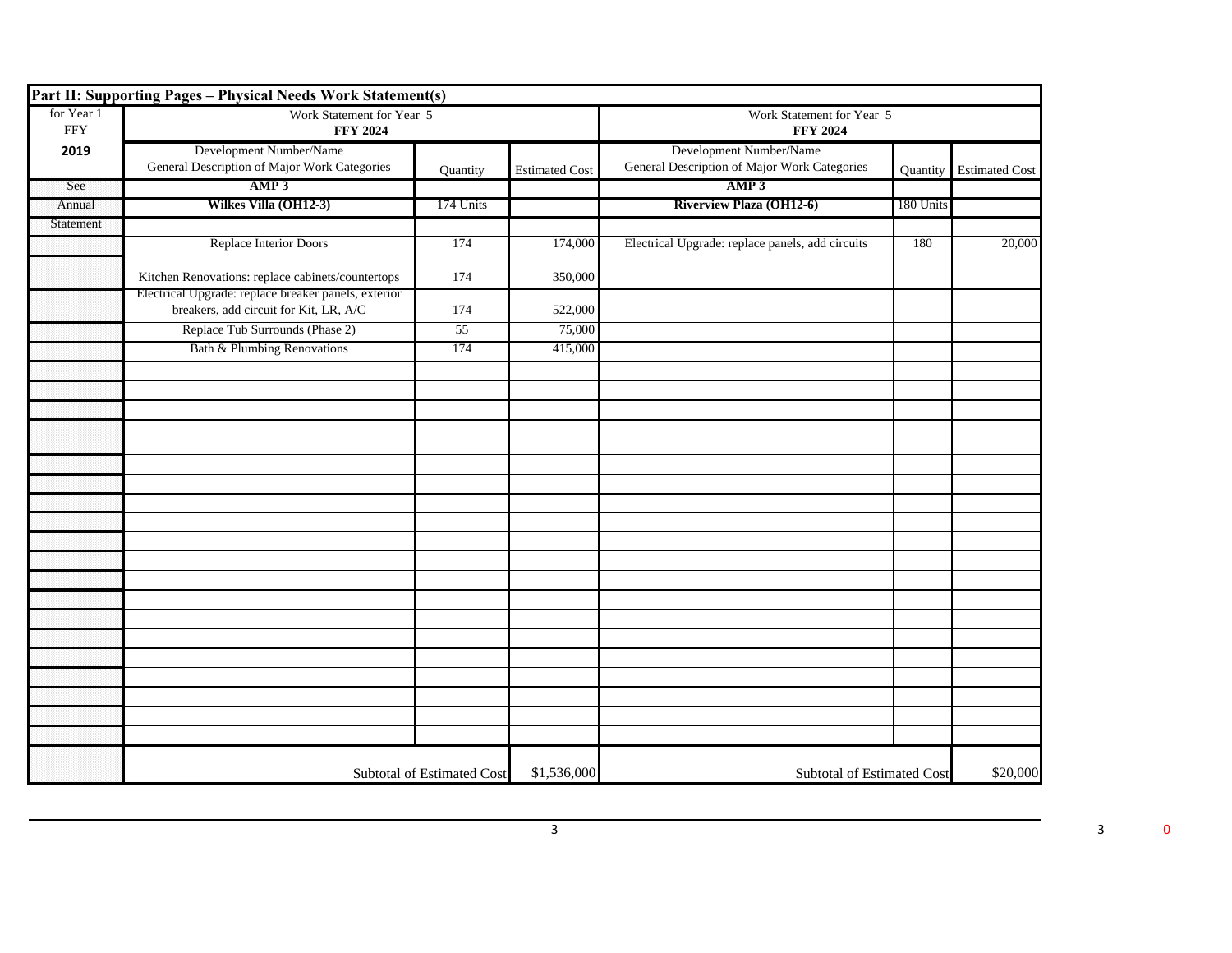|                          | Part II: Supporting Pages - Physical Needs Work Statement(s)            |                                   |                       |                                                                         |          |                       |  |
|--------------------------|-------------------------------------------------------------------------|-----------------------------------|-----------------------|-------------------------------------------------------------------------|----------|-----------------------|--|
| for Year 1<br><b>FFY</b> | Work Statement for Year 5<br><b>FFY 2024</b>                            |                                   |                       | Work Statement for Year 5<br><b>FFY 2024</b>                            |          |                       |  |
| 2019                     | Development Number/Name<br>General Description of Major Work Categories | Quantity                          | <b>Estimated Cost</b> | Development Number/Name<br>General Description of Major Work Categories | Quantity | <b>Estimated Cost</b> |  |
| See                      | AMP3                                                                    |                                   |                       | AMP3                                                                    |          |                       |  |
| Annual                   | 14 Scattered Sites (OH12-320)                                           | 14 Units                          |                       | 3 Scattered Sites (OH12-25)                                             | 3 Units  |                       |  |
| Statement                |                                                                         |                                   |                       |                                                                         |          |                       |  |
|                          |                                                                         |                                   |                       |                                                                         |          |                       |  |
|                          |                                                                         |                                   |                       |                                                                         |          |                       |  |
|                          |                                                                         |                                   |                       |                                                                         |          |                       |  |
|                          |                                                                         |                                   |                       |                                                                         |          |                       |  |
|                          |                                                                         |                                   |                       |                                                                         |          |                       |  |
|                          |                                                                         |                                   |                       |                                                                         |          |                       |  |
|                          |                                                                         |                                   |                       |                                                                         |          |                       |  |
|                          |                                                                         |                                   |                       |                                                                         |          |                       |  |
|                          |                                                                         |                                   |                       |                                                                         |          |                       |  |
|                          |                                                                         |                                   |                       |                                                                         |          |                       |  |
|                          |                                                                         |                                   |                       |                                                                         |          |                       |  |
|                          |                                                                         | <b>Subtotal of Estimated Cost</b> | \$0                   | <b>Subtotal of Estimated Cost</b>                                       |          | \$0                   |  |
|                          | 2 Scattered Sites (OH12-22)                                             | 2 Units                           |                       |                                                                         |          |                       |  |
|                          |                                                                         |                                   |                       |                                                                         |          |                       |  |
|                          |                                                                         |                                   |                       |                                                                         |          |                       |  |
|                          |                                                                         |                                   |                       |                                                                         |          |                       |  |
|                          |                                                                         |                                   |                       |                                                                         |          |                       |  |
|                          |                                                                         |                                   |                       |                                                                         |          |                       |  |
|                          |                                                                         |                                   |                       |                                                                         |          |                       |  |
|                          |                                                                         |                                   |                       |                                                                         |          |                       |  |
|                          |                                                                         |                                   |                       |                                                                         |          |                       |  |
|                          |                                                                         |                                   |                       |                                                                         |          |                       |  |
|                          |                                                                         |                                   |                       |                                                                         |          |                       |  |
|                          |                                                                         |                                   |                       |                                                                         |          |                       |  |
|                          |                                                                         | Subtotal of Estimated Cost        | \$0                   | Subtotal of Estimated Cost                                              |          | \$0                   |  |

 $4 \t 4 \t 0$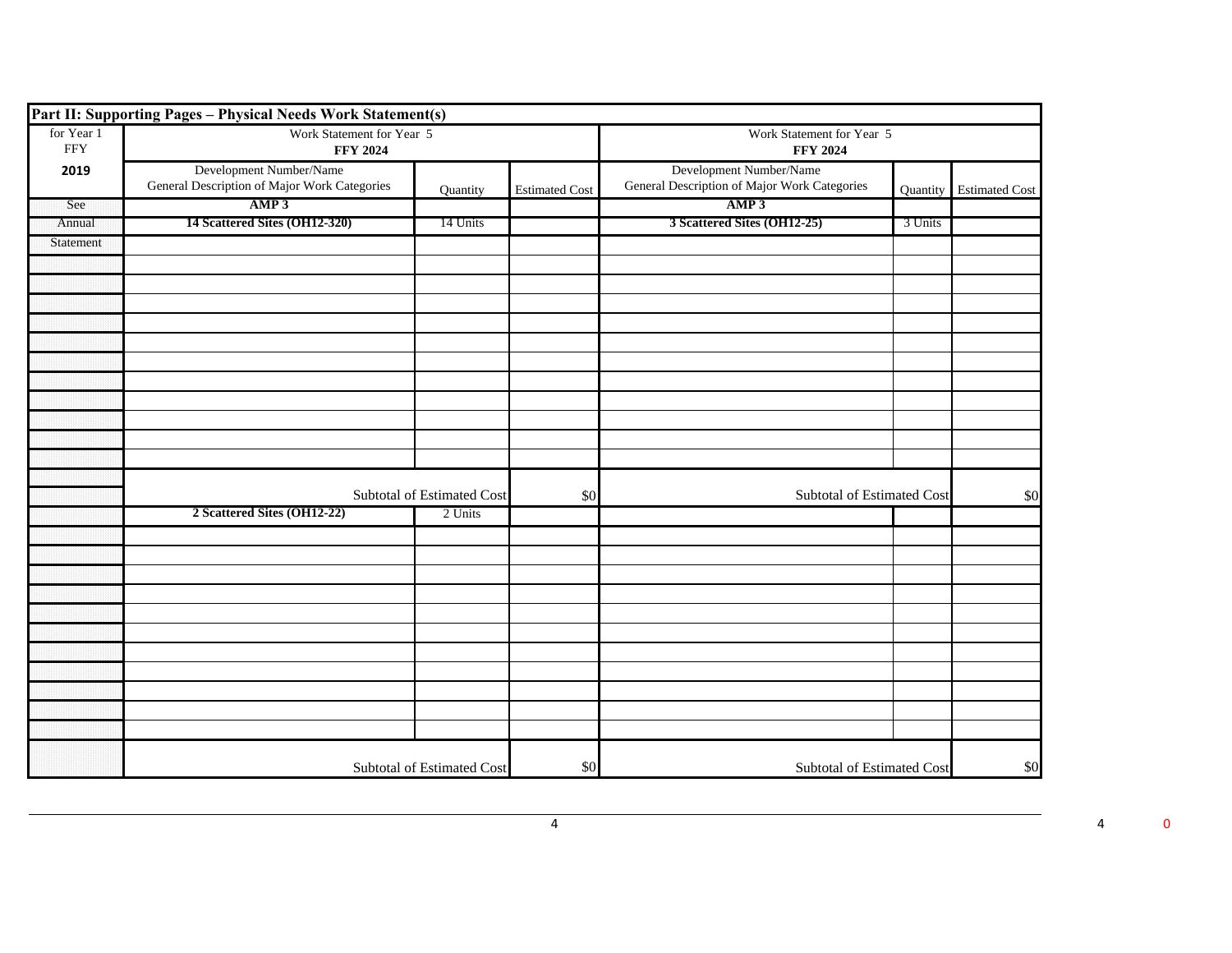|                          | Part II: Supporting Pages - Physical Needs Work Statement(s)            |                                   |                       |                                                                         |          |                         |
|--------------------------|-------------------------------------------------------------------------|-----------------------------------|-----------------------|-------------------------------------------------------------------------|----------|-------------------------|
| for Year 1<br><b>FFY</b> | Work Statement for Year 5<br><b>FFY 2024</b>                            |                                   |                       | Work Statement for Year 5<br><b>FFY 2024</b>                            |          |                         |
| 2019                     | Development Number/Name<br>General Description of Major Work Categories | Quantity                          | <b>Estimated Cost</b> | Development Number/Name<br>General Description of Major Work Categories |          | Quantity Estimated Cost |
| See                      | AMP <sub>4</sub>                                                        | 51 Hirise                         |                       | AMP <sub>4</sub>                                                        |          |                         |
| Annual                   | John Frederick Oberlin Homes (OH12-4)                                   | 2 Family                          |                       | <b>Albright Terrace (OH12-11)</b>                                       | 50 Units |                         |
| Statement                |                                                                         |                                   |                       |                                                                         |          |                         |
|                          | Replace Interior Doors                                                  | 51                                | 51,000                | Kitchen/Bath Rehab                                                      | 50       | 100,000                 |
|                          | Electrical Upgrade Hirise: replace panels, add circuits                 | 51                                | 127,500               |                                                                         |          |                         |
|                          | Replace Flooring Hirise                                                 | 1 Bldg                            | 50,000                |                                                                         |          |                         |
|                          |                                                                         |                                   |                       |                                                                         |          |                         |
|                          |                                                                         |                                   |                       |                                                                         |          |                         |
|                          |                                                                         |                                   |                       |                                                                         |          |                         |
|                          |                                                                         |                                   |                       |                                                                         |          |                         |
|                          |                                                                         |                                   |                       |                                                                         |          |                         |
|                          |                                                                         |                                   |                       |                                                                         |          |                         |
|                          |                                                                         |                                   |                       |                                                                         |          |                         |
|                          |                                                                         |                                   |                       |                                                                         |          |                         |
|                          |                                                                         |                                   |                       |                                                                         |          |                         |
|                          |                                                                         | Subtotal of Estimated Cost        | \$228,500             | <b>Subtotal of Estimated Cost</b>                                       |          | \$100,000               |
|                          | Southside Gardens (OH12-13/14)                                          | 108 Units                         |                       | 18 Scattered Sites (OH12-420)                                           |          |                         |
|                          | Flooring/Kitchen Rehab I                                                | 108                               | 700,000               |                                                                         |          |                         |
|                          | Re-roof                                                                 | 48 Bldgs                          | 200,000               |                                                                         |          |                         |
|                          | Electrical Upgrade: replace panels, add circuits                        | 108                               | 324,000               |                                                                         |          |                         |
|                          | Lead Abatement                                                          | 48 Bldgs                          | 100,000               |                                                                         |          |                         |
|                          |                                                                         |                                   |                       |                                                                         |          |                         |
|                          |                                                                         |                                   |                       |                                                                         |          |                         |
|                          |                                                                         |                                   |                       |                                                                         |          |                         |
|                          |                                                                         |                                   |                       |                                                                         |          |                         |
|                          |                                                                         |                                   |                       |                                                                         |          |                         |
|                          |                                                                         | <b>Subtotal of Estimated Cost</b> | \$1,324,000           | Subtotal of Estimated Cost                                              |          | \$0                     |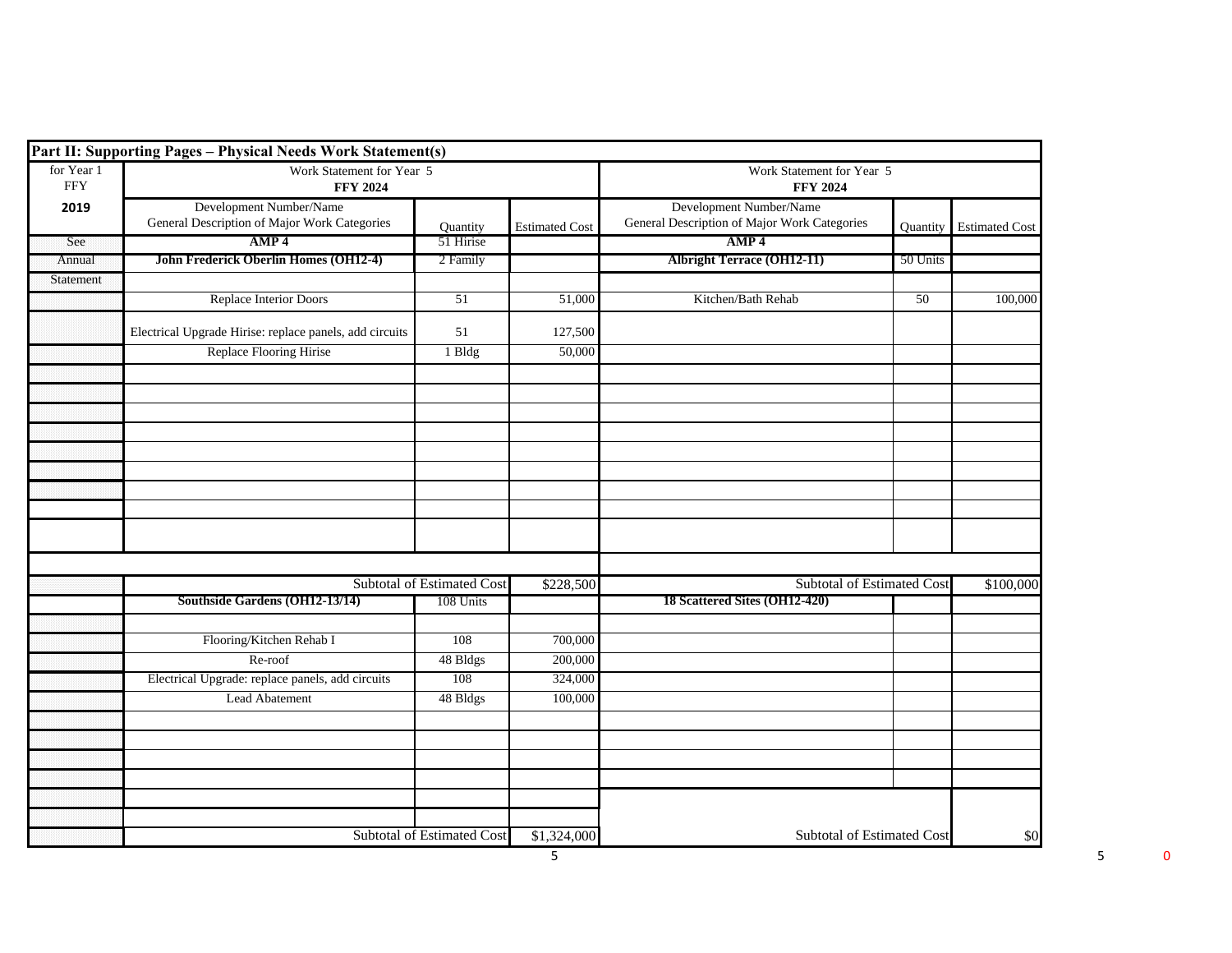|                                                   | Part II: Supporting Pages - Physical Needs Work Statement(s)            |          |                       |                                                                         |                            |                       |
|---------------------------------------------------|-------------------------------------------------------------------------|----------|-----------------------|-------------------------------------------------------------------------|----------------------------|-----------------------|
| <b>Work Statement</b><br>for Year 1<br><b>FFY</b> | Work Statement for Year 5<br><b>FFY 2024</b>                            |          |                       | Work Statement for Year 5<br><b>FFY 2024</b>                            |                            |                       |
| 2018                                              | Development Number/Name<br>General Description of Major Work Categories | Quantity | <b>Estimated Cost</b> | Development Number/Name<br>General Description of Major Work Categories | Quantity                   | <b>Estimated Cost</b> |
| See                                               | AMP <sub>4</sub>                                                        |          |                       |                                                                         |                            |                       |
| Annual                                            | 25 Scattered Sites (OH12-021)                                           | 25 Units |                       |                                                                         |                            |                       |
| Statement                                         |                                                                         |          |                       |                                                                         |                            |                       |
|                                                   |                                                                         |          |                       |                                                                         |                            |                       |
|                                                   |                                                                         |          |                       |                                                                         |                            |                       |
|                                                   |                                                                         |          |                       |                                                                         |                            |                       |
|                                                   |                                                                         |          |                       |                                                                         |                            |                       |
|                                                   |                                                                         |          |                       |                                                                         |                            |                       |
|                                                   |                                                                         |          |                       |                                                                         |                            |                       |
|                                                   |                                                                         |          |                       |                                                                         |                            |                       |
|                                                   |                                                                         |          |                       |                                                                         |                            |                       |
|                                                   |                                                                         |          |                       |                                                                         |                            |                       |
|                                                   |                                                                         |          |                       |                                                                         |                            |                       |
|                                                   |                                                                         |          |                       |                                                                         |                            |                       |
|                                                   | Subtotal of Estimated Cost                                              |          | \$0                   |                                                                         | Subtotal of Estimated Cost |                       |
|                                                   |                                                                         |          |                       |                                                                         |                            |                       |
|                                                   |                                                                         |          |                       |                                                                         |                            |                       |
|                                                   |                                                                         |          |                       |                                                                         |                            |                       |
|                                                   |                                                                         |          |                       |                                                                         |                            |                       |
|                                                   |                                                                         |          |                       |                                                                         |                            |                       |
|                                                   |                                                                         |          |                       |                                                                         |                            |                       |
|                                                   |                                                                         |          |                       |                                                                         |                            |                       |
|                                                   |                                                                         |          |                       |                                                                         |                            |                       |
|                                                   |                                                                         |          |                       |                                                                         |                            |                       |
|                                                   |                                                                         |          |                       |                                                                         |                            |                       |
|                                                   |                                                                         |          |                       |                                                                         |                            |                       |
|                                                   | Subtotal of Estimated Cost                                              |          | \$0                   | Subtotal of Estimated Cost                                              |                            | \$0                   |